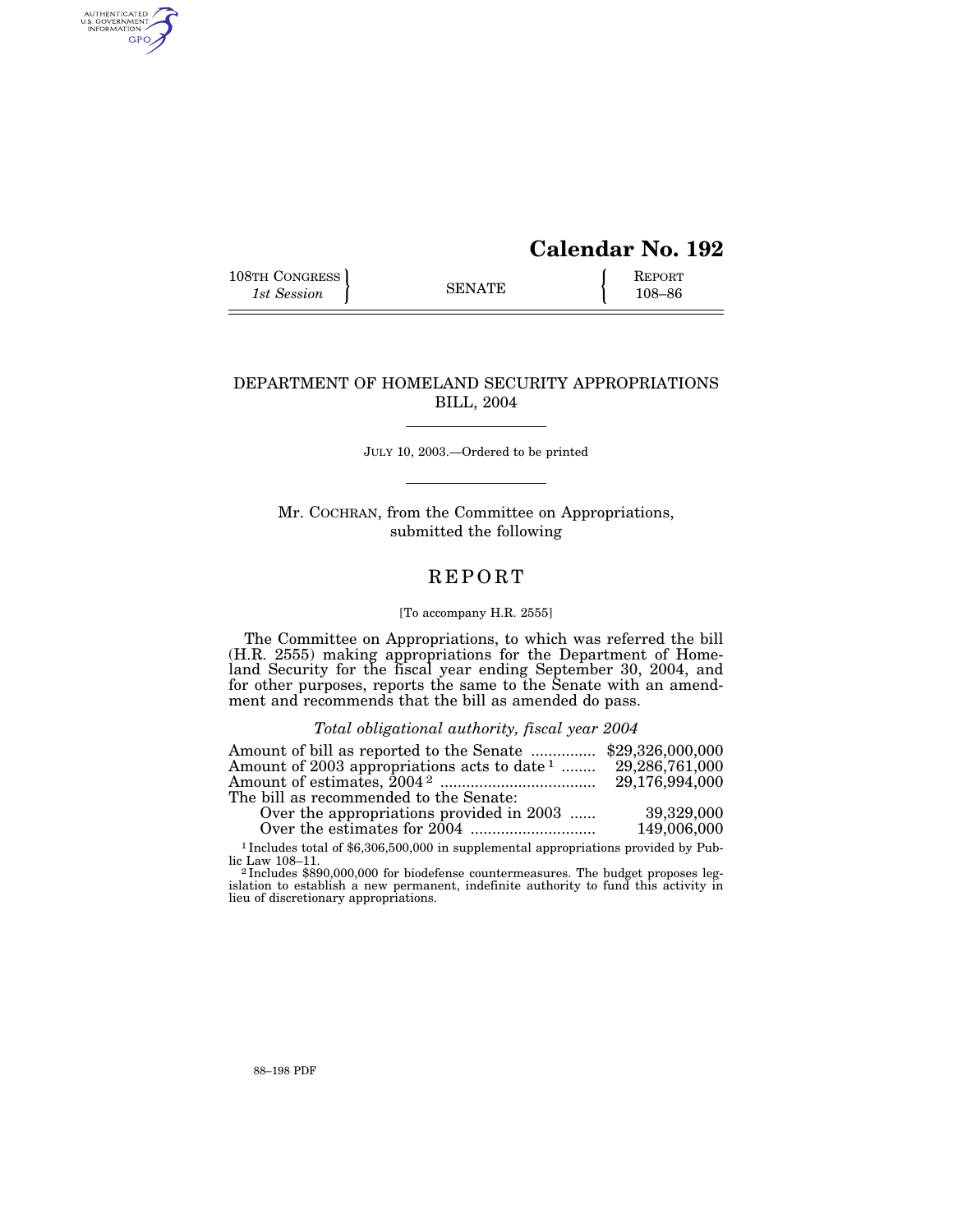# CONTENTS

# DEPARTMENT OF HOMELAND SECURITY

|                                                                                                                                                                     | Page<br>4       |
|---------------------------------------------------------------------------------------------------------------------------------------------------------------------|-----------------|
| Title I-Departmental Operations, Management, and Oversight:                                                                                                         |                 |
|                                                                                                                                                                     | $6\phantom{1}6$ |
|                                                                                                                                                                     | 6               |
|                                                                                                                                                                     | 10              |
|                                                                                                                                                                     | 11              |
|                                                                                                                                                                     | 11              |
|                                                                                                                                                                     | 13              |
| Title III—Security, Enforcement, and Investigations:                                                                                                                |                 |
| Office of the Under Secretary for Border and Transportation Security                                                                                                | 15              |
|                                                                                                                                                                     | 15              |
|                                                                                                                                                                     | 16              |
|                                                                                                                                                                     |                 |
| Customs and Border Protection:                                                                                                                                      |                 |
|                                                                                                                                                                     | 17              |
|                                                                                                                                                                     | 17              |
|                                                                                                                                                                     | 21              |
| $\begin{minipage}{0.9\linewidth} \textbf{Construction} \begin{minipage}{0.9\linewidth} \textbf{Immigration and Customs Enforcement:} \end{minipage} \end{minipage}$ | 22              |
|                                                                                                                                                                     |                 |
|                                                                                                                                                                     | 22              |
|                                                                                                                                                                     | 23              |
|                                                                                                                                                                     |                 |
|                                                                                                                                                                     | 25              |
|                                                                                                                                                                     | 26              |
| Transportation Security Administration:                                                                                                                             |                 |
|                                                                                                                                                                     | 27              |
|                                                                                                                                                                     | 30              |
|                                                                                                                                                                     | 31              |
|                                                                                                                                                                     | 31              |
|                                                                                                                                                                     | 32              |
| United States Coast Guard:                                                                                                                                          |                 |
|                                                                                                                                                                     | 33              |
|                                                                                                                                                                     | 34              |
|                                                                                                                                                                     | 38              |
|                                                                                                                                                                     | 38              |
|                                                                                                                                                                     | 39              |
|                                                                                                                                                                     | 41              |
|                                                                                                                                                                     |                 |
|                                                                                                                                                                     | 42              |
| United States Šecret Service:                                                                                                                                       |                 |
|                                                                                                                                                                     | 42              |
| Acquisition, Construction, Improvements, and Related Expenses                                                                                                       | 43              |
| Title IV—Assessments, Preparedness, and Recovery:                                                                                                                   |                 |
|                                                                                                                                                                     | 45              |
|                                                                                                                                                                     |                 |
|                                                                                                                                                                     | 45              |
| Acquisition, Construction, Improvements, and Related Expenses                                                                                                       | 46              |
| Office for Domestic Preparedness:                                                                                                                                   |                 |
|                                                                                                                                                                     | 47              |
|                                                                                                                                                                     | 49              |
| Office of the Under Secretary for Emergency Preparedness and Re-                                                                                                    |                 |
|                                                                                                                                                                     | 50              |
| Emergency Preparedness and Response:                                                                                                                                |                 |
|                                                                                                                                                                     | 50              |
|                                                                                                                                                                     |                 |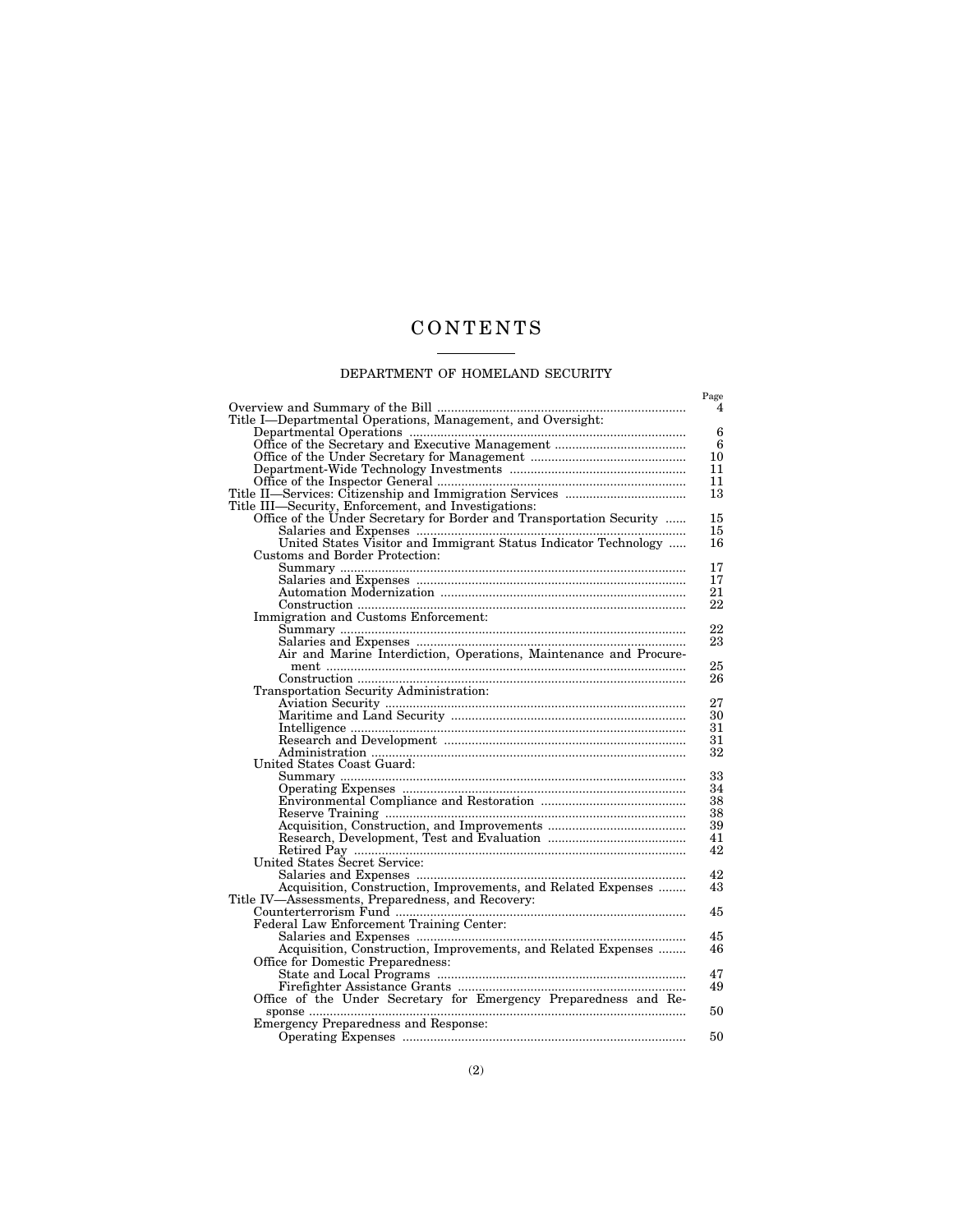|                                                                           | Page |
|---------------------------------------------------------------------------|------|
| Title IV—Assessments, Preparedness, and Recovery—Continued                |      |
| Emergency Preparedness and Response—Continued                             |      |
|                                                                           | 52   |
| Disaster Relief                                                           | 53   |
| Disaster Assistance Direct Loan Program Account                           | 53   |
|                                                                           | 54   |
|                                                                           | 54   |
|                                                                           | 55   |
|                                                                           | 56   |
|                                                                           | 56   |
|                                                                           | 56   |
|                                                                           | 57   |
| Office of the Under Secretary for Information Analysis and Infrastructure |      |
| Protection                                                                | 57   |
| Information Analysis and Infrastructure Protection, Operating Ex-         |      |
| penses                                                                    | 58   |
| Title V-Research and Development:                                         |      |
|                                                                           | 60   |
| Science and Technology, Research, Development, Acquisition and Oper-      |      |
|                                                                           | 60   |
|                                                                           | 64   |
|                                                                           | 65   |
| Compliance With Paragraph 7, Rule XVI of the Standing Rules of the Sen-   |      |
| ate                                                                       | 66   |
| Compliance With Paragraph $7(C)$ , Rule XXVI of the Standing Rules of the |      |
| Senate                                                                    | 66   |
| Compliance With Paragraph 12, Rule XXVI of the Standing Rules of the      |      |
|                                                                           | 67   |
|                                                                           |      |

3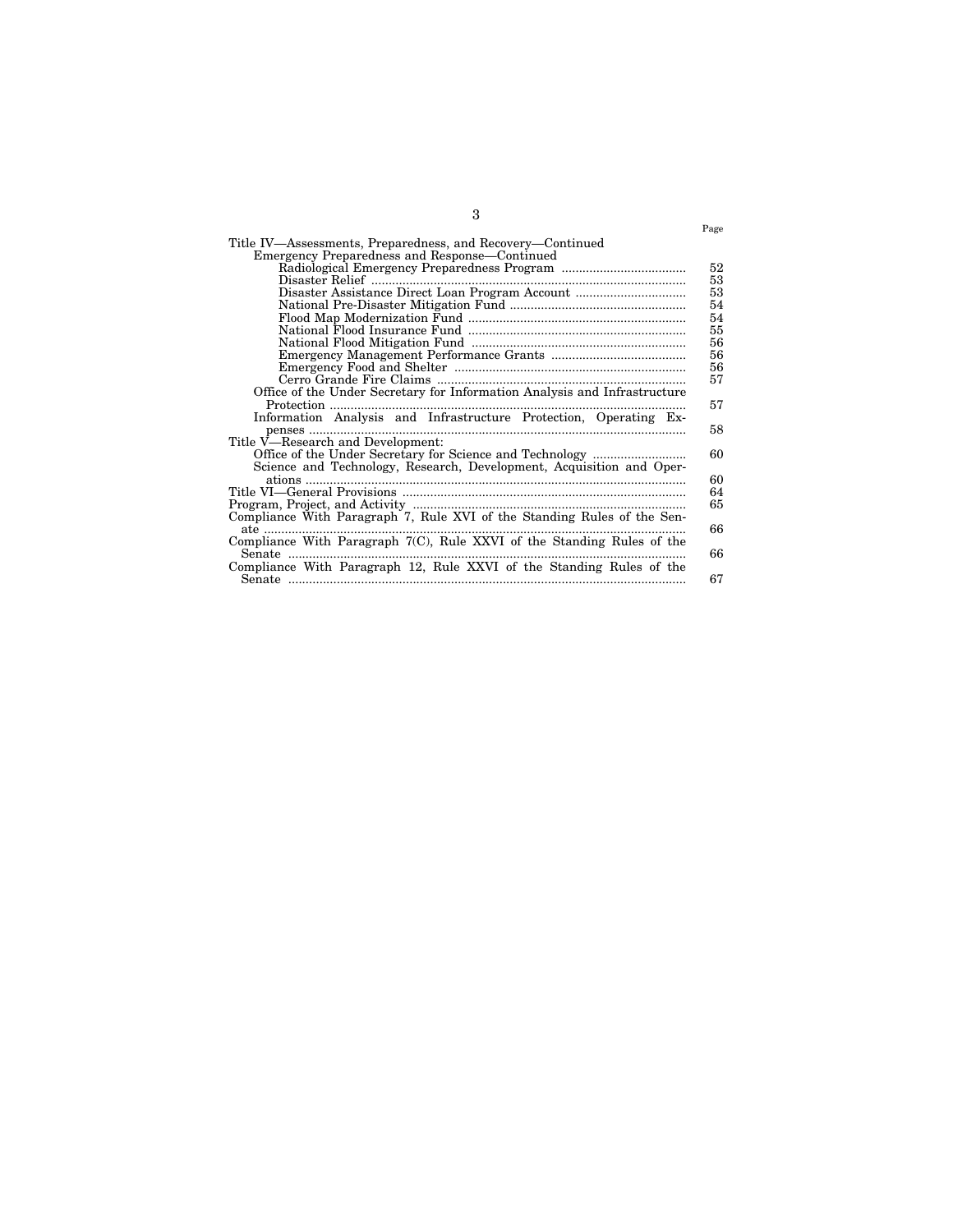# OVERVIEW AND SUMMARY OF THE BILL

The amounts of obligational authority for each of the six titles of the bill are shown on the following table. A detailed tabulation, showing comparisons, appears at the end of this report. Recommendations for individual appropriations for organizations, programs, projects, and activities are carried in this bill under the appropriate account headings.

| Fiscal year 2004<br>request                                                     | Fiscal year 2004<br>Committee<br>recommendation                                 |
|---------------------------------------------------------------------------------|---------------------------------------------------------------------------------|
| \$580.118.000<br>235.000.000<br>18,655,162,000<br>18.903.354.000<br>803.360.000 | \$516.292.000<br>229.377.000<br>19.436.820.000<br>28.272.111.000<br>871.400.000 |
| 129,176,994,000                                                                 | 229.326.000.000                                                                 |

1 Includes \$890,000,000 for biodefense countermeasures. The budget proposes legislation to establish a new permanent, indefinite authority to fund this activity in lieu of discretionary appropriations.<br>2 Excludes appropriations for biodefense countermeasures. The fiscal year 2004 budget resolution includes a reserve for this activity.

The Committee recommends total new appropriations of \$29,326,000,000 for the Department of Homeland Security for fiscal year 2004, \$1,039,006,000 more than the budget request, excluding funding for biodefense countermeasures. Of this amount, \$28,521,000,000 is for discretionary programs.<br>The Committee recommends total

The Committee recommends total appropriations of \$8,168,762,000 for the defense of our borders and investigations and enforcement of our immigration and customs laws. For the Bureau of Customs and Border Protection, the Committee provides a total of \$4,900,485,000, including \$441,122,000 for automation modernization. For the Bureau of Immigration and Customs Enforcement, the Committee provides a total of \$2,888,277,000, including \$424,211,000 for the Federal Protective Service and \$257,291,000 for the Air and Marine Interdiction Program. In addition, the Committee recommends \$380,000,000 for the US Visitor and Immigrant Status Indicator Technology project. The Committee also recommends total appropriations of \$229,377,000 for the Bureau of Citizenship and Immigration Services.

The Committee recommends total appropriations of \$5,395,900,000 for the Transportation Security Administration, further providing a commitment to secure all modes of transportation by providing funding for the following: \$150,500,000 for the procurement of explosive detection systems; \$309,000,000 for installation of explosive detection systems; \$150,000,000 for port security grants; \$30,000,000 for operation safe commerce; \$45,000,000 for research and development of next generation explosive detection systems; \$25,000,000 for trucking industry grants; and \$10,000,000 for intercity bus security.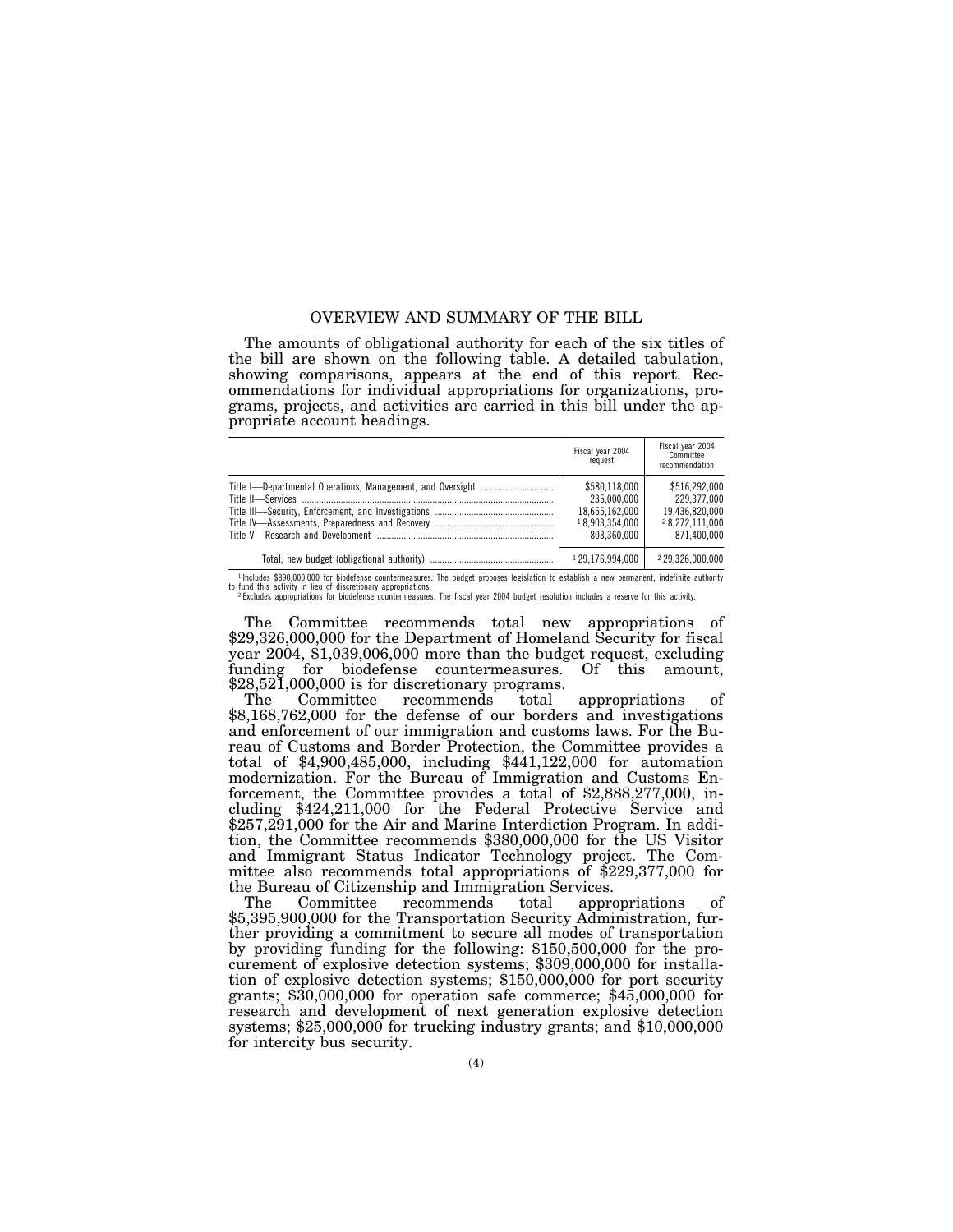The Committee recommends a total of \$6,886,000,000 for the United States Coast Guard, including \$340,000,000 for defense-related activities; \$40,00,000 for the Automatic Identification System; and \$134,000,000 for Rescue 21. In addition, the Committee understands there has been a shortfall in funding for the Integrated Deepwater Systems [IDS] program and recommends \$702,000,000, a \$202,000,000 increase above the fiscal year 2004 budget request, in an effort to bring the IDS program back in line with the original

20-year projected time frame for its completion. The Committee recommends a total of \$3,574,892,000 for the Emergency Preparedness and Response Directorate, including: \$1,956,000,000 for disaster relief; \$200,000,000 for the flood map modernization activities; and \$153,000,000 for the emergency food and shelter program. In addition, the Committee recognizes the importance of Emergency Management Performance Grants in assisting States with an all-hazards approach to disaster preparedness

The Committee provides total appropriations of  $$823,700,000$  for information analysis and infrastructure protection with the following recommendations: \$98,500,000 for cybersecurity infrastructure monitoring and coordination; \$293,900,000 for critical infrastructure identification, assessments, and protection implementation; and \$155,100,000 for the National Communications System.

For science and technology, the Committee recommends total appropriations of \$866,000,000, with the following recommendations: \$18,000,000 for cyber security; \$70,000,000 for rapid prototyping; \$55,000,000 for university programs; and \$72,000,000 for critical infrastructure protection.

To further strengthen the capacity of the Nation's first responders to prepare for and respond to possible terrorist threats and other emergencies, the Committee provides a total of emergencies, the Committee provides a total of \$3,743,000,000. For the Office for Domestic Preparedness, the Committee recommends a total of \$3,638,000,000, including: \$1,250,000,000 for the State and local basic formula grants; \$500,000,000 for State and local law enforcement terrorism prevention grants; and \$750,000,000 for high-threat urban area discretionary grants. The Committee also provides \$750,000,000 for firefighter assistance grants, to remain as a stand-alone program. An additional \$165,000,000 is available for emergency management performance grants through the Emergency Preparedness and Response Directorate.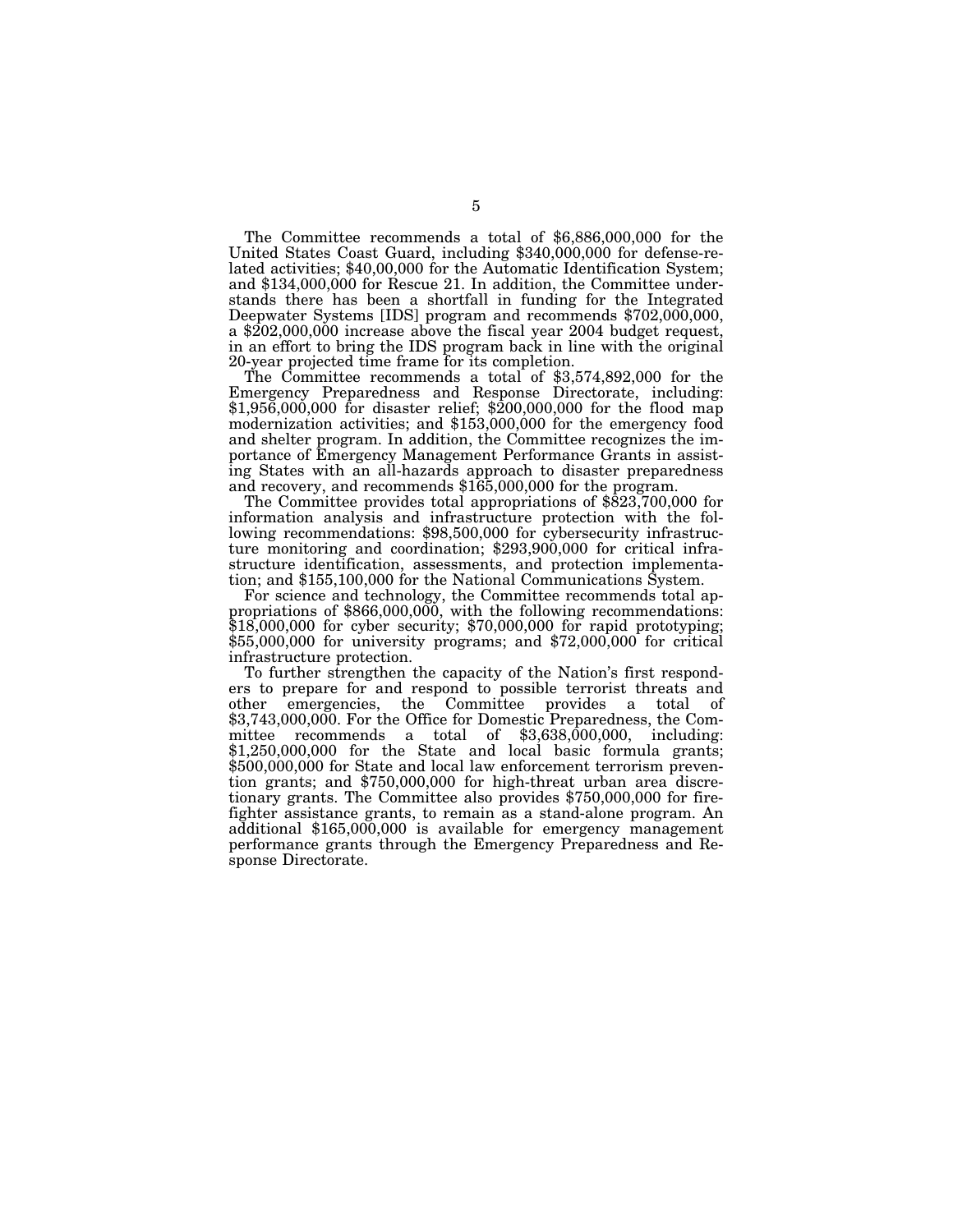# DEPARTMENT OF HOMELAND SECURITY

# TITLE I—DEPARTMENTAL OPERATIONS, MANAGEMENT, AND OVERSIGHT

#### DEPARTMENTAL OPERATIONS

| \$195,370,000 |
|---------------|
| 294,000,000   |
|               |

The Departmental Operations account funds basic support to the Secretary of Homeland Security, including executive planning and decision-making, management of departmental operations and the departmental headquarters building, and other program support requirements to ensure effective management and operation of the Department.

#### COMMITTEE RECOMMENDATIONS

The Committee does not recommend appropriations for a consolidated "Departmental Operations" account, as requested. Instead, the Committee recommends appropriations for these activities under the ''Office of the Secretary and Executive Management'', ''Office of the Under Secretary for Management'', ''Office of the Under Secretary for Border and Transportation Security'', ''Office of the Under Secretary for Emergency Preparedness and Response'', ''Office of the Under Secretary for Information Analysis and Infrastructure Protection'', and ''Office of the Under Secretary for Science and Technology'' accounts.

# OFFICE OF THE SECRETARY AND EXECUTIVE MANAGEMENT

| \$83,653,000 |
|--------------|

#### 1 Included under ''Departmental Operations'' account.

The Office of the Secretary and Executive Management directs and leads the Department and provides policy guidance to operating bureaus within the organization. The specific activities funded by this account include: the Immediate Office of the Secretary of Homeland Security, the Immediate Office of the Deputy Secretary, the Office of Security, the Chief of Staff, the Executive Secretary, the Special Assistant to the Secretary/Private Sector, the Office for National Capital Region Coordination, the Office for State and Local Government Coordination, the Office of International Affairs, the Office of Public Affairs, the Office of Legislative Affairs, the Office of the General Counsel, the Officer for Civil Rights and Civil Liberties, the Citizenship and Immigration Services Ombudsman, the Homeland Security Advisory Committee, and the Privacy Officer.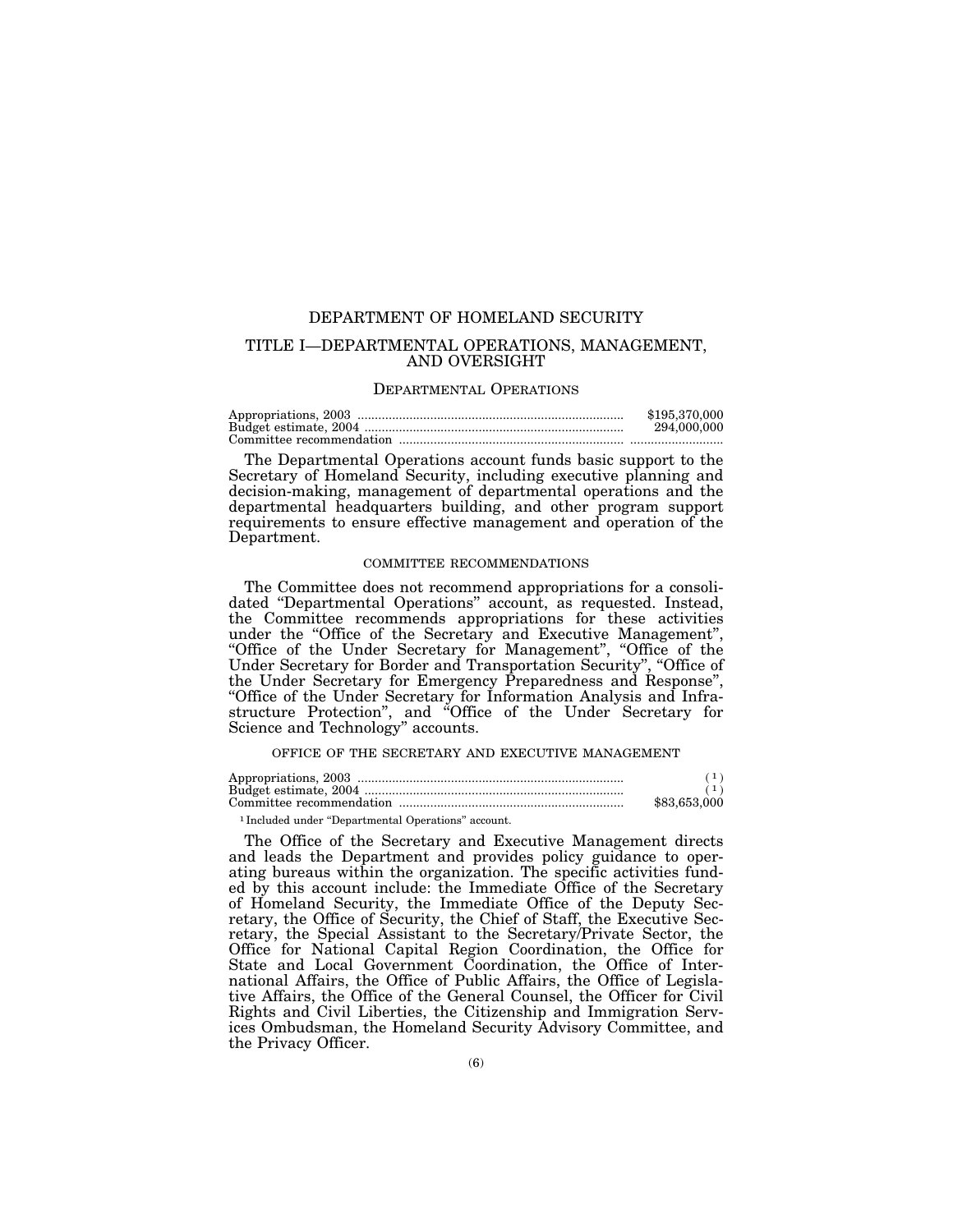### COMMITTEE RECOMMENDATIONS

The Committee recommends \$83,653,000 for the Office of the Secretary and Executive Management. Included in this amount is \$42,678,000 for salaries and benefits; \$2,575,000 for travel;  $$1,249,000$  for supplies; \$271,000 for training; and \$36,880,000 for other expenses.

The specific levels recommended by the Committee are as follows:

[In millions of dollars]

|       | 1.906  |
|-------|--------|
|       | 1.010  |
|       | 19.720 |
|       | 4.726  |
|       | 5.508  |
|       | 4.088  |
|       | 528    |
|       | 3.168  |
|       | 1.200  |
|       | 8.644  |
|       | 6.458  |
|       | 9.662  |
|       | 14.525 |
|       | 1.160  |
|       | 675    |
|       | 675    |
| Total | 83.653 |

*Non-Homeland Security Missions of the Department.*—The Department of Homeland Security is charged with carrying out functions vital to the protection of our Nation. The Department has also been charged with the responsibility for significant non-homeland security functions, such as counterfeit investigations of the United States Secret Service, search and rescue and fisheries enforcement of the United States Coast Guard, intellectual property investigations of the Bureau of Immigration and Customs Enforcement, trade enforcement by the Bureau of Customs and Border Protection, and the granting of citizenship to eligible immigrants by the Bureau of Citizenship and Immigration Services. The Secretary is directed to submit an annual report on the resources devoted to non-homeland security missions of the Department. This report is to clearly identify all non-homeland security functions of each of the Department's organizations by appropriations account, program, project and activity, and the full-time equivalent positions and dollars devoted to each for a period of at least 3 fiscal years, including the prior fiscal year, the current fiscal year, and the budget year. The report is to be submitted to the Committees on Appropriations of the Senate and House of Representatives by February 15 of each year.

*White House Mail Screening and Processing.*—The Committee supports the efforts of the Secret Service to initiate a study, to be completed by the end of calendar year 2003, that will focus on methods, operations, and technological issues related to White House mail. The Secret Service was never intended to inherit the sole responsibility associated with the establishment of a permanent screening facility for White House mail. Therefore, the De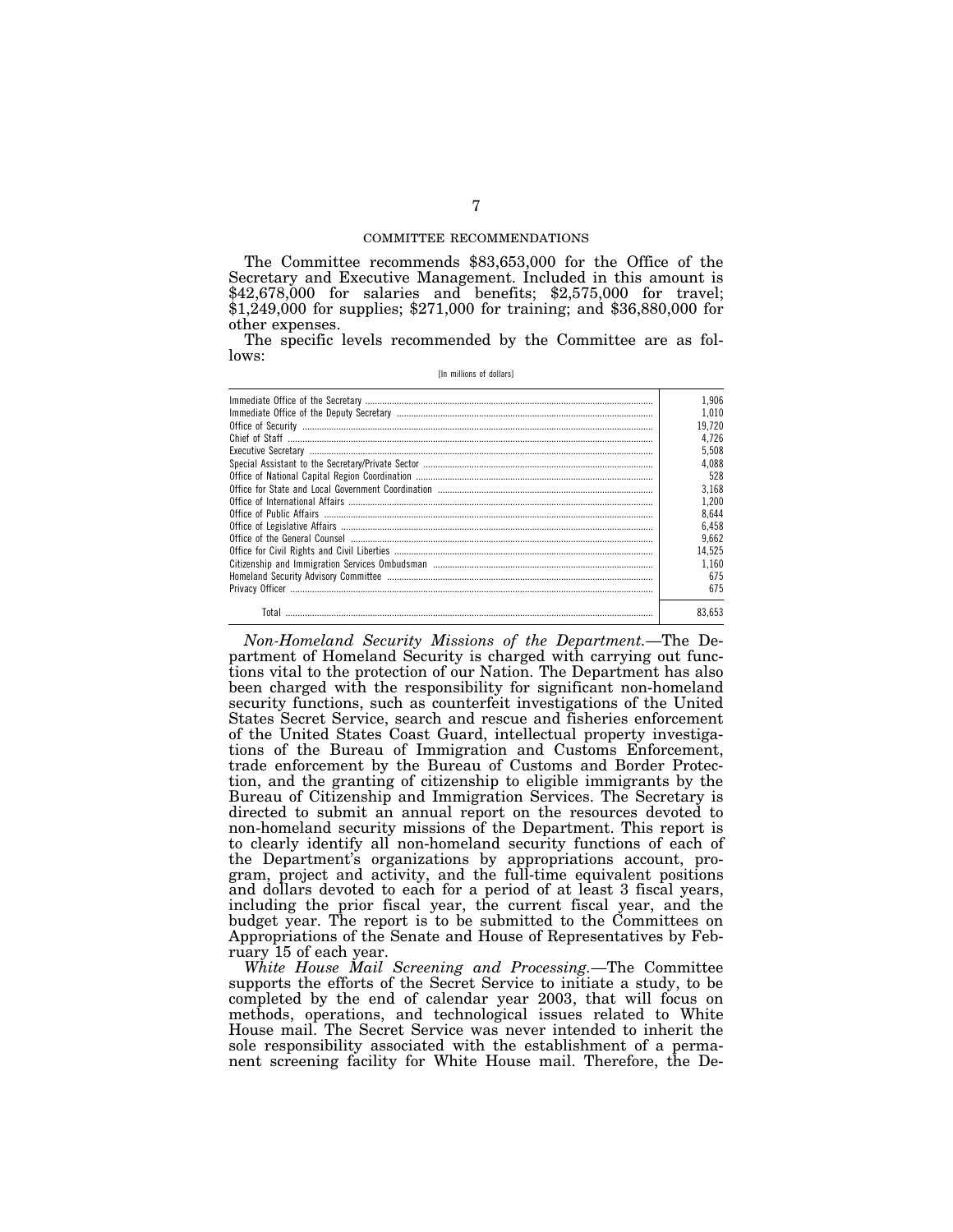partment is directed to submit a long-term plan for the establishment of a fully operational White House mail facility. This plan should be a collaborative effort between the Office of the Secretary, the Secret Service, the Executive Office of the President Office of Administration, the Department's Science and Technology Directorate, the General Services Administration, and the United States Army Soldier and Biological Command, and any other agencies the Secretary may identify as appropriate. The plan should include: (1) a cost estimate for establishing such a facility; (2) an implementation schedule, including site selection, planning, design, and construction; (3) agency roles and responsibilities for funding the facility; and (4) a strategy to address the growing backlog of undelivered mail to the White House complex. The plan is to be submitted to the Committee by February 2, 2004.

*Training and Training Facilities*.—The Committee supports the efforts of Department to fully assess training requirements of its employees and to review the proper use of all Department training facilities. The Committee is aware that the integration of government agencies and assets under the Department's jurisdiction may necessitate a new or revised training requirement plan and that adequate guidance needs to be provided by the Department to its agencies. Training facilities within the Department should be fully utilized and duplicative training activities should be eliminated to maximize the efficient use of resources. The Secretary is directed to assess the training needs and facilities owned or used by the Department of Homeland Security and to develop a plan for their proper use. This plan should include, but not be limited to, an assessment of training needs of the Bureau of Customs and Border Protection, the Bureau of Immigration and Customs Enforcement, the Transportation Security Administration, the U.S. Secret Service, the United States Coast Guard, as well as the availability and utilization of training spaces by organizations outside of the Department; it should also address: (1) duplicative training activities;  $(2)$  full-utilization of Department training facilities; (3) cross-training needs of Department personnel; (4) geographic attributes of facilities for departmental training needs; (5) canine training; (6) future construction requirements at all campuses to meet the existing and projected training requirements; (7) and any cost savings which may result from the reallocation or consolidation of training and the more efficient use of facilities. This plan is to be submitted to the Committee no later than January 30, 2004.

*Multi-Year Accounts*.—The Department has inherited a myriad of multi-year accounts for functions ranging from construction and information technology to environmental compliance and restoration. In order for the Committee to accurately track the Department's resources, the Secretary is directed to submit, as a part of the annual budget request, information on all multi-year accounts to include: (1) current and prior-year carryover balances; (2) original purpose; (3) estimate of current year obligations; (4) estimate of current year recoveries; (5) and estimate of end of year carryforward balances.

*Consolidation and Co-location of Offices.*—Section 706 of the Homeland Security Act of 2002 requires that not later than 1 year after the date of enactment of that Act, the Secretary develop and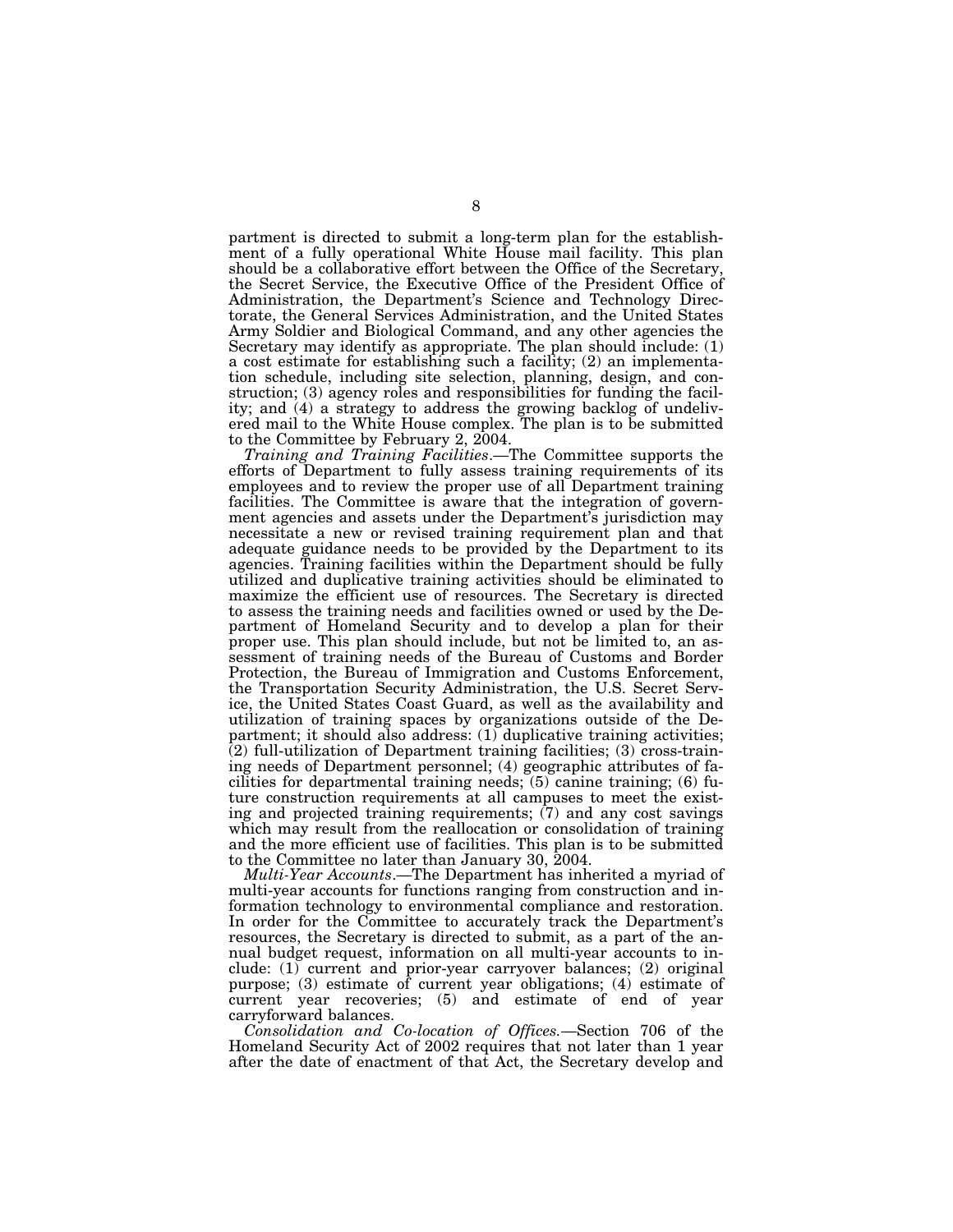submit to the Congress a plan for consolidating and co-locating the regional or field offices of agencies transferred to the Department. Because of the strong interest in this process, the Committee expects to receive an update from the Department on the status of this office consolidation/co-location plan and to be notified at least 10 days prior to any public announcement of changes in the location of these offices.

*Office of History*.—Knowledge of historical precedent, historical context, and institutional history is critical to effective decision making. The Committee encourages the Secretary to establish a departmental history office. The mission of this office should be to produce, oversee, and coordinate the production of a range of reference, policy, and historical background assessment papers; to provide expert historical knowledge essential for informed decision making; to maintain the institutional history of the Department; to provide professional assistance to the historical and archival activities of the directorates and bureaus within the Department; and to produce such documentary collections as may be deemed necessary. The Committee notes that there will be funding requirements for establishment of such an office which may require the submission of a reprogramming required by section 605 of this Act.

*Standards and Guidelines for First Responders*.—Pursuant to the President's National Strategy for Homeland Security, the Secretary is to provide to the Committee, no later than April 30, 2004, a report that updates the progress made to: clearly define standards and guidelines for Federal, State, and local government emergency preparedness and response in such areas as training, interoperable communications systems, and response equipment; an estimate of the cost of the unmet needs of State and local governments for fiscal years 2004–2008 in meeting those standards and guidelines; and the views of appropriate State and local government organizations.

*Investigations of Terrorist Financing*.—The Committee is concerned that the recent Memorandum of Agreement [MOA] between the Department of Homeland Security and the Department of Justice regarding investigations of terrorist financing will adversely affect the ability of the United States Secret Service [USSS] and the Bureau of Immigration and Customs Enforcement [BICE] to effectively carry out traditional financial crimes investigations. The Committee expects the General Accounting Office [GAO] to provide to the Committee, within 90 days after enactment of the Act, an evaluation of the MOA's impact on existing authorities of the USSS and BICE to effectively carry out financial crimes investigations, including the MOA's impact on the financial community and State and local cooperation.

*Treasury Forfeiture Fund*.—The Committee is aware that proposals are under consideration within the administration that could change the existing status, operation, and jurisdiction of the Treasury Forfeiture Fund. A number of the Department of Homeland Security's law enforcement agencies rely on the use of assets from this fund for on-going investigations and other activities. The Committee encourages the Secretary to consult with the Secretary of the Treasury, the Attorney General, and the Director of the Office of Management and Budget about the impact of any change to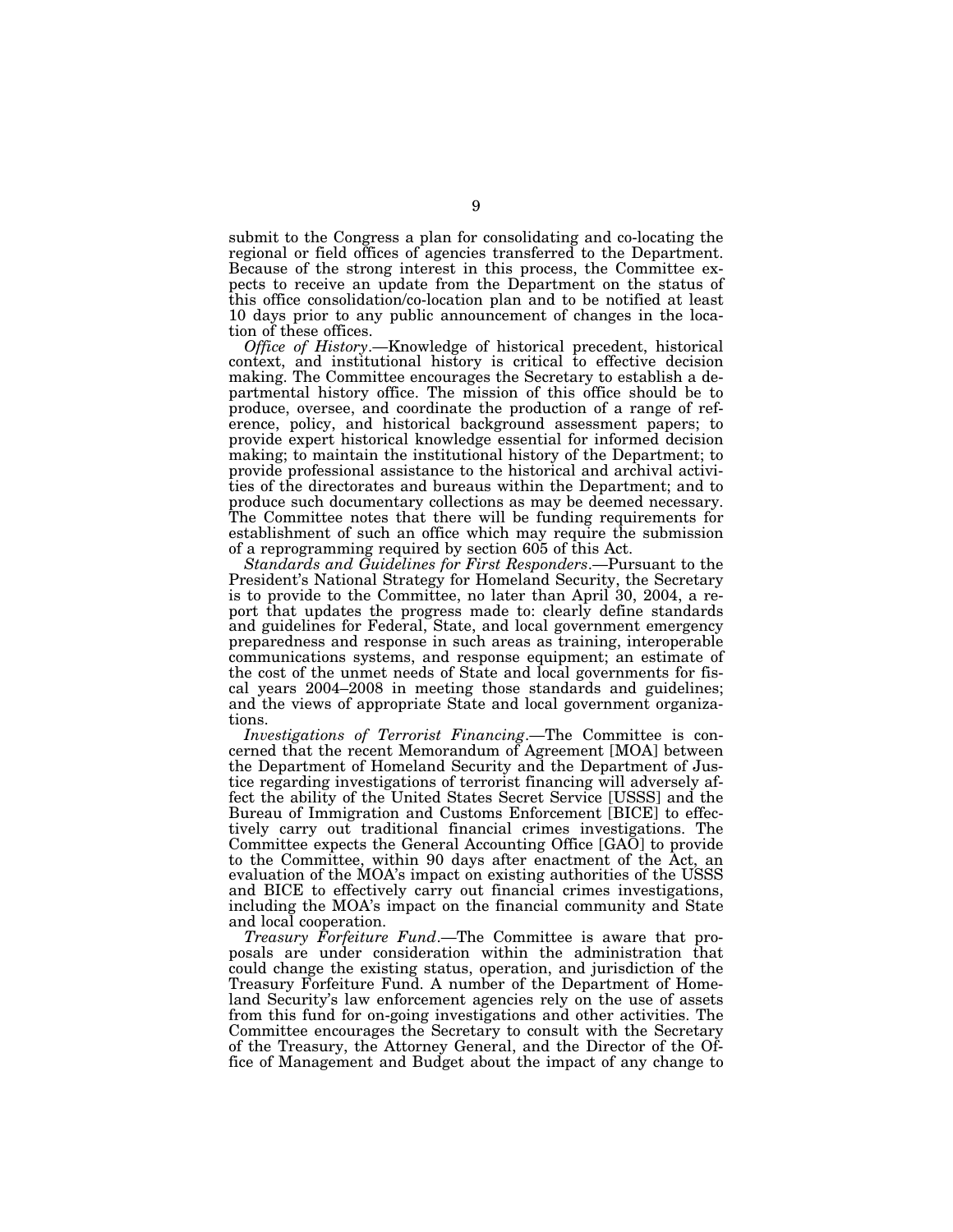the Department of Homeland Security, and to keep the Committee apprised of any discussions on this matter.

#### OFFICE OF THE UNDER SECRETARY FOR MANAGEMENT

|                                                    | (1)           |
|----------------------------------------------------|---------------|
|                                                    | \$167,521,000 |
| 1 Included under "Departmental Operations" account |               |

1 Included under ''Departmental Operations'' account.

The Under Secretary for Management oversees management and operations of the Department, including financial planning and execution, information systems management, human capital planning and policies, building management, and oversight of standardsetting and all departmental immigration statistical information. The specific activities funded by this account include: the Immediate Office of the Under Secretary for Management, the Office of the Chief Financial Officer, the Office of Procurement, the Office of Human Resources, the Chief Information Officer, and the Office of Administration.

#### COMMITTEE RECOMMENDATIONS

The Committee recommends \$167,521,000 for the Office of the Secretary and Executive Management. Included in this amount is \$29,696,000 for salaries and benefits; \$602,000 for travel; \$783,000 for supplies; \$395,000 for training; and \$136,045,000 for other expenses.

The specific levels recommended by the Committee are as follows:

[In millions of dollars]

*Departmental Headquarters Interim Housing*.—The Department of Homeland Security [DHS] headquarters staff is currently housed at the Nebraska Avenue Complex [NAC] in downtown Washington, D.C., and at multiple pre-DHS locations. This physically-fractured situation makes it difficult for DHS leadership to lead and manage the new and growing department. Since DHS has indicated consolidation at the NAC location to be a good interim solution until a permanent one can be found, the Committee has provided the \$30,000,000, as requested, to fund physical modifications to NAC buildings, communications and security upgrades, and relocation expenses necessary to allow more DHS employees to be consolidated at the NAC. The Committee expects the Department to work in cooperation with the General Services Administration to find a long-term solution for a departmental headquarters and to comply with the requirements of the Public Buildings Act of 1959 to secure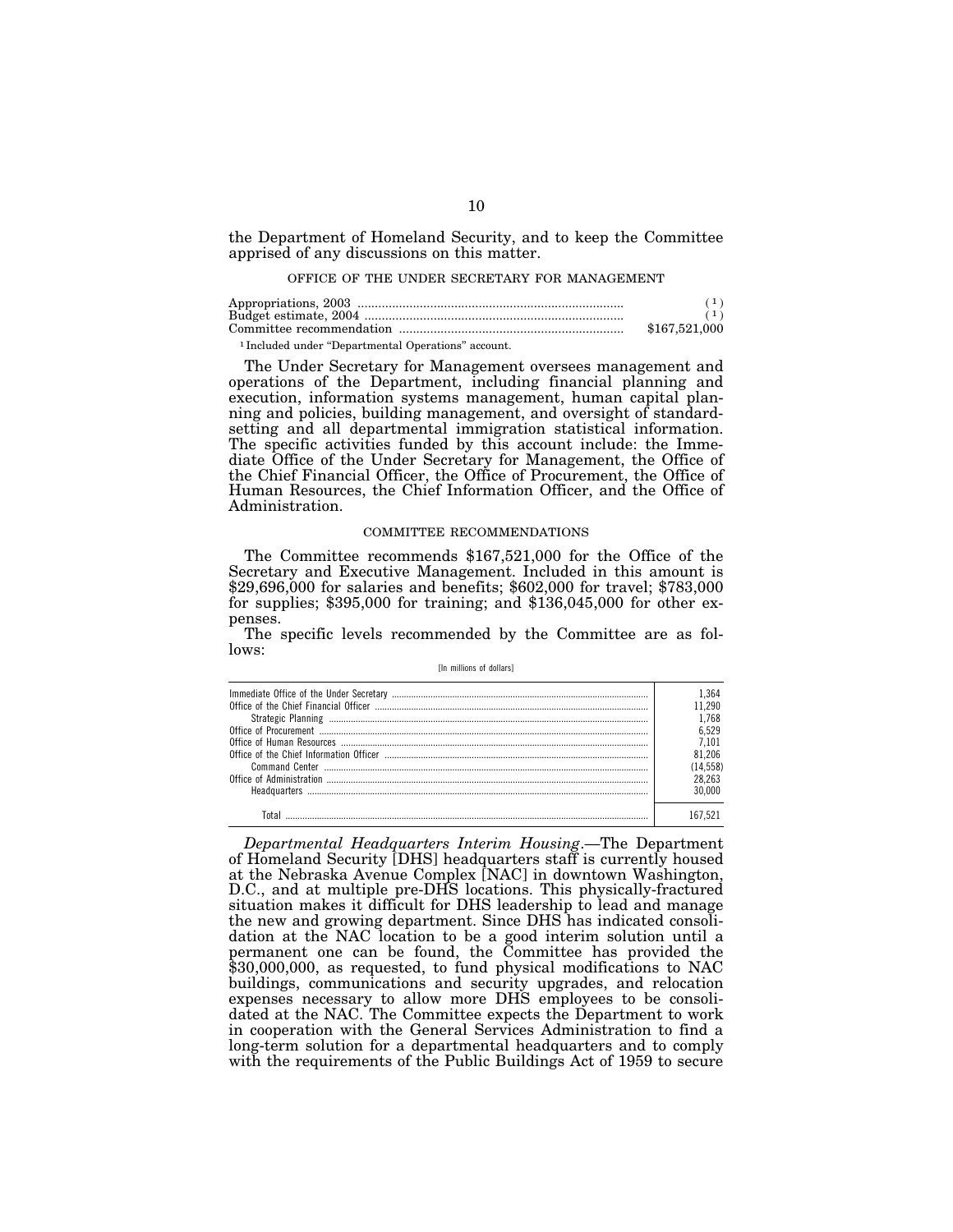site, design, and construction funding. The Committee expects to be updated on a regular basis on the Department's physical consolidation and on the planned expenditure of the funds made available for interim housing, as well as its plans for a permanent headquarters.

# DEPARTMENT-WIDE TECHNOLOGY INVESTMENTS

| \$63,321,000 |
|--------------|
| 206,000,000  |
| 185,000,000  |

The Department-wide Technology Investments account is for the development and acquisition of information technology equipment, software, services, and the costs of conversion to narrowband communications.

# COMMITTEE RECOMMENDATIONS

The Committee recommends \$185,000,000, to be available until expended, for activities of the Department-wide Technology Investments.

*Narrowband Communications*.—Included in the amount provided by the Committee is \$100,000,000, as requested, for wireless efforts, including conversion to narrowband operations. The Committee supports the consolidation of all funding for mobile radios and communications provided to various components of the Department in one fund. Consolidation ensures that resources provided for communications are not diverted to other functions. The Committee expects the Department to submit a report on the level of funding provided to all components of the Department for mobile radios thirty days after the enactment of this Act.

*Information Technology Services*.—Included in the amount provided by the Committee is \$75,000,000 for information technology investments to support the implementation of a Department enterprise architecture, to integrate management systems, and to rationalize Department component physical and logical security access efforts.

*Security Activities*.—Included in the amount provided by the Committee is \$10,000,000 for the integration of Federal watchlists. The Committee recognizes the need for this project and expects this effort to be closely coordinated with the development of the United States Visitor and Immigrant Status Indicator Technology project. The Committee directs that \$21,000,000 of the funds transferred from the Department of Justice Working Capital Fund be used for enterprise architecture and the information technology and evaluation program.

# OFFICE OF THE INSPECTOR GENERAL

| Appropriations, $20031$               | \$41,510,000 |
|---------------------------------------|--------------|
|                                       | 58.118.000   |
| Committee recommendation <sup>2</sup> | 58.118.000   |

 $^{\rm 1\,Des}$  not include an additional \$21,437,000 transferred from the Disaster Relief Fund for au-dits and investigations.

2Does not include an additional \$22,000,000 from the Disaster Relief Fund for audits and investigations.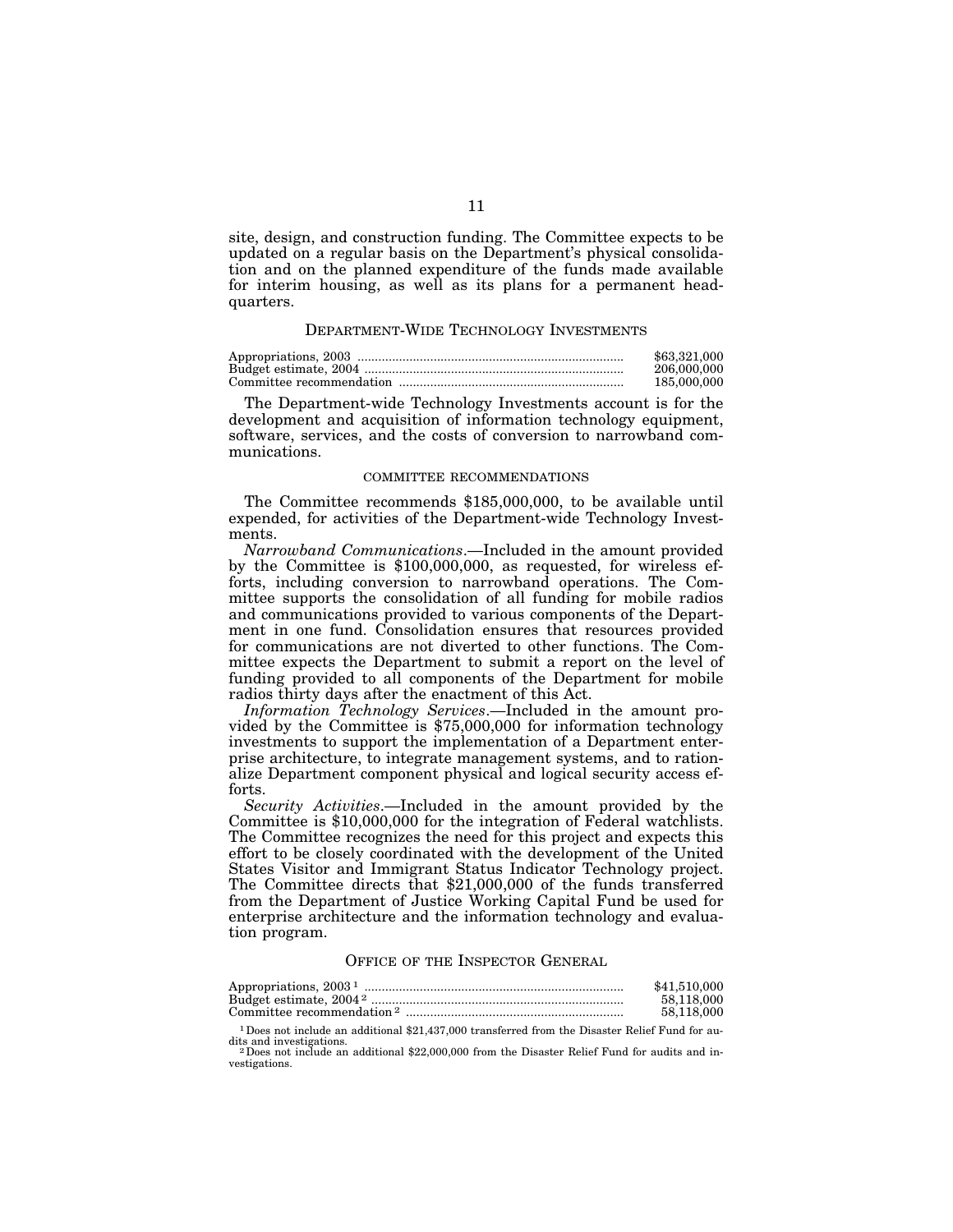This account finances the cost of conducting and supervising audits and investigations relating to the programs and operations of the Department to promote economy, efficiency, and effectiveness and to prevent and detect fraud, waste, and abuse in such programs and operations.

# COMMITTEE RECOMMENDATIONS

The Committee recommends \$58,118,000 for the Office of Inspector General for fiscal year 2004. An additional \$22,000,000 is made available from the Disaster Relief Fund for audits and investigations.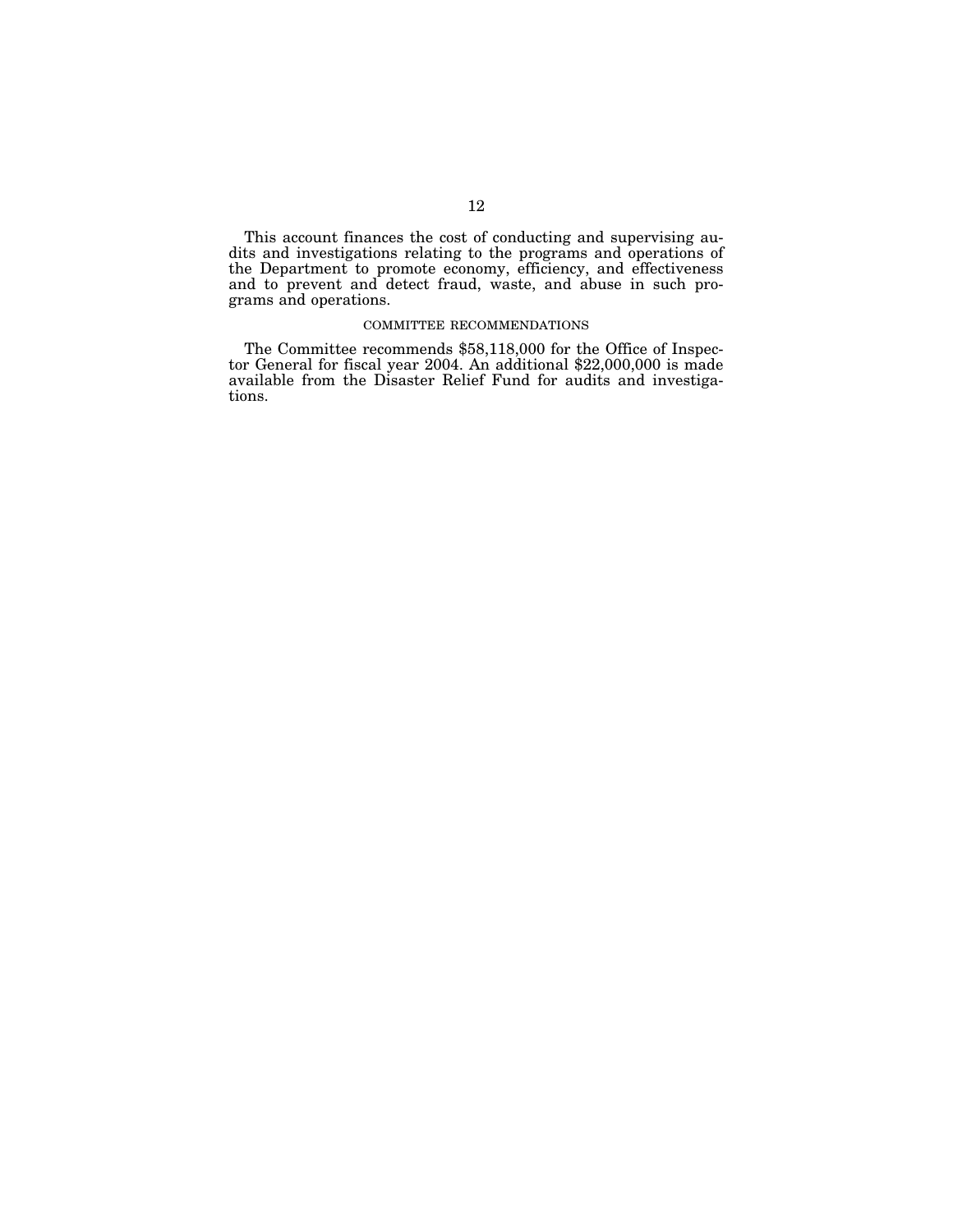# TITLE II—SERVICES

#### CITIZENSHIP AND IMMIGRATION SERVICES

| Appropriations, $20031$ | \$218,148,000 |
|-------------------------|---------------|
|                         | 235,000,000   |
|                         | 229,377,000   |

1 Includes \$3,000,000 in supplemental appropriations provided by Public Law 108–11.

The Bureau of Citizenship and Immigration Services [BCIS] was established by the Homeland Security Act of 2002 to deliver services to the public in a timely, consistent, and fair manner. Prior to the creation of the Department of Homeland Security, the administration of immigration services was the responsibility of the Immigration and Naturalization Service, an organization abolished by the Homeland Security Act of 2002. BCIS's mission is to administer laws and provide services related to people seeking to enter, reside, work, and naturalize in the United States. In addition to directly appropriated resources, offsetting collections are available for the operations of BCIS from the following fees:

*Immigration Examinations Fees*.—The Bureau collects fees from persons applying for immigration benefits to support the adjudication of applications.

*H–1B Fees*.—The Bureau collects fees for processing of the H1– B visa. The H–1B is a temporary visa category for non-immigrant, highly skilled workers.

# COMMITTEE RECOMMENDATIONS

The Committee recommends \$229,377,000 for activities of the Bureau of Citizenship and Immigration Services [BCIS] for fiscal year 2004.

*Physical Security and Staffing*.—Included in the amount recommended is \$3,836,000, as requested, for physical security and staffing. These funds will allow BCIS to begin implementation of the recommended security improvements identified by the U.S. Marshals Service security surveys.

*Information Technology/Program Evaluation Unit*.—The Committee does not provide \$5,623,000, as requested, for information technology or the program evaluation unit. The on-going e-filing project should continue to be funded out of base resources.

*Immigration Examinations Fees*.—The Committee understands that the estimated level of \$1,550,000,000 in spending from the Immigration Examinations Fee includes an additional \$100,000,000 to continue efforts to reduce the backlog of applications and at the same time improve the integrity of the process. BCIS is expected to provide updates to the Committee regarding the progress being made in meeting the targets of its Five Year Backlog Reduction Plan. These reports should continue to be submitted while the Backlog Reduction Plan is being updated. The Committee expects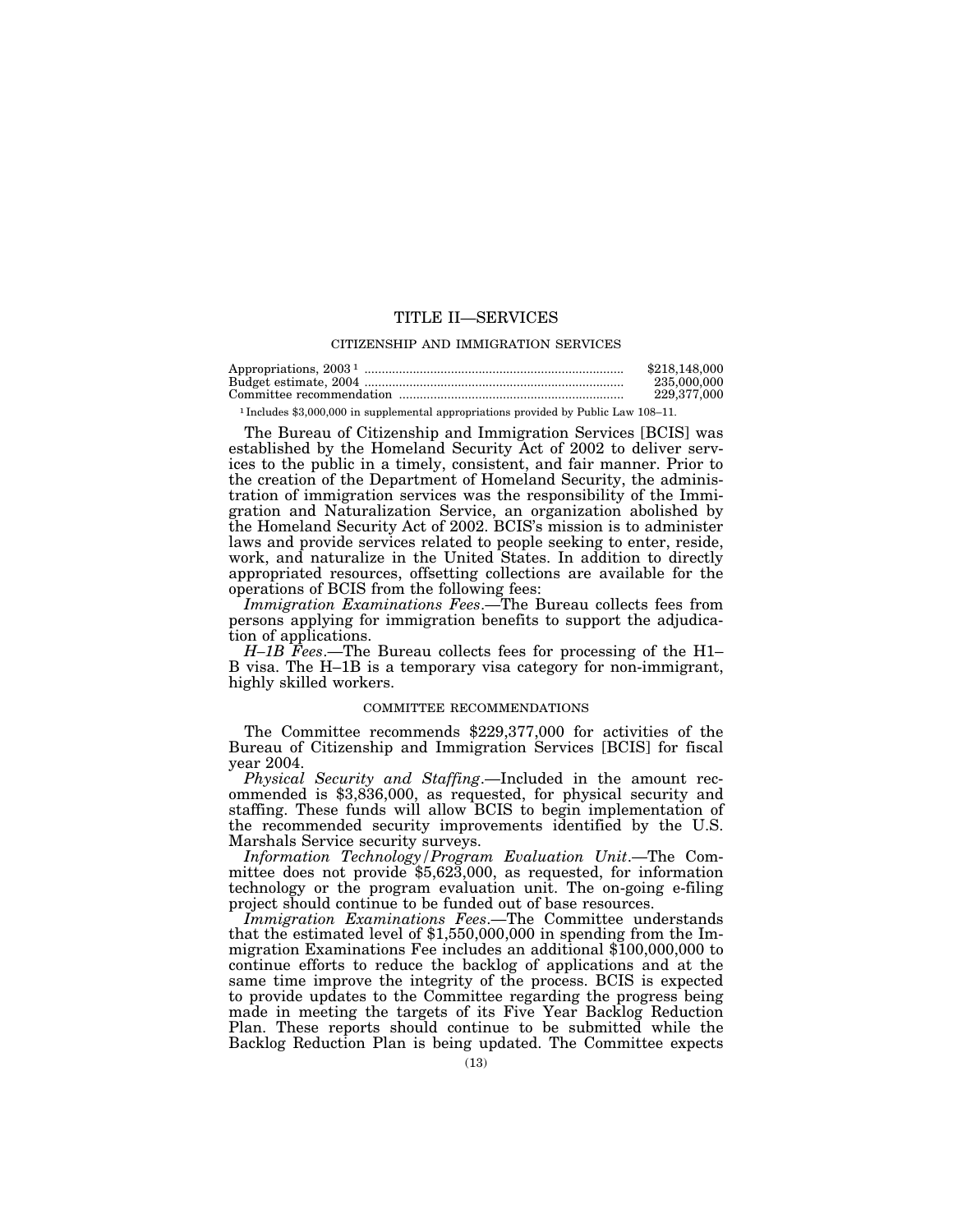that of the fees collected, no less than \$25,000,000 be made available to the Bureau of Immigration and Customs Enforcement to support the investigative and intelligence needs of BCIS.

The Committee notes the delay that many Americans have in gaining permission for foreign-born spouses to join them in the United States. The Committee urges BCIS to develop procedures to expedite such cases without compromising national security or program integrity.

The total resources available for the operations of BCIS are as follows:

| Fiscal year 2003 | Fiscal year 2004 | Committee       |
|------------------|------------------|-----------------|
| enacted          | budget           | recommendations |
| \$218,148,000    | \$235,000,000    | \$229,377,000   |
| 4.000.000        | 4.000.000        | 4.000.000       |
| 1.413.000.000    | 1.550.000.000    | 1.550.000.000   |
| 10.000.000       | 10.000.0000      | 10.000.0000     |
| 1.645.148.000    | 1.799.000.000    |                 |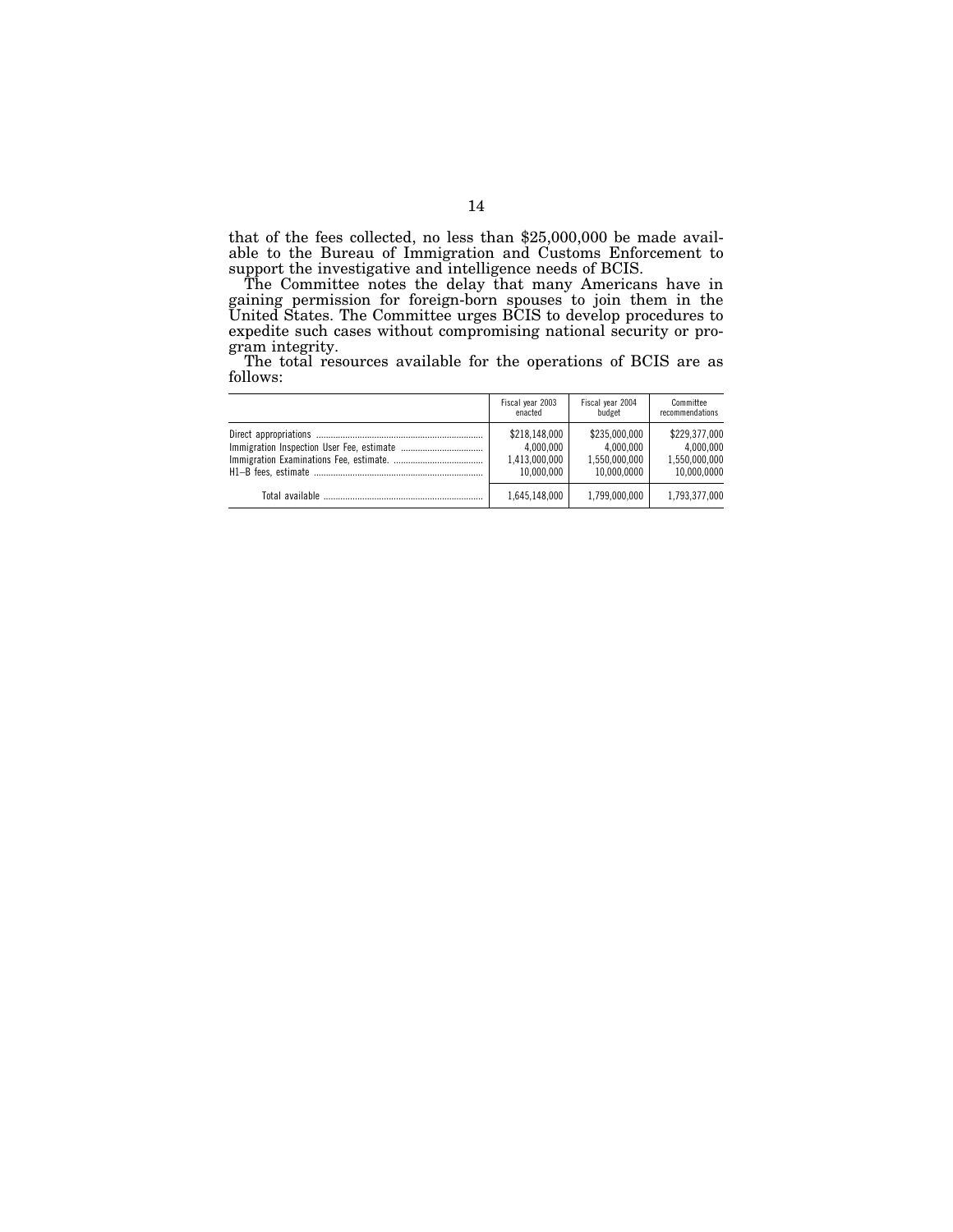# TITLE III—SECURITY, ENFORCEMENT, AND INVESTIGATIONS

# OFFICE OF THE UNDER SECRETARY FOR BORDER AND TRANSPORTATION SECURITY

### SALARIES AND EXPENSES

| \$8,842,000 |
|-------------|

1 Included in the ''Departmental Operations'' account.

The Office of the Under Secretary for Border and Transportation Security was established by the Homeland Security Act of 2002 and is responsible for maintaining the security of our Nation's borders and transportation systems. The Under Secretary oversees the Bureau of Customs and Border Protection, the Bureau of Immigration and Customs Enforcement, the Transportation Security Administration, the Federal Law Enforcement Training Center, and the Office for Domestic Preparedness.

#### COMMITTEE RECOMMENDATIONS

The Committee recommends \$8,842,000 for the activities of the Office of the Under Secretary of Border and Transportation Security salaries and expenses account. Included in this is amount is \$7,839,000 for salaries and benefits; \$418,000 for travel; \$201,000 for supplies; \$50,000 for training; and \$334,000 for other expenses.

Prior to the tragic events of September 11, 2001, the Congress had begun to provide additional resources to improve security along the United States northern border with Canada. The Under Secretary of Transportation and Border Security is directed to provide a comprehensive report to the Committee describing the specific measures taken by the Department and its legacy agencies since September 11, 2001, to enhance security at the northern border. The report should include a discussion of (1) increased personnel deployment, technological improvements, and enhancements in interagency coordination; (2) measures for improvement of northern border security authorized by the Congress that the Department has not yet undertaken; and (3) aspects of northern border security requiring additional resources and focus. Because of the sensitive nature of many aspects of this report, the Department should provide both an unclassified and, if necessary, classified version of the report.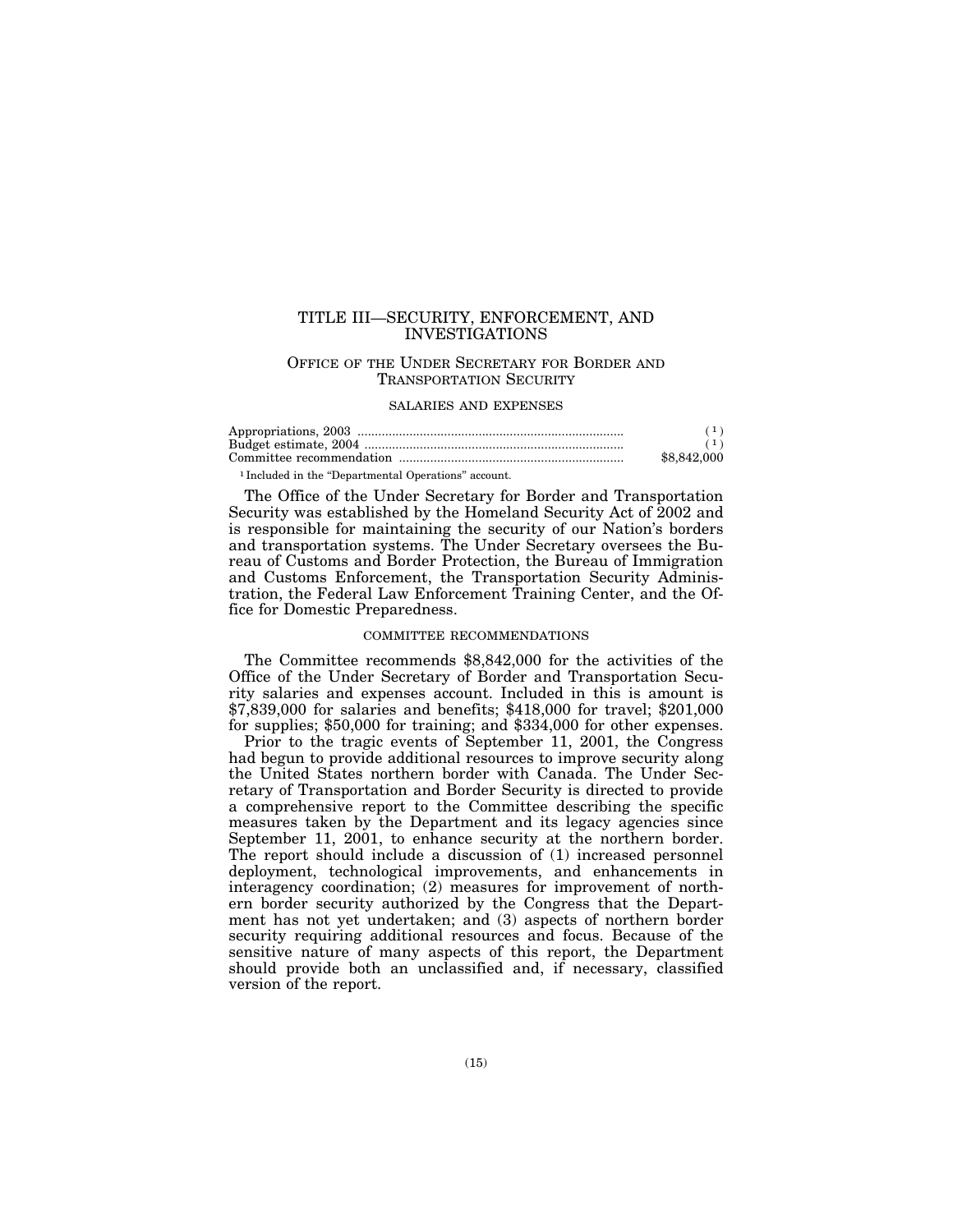# UNITED STATES VISITOR AND IMMIGRANT STATUS INDICATOR **TECHNOLOGY**

|                                                                       | (1)           |
|-----------------------------------------------------------------------|---------------|
|                                                                       | (1)           |
|                                                                       | \$380,000,000 |
| <sup>1</sup> Included in the "Customs and Border Protection" account. |               |

The United States Visitor and Immigrant Status Indicator Technology [US VISIT] project is to collect, maintain, and share appropriate information through an integrated information technology system to determine the eligibility of aliens for admissions and benefits.

## COMMITTEE RECOMMENDATIONS

The Committee recommends \$380,000,000, to be available until expended, for the US VISIT account. This appropriation represents full funding of the base request for the technology needs of the project. The personnel increases requested are addressed within the salaries and expenses accounts of the Bureau of Customs and Border Protection and the Bureau of Immigration and Customs Enforcement.

*Expenditure Plan*.—The amount recommended is available for obligation only upon the submission of a comprehensive expenditure plan from the Secretary of Homeland Security for the US VISIT project that: (1) meets the capital planning and investment control review requirements established by the Office of Management Budget [OMB], including OMB Circular A–11, part 7; (2) complies with acquisition rules, requirements, guidelines, and systems acquisition management practices; (3) is reviewed by the General Accounting Office; and  $(4)$  has been approved by the Committees on Appropriations of the Senate and the House of Representatives. Further, the plan should include full out-year costs of the program; an explanation and costs of needed technology infrastructure upgrades; a complete staffing plan for the exit control activity and the entrance activity; and an explanation of how the program will ensure that information is properly communicated to the investigators of the Bureau of Immigration and Customs Enforcement. Separately, the Department is expected to submit a plan that explains the privacy policies that will be put in place to protect the information that is housed in the US VISIT system. Both the expenditure plan and the privacy plan shall be submitted to the Committee no later than 45 days after the enactment of this Act.

*Biometrics*.—Integration of biometrics into the US VISIT system is a vital part of the overall success of this project. The biometric infrastructure that is being built should be a viable long-term solution that is interoperable with the Federal Bureau of Investigation's [FBI] Integrated Automated Fingerprint Identification System, and one that does not require significant re-engineering and re-investment in the future. The procurement decisions made for the overall US VISIT system should allow for a full and open competition to ensure that the most effective and cost efficient technology is used, including evaluation of commercially-available document validation systems and technology. In addition, a representa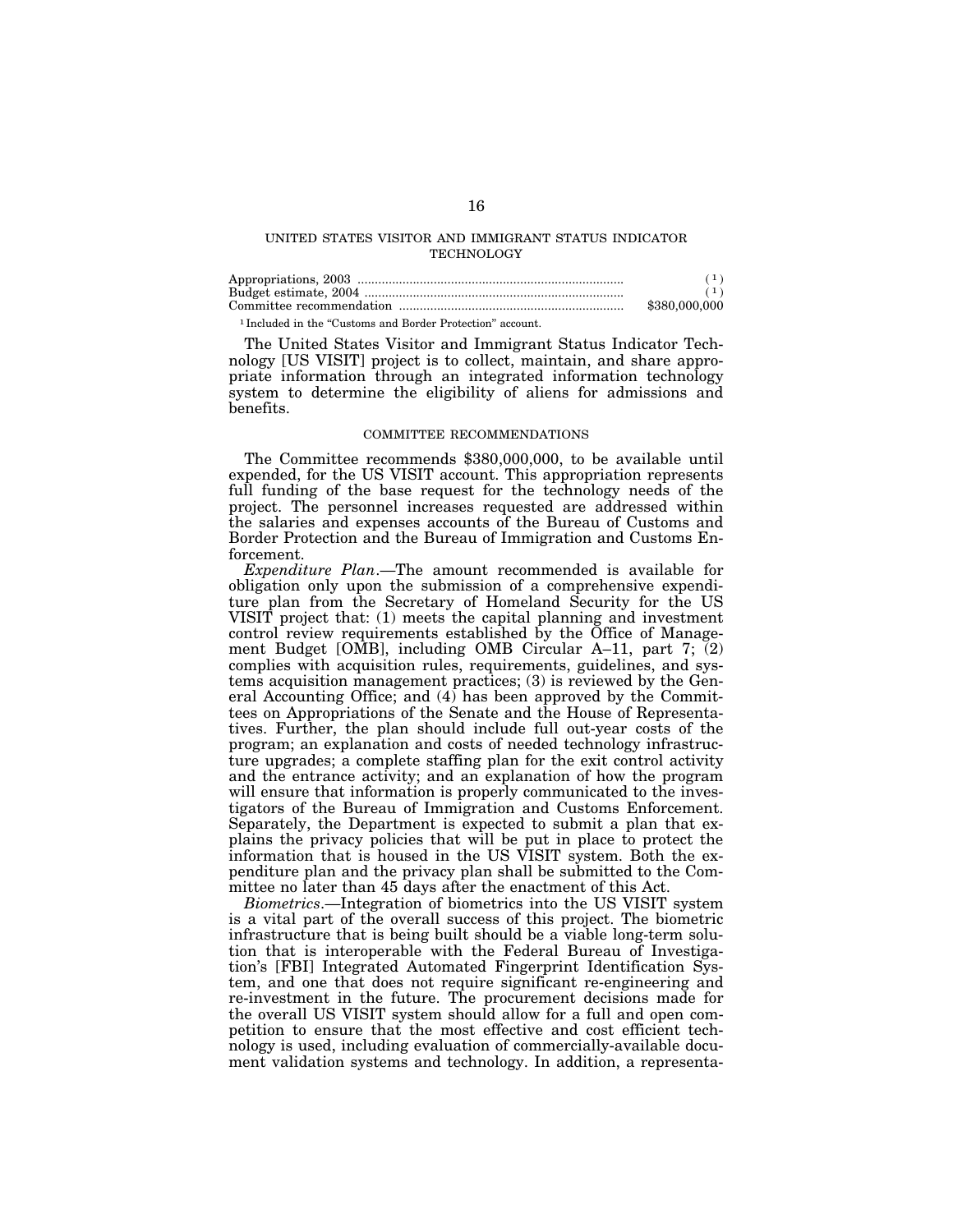tive from both the Department of Justice and the FBI should be included on the US VISIT project team.

#### CUSTOMS AND BORDER PROTECTION

# SUMMARY

The Bureau of Customs and Border Protection [BCBP] was established by the Secretary of Homeland Security on January 30, 2003, under statutory authority for reorganization contained in the Homeland Security Act of 2002. BCBP consolidates functions previously provided for specific functions of the United States Customs Service, the Immigration and Naturalization Service, and the Agricultural Quarantine Inspection program. The mission of BCBP is to enforce the laws regarding admission of foreign-born persons into the United States, and ensuring that all goods and persons entering and exiting the United States do so legally.

#### COMMITTEE RECOMMENDATIONS

The Committee recommends total resources of \$5,745,485,000, including direct appropriations of \$4,900,485,000, and estimated offsetting collections of \$845,000,000.

The following table summarizes the Committee's recommendations, as compared to the fiscal year 2003 and budget request levels:

|                  | Fiscal year 2003<br>enacted | Fiscal year 2004<br>budget | Committee<br>recommendations |
|------------------|-----------------------------|----------------------------|------------------------------|
| Appropriations:  |                             |                            |                              |
|                  | \$5,710,608,000             | \$5.644.000.000            | \$4.366.000.000              |
|                  | 2.981.000                   | 3.000.000                  | 3.000.000                    |
|                  |                             |                            | 441.122.000                  |
|                  |                             |                            | 90.363.000                   |
| Fee Collections: |                             |                            |                              |
|                  | 519.000.000                 | 509.000.000                | 509,000,000                  |
|                  | 24.000.000                  | 25.000.000                 |                              |
|                  | 7.000.000                   | 6.000.000                  | 6.000.000                    |
|                  | 28.000.000                  | 28,000,000                 | 28.000.000                   |
|                  | 239.000.000                 | 253.000.000                | 302.000.000                  |
| Total available  | 6,530,589,000               | 6.468.000.000              | 5.745.485.000                |

The Bureau of Customs and Border Protection did not exist at the time the fiscal year 2003 appropriations, Public Law 108–7, was en-<br>acted into law. Appropriations for fiscal year 2003 are estimated to be \$5,710,608,000, i

#### SALARIES AND EXPENSES

| <sup>3</sup> 4.366,000,000 |
|----------------------------|

1The Bureau of Customs and Border Protection did not exist at the time the fiscal year 2003 appropriations were enacted into law. Appropriations for fiscal year 2003 are estimated to be \$5,710,608,000, including \$333,000,000 in supplemental appropriations provided by Public Law

108–11. <sup>2</sup>The fiscal year 2004 budget request includes \$1,240,850,000 recommended in separate ac-<br>counts or realigned to other accounts.

<sup>3</sup> Excludes additional funds derived from the Harbor Maintenance Fee.

The Bureau of Customs and Border Protection [BCBP] Salaries and Expenses appropriation provides funds for border security, immigration, customs, and agricultural inspections. In addition to di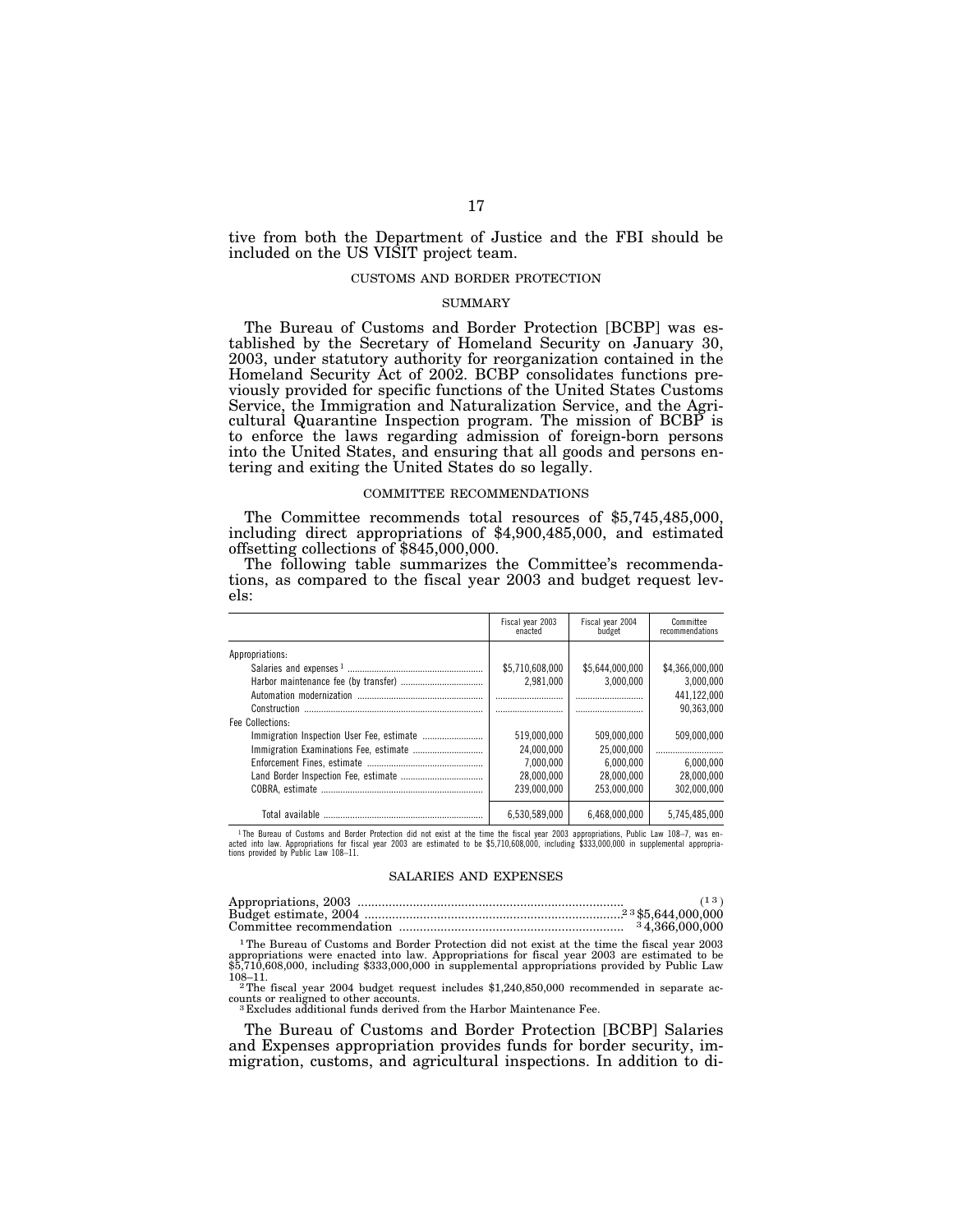rectly appropriated resources, offsetting collections area available for the operations of BCBP from the following sources:

*Immigration Inspection User Fees*.—The Bureau collects user fees to fund the costs of international inspections activities at airports and seaports.

*Enforcement Fines*.—The Bureau collects fines from owners of transportation lines and persons for unauthorized landing of aliens.

*Land Border Inspections Fees*.—The Bureau collects fees for processing applications for the Dedicated Commuter Lanes program, the Automated Permit Ports program, the Canadian Border Boat Landing program, and both Canadian and Mexican Non-Resident Alien Border Crossing Cards.

# COMMITTEE RECOMMENDATIONS

The Committee recommends \$4,366,000,000, for salaries and expenses of the Bureau of Customs and Border Protection [BCBP] for fiscal year 2004. An additional \$3,000,000 is to be transferred from the Harbor Maintenance Fee. The Committee has included language in the bill making available up to \$150,000 for space for preclearance operations, and up to \$5,000,000 available for cooperative agreements with States and local governments. The bill also includes language placing a \$30,000 annual limit on overtime paid to any employee, and placing a cap of not to exceed \$4,000,000 of the funds provided for activities to enforce laws against forced child labor to remain available until expended.

The funding levels represented here depart from the fiscal year 2004 budget request as the Committee has presented several of the individual programs and activities as stand-alone appropriations and realigned base resources. The Committee has placed the resources for US VISIT (\$380,000,000) in a separate account directly within the Office of the Under Secretary for Border and Transportation Security. The Committee has recommended a separate automation modernization account (\$441,122,000), and a separate construction account (\$95,363,000). In addition, the Committee has realigned base resources to reflect a higher level of salaries and expenses for the Air and Marine Interdiction program within the Bureau of Immigration and Customs Enforcement [BICE] ''Salaries and Expenses'' account (\$128,574,000), a separate ''Air and Marine Interdiction, Operations, Maintenance and Procurement'' account under BICE (\$173,391,000), and consolidation of ATLAS resources within BICE (\$22,400,000). The Committee has also reduced the base resources by \$18,000,000 to correct a transfer of funds doublecounted in the budget, and reflected incorrectly in this account.

*Customs-Trade Partnership Against Terrorism*.—Included in the amount recommended by the Committee is \$15,300,000, an increase of \$12,100,000, as requested, for Customs-Trade Partnership Against Terrorism.

*Free and Secure Trade*.—Included in the amount recommended by the Committee is \$3,900,000, as requested, for the Free and Secure Trade Initiative.

*Container Security Initiative*.—Included in the amount recommended by the Committee is an increase of \$61,754,000, as requested, for expansion of the Container Security Initiative.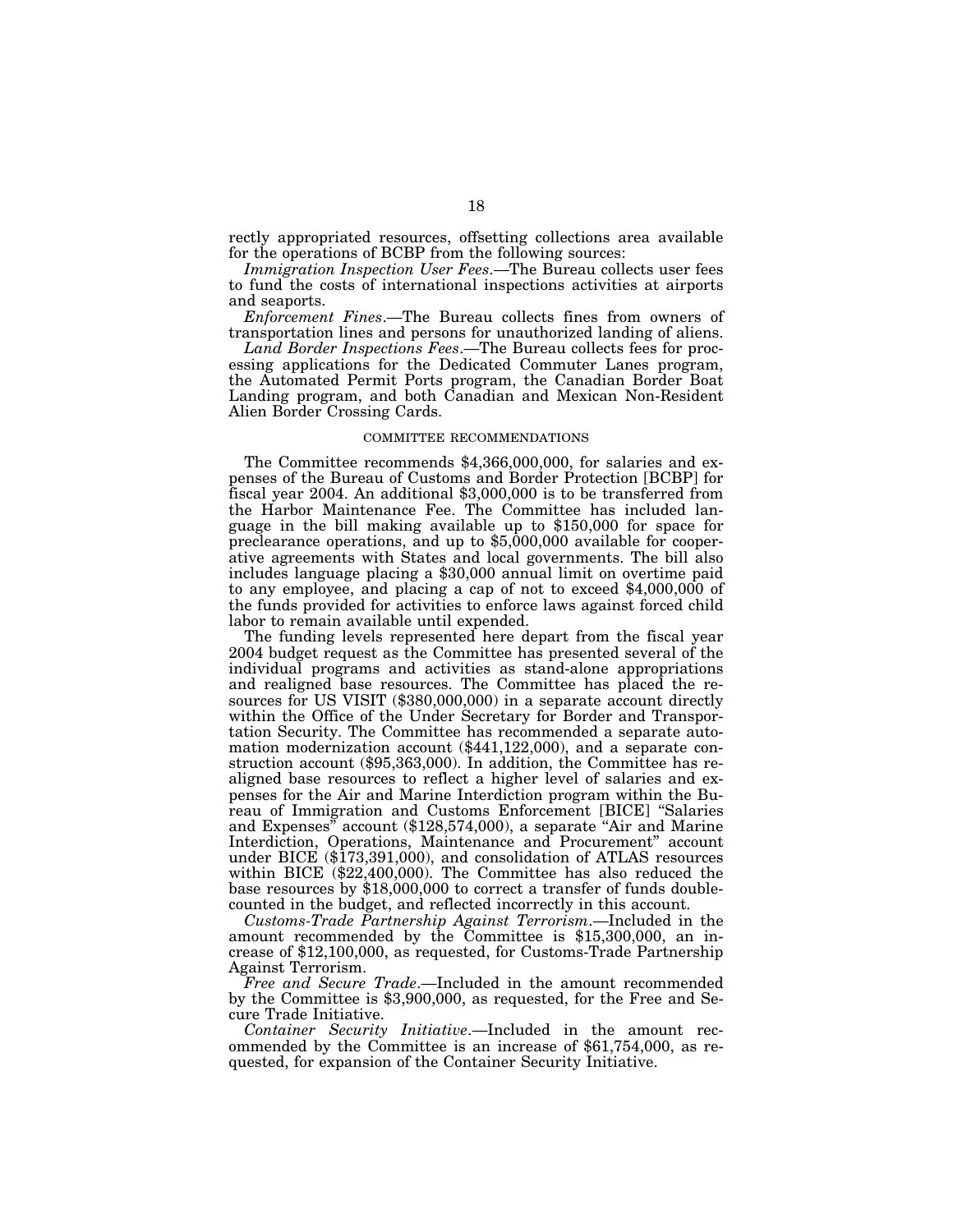*Critical Equipment*.—Included in the amount recommended by the Committee is \$119,300,000, as requested, for critical equipment: \$15,500,000 for wireless personal digital assistants with access to the Treasury Enforcement Communications System; \$63,800,000 for deployment of radiation detection systems, mobile vehicle and cargo inspection systems, and isotope identifiers at land and sea ports; \$6,800,000 for fiber optic scopes; \$6,000,000 for license plate readers; \$9,700,000 for expansion of the customs automated operations system; and \$17,500,000 for the explosive and chemical detector canine program. The Committee expects the developmental activities associated with the explosives detection canine program begun in fiscal year 2003 to continue in fiscal year 2004.

*Non-Intrusive Inspection Equipment/Radiation Detectors*.—The Committee is concerned over the length of time it is taking the BCBP to initiate the evaluation of technologies for possible use in screening of cargo. This project was funded in the Consolidated Appropriations Resolution, 2003 (Public Law 108–7), and BCBP has not taken adequate steps to undertake this effort. The Committee is aware of numerous new non-intrusive inspection and radiation detection technologies designed to improve the detection of explosives and hazardous materials at ports-of-entry. The Committee directs BCBP to move quickly to develop a testbed on which to evaluate all new and emerging technologies, such as gamma radiation detection systems for mobile and portal applications, palletized containers, and high-purity germanium detectors, and to coordinate such testing and evaluation with the Science and Technology Directorate. The Committee expects that the Department and BCBP will ensure that all procurements are through full and open competition to ensure the best value in terms of detection and efficiency.

*Information Technology Transformation to Homeland Security*.— The Committee does not fund the requested \$30,200,000 for information technology transformation to homeland security. The Committee notes that significant information technology infrastructure upgrades are, and will continue to be, funded through the US VISIT project. BCBP will be the primary beneficiary of this spending.

*International Trade Data System*.—The request for funding for the International Trade Data System is addressed under the ''Automation Modernization'' account.

*Agricultural Quarantine Inspection*.—Included in the amount recommended by the Committee is an increase of \$5,500,000, as requested, for agricultural inspections: \$2,700,000 for additional agricultural canine teams; and \$2,800,000 for inspectors and x-ray machines for use in detecting the presence of agricultural pests and diseases.

*Pay Upgrades*.—Included in the amount recommended by the Committee is \$13,000,000, as requested, for pay upgrades of inspectors and agents.

*ATLAS*.—The request for funding for the information technology infrastructure program, known as ATLAS, is addressed under BICE.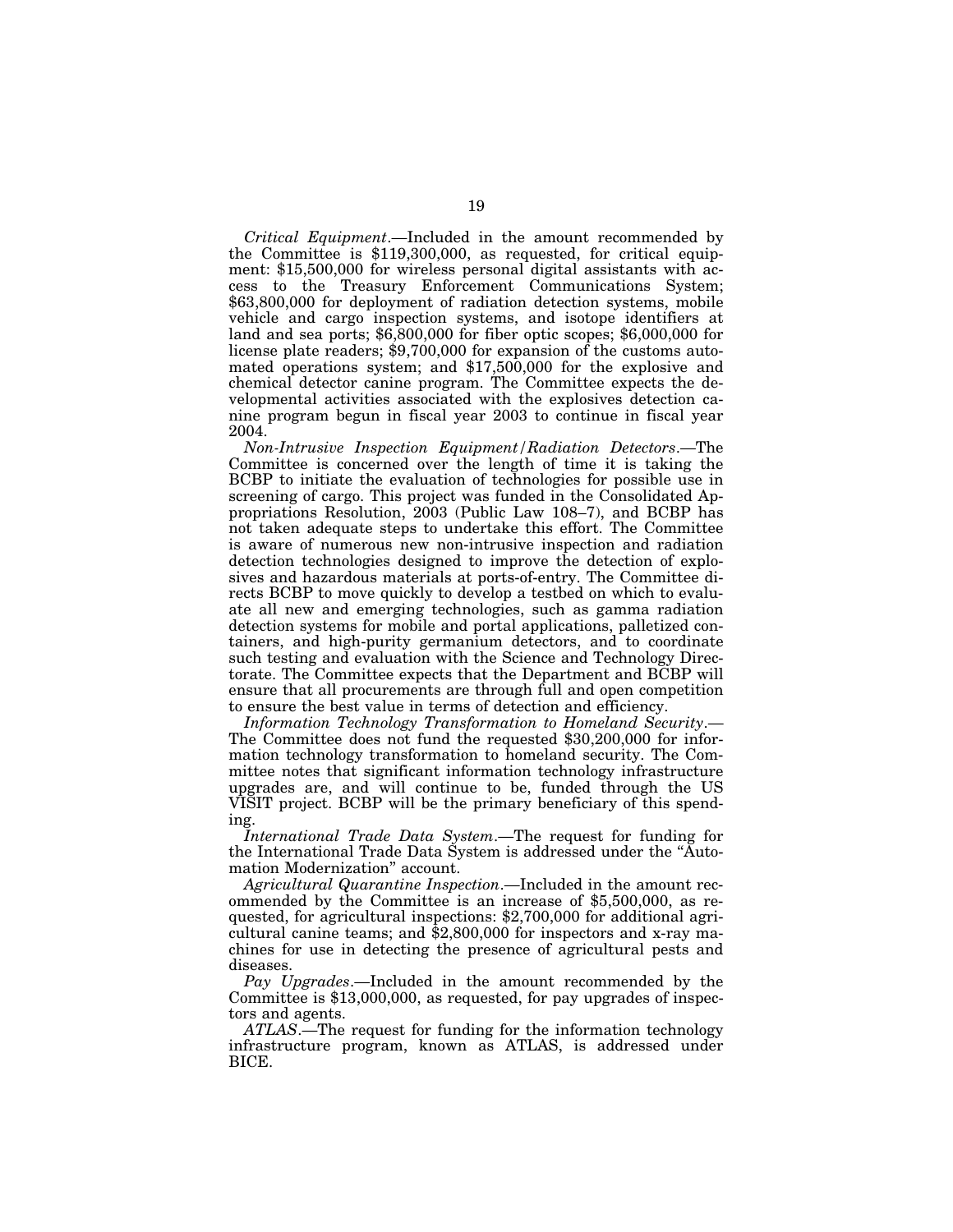*Personnel*.—Rather than providing personnel specific to the support of the US VISIT project, the Committee recommends an additional \$74,300,000 to enhance overall BCBP staffing.

The Committee provides an increase of \$33,300,000 for additional inspector personnel. The Committee continues to hear concerns over inadequate staffing at facilities across the country. The Committee directs BCBP to review staffing nationwide, and to submit a comprehensive deployment plan to include existing (direct and fee funded) and newly funded positions. Included in the amount recommended by the Committee is continued funding at the fiscal year 2003 level for part-time and temporary positions in the Honolulu Customs District.

In addition, the Committee provides an increase of \$41,000,000 to fund 570 new border agent positions, bringing the total number of border agent positions to more than 11,650. The Committee directs BCBP to submit a deployment plan to the Committee for the new agents provided, and to ensure that this plan is coordinated with construction projects.

*Integrated Surveillance Information System*.—The Committee understands that previously-appropriated funds for the Integrated Surveillance Information System [ISIS] remain unexpended. BCBP appears to be slow in obligating the funds and deploying the systems along both southern and northern borders. The Committee directs BCBP to quickly implement deployment of the systems as planned and to submit a report to the Committee no later than October 1, 2003, on the progress made in meeting this goal.

*Anti-Dumping Enforcement*.—The Committee has ensured that of the amounts provided within this account sufficient funds are available to enforce the anti-dumping authority contained in section 764 of the Tariff Act of 1930 (19 U.S.C. 1675c).

*Immigration Inspection User Fees*.—The Committee continues to be concerned about the financial health of this account and urges the Department to responsibly manage this program within the level of actual receipts. For fiscal year 2004, the Committee intends that, of the amounts collected, no less than \$107,000,000 will be made available to the Bureau of Immigration and Customs Enforcement.

*Immigration Examinations Fees*.—In accordance with the 21st Century Department of Justice Appropriations Authorization Act (Public Law 107–273), the Committee reflects no resources being available to BCBP from the Immigration Examinations fee account. Public Law 107–273 requires that the revenue generated from various forms that had been deposited in the Immigration Examinations fee account and then made available to the inspections program are now deposited directly into the Land Border Inspection fee account. The estimate included in the fiscal year 2004 budget for the Land Border Inspection fee is correct; the estimate included for the Immigration Examinations fee account was listed in error.

*Land Border Inspections Fees*.—The Committee is concerned about the financial health of this account. BCBP should adjust the fees quickly to ensure an adequate revenue stream. The Department should responsibly manage this program within the level of actual receipts.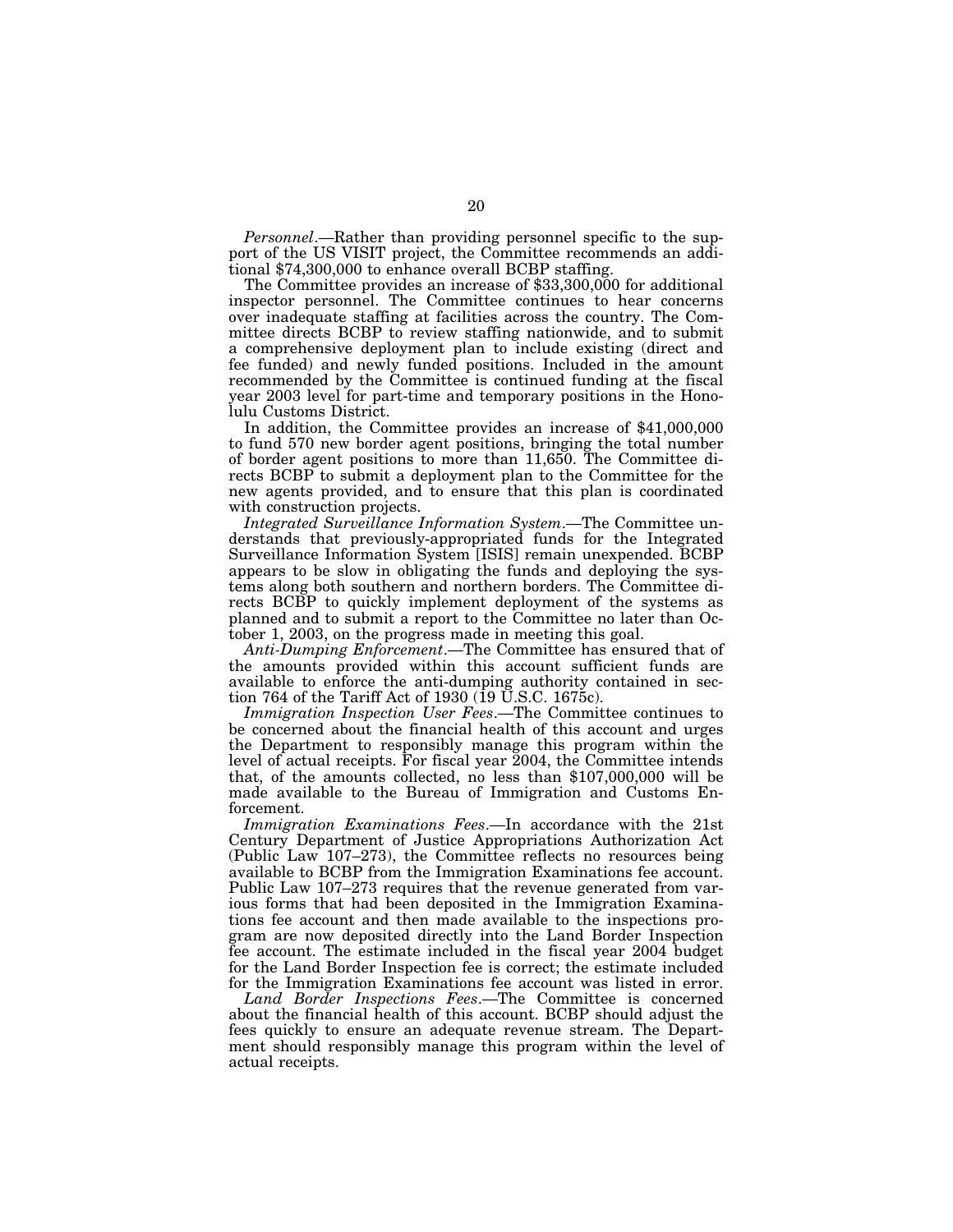*COBRA Fees*.—The Committee has included all of the estimated Consolidated Omnibus Budget Resolution Act (COBRA) fees within BCBP. All of the COBRA fees collected are to be used directly in support of inspections activities and are appropriately associated with BCBP.

#### AUTOMATION MODERNIZATION

| \$441.122.000 |
|---------------|

<sup>1</sup> Included in the "Customs and Border Protection" account.

The automation modernization account includes funds for major information technology systems and services for the Bureau of Customs and Border Protection, including the Automated Commercial Environment and the International Trade and Data System projects, and funds to improve the connectivity of and integration existing systems.

# COMMITTEE RECOMMENDATIONS

The Committee recommends \$441,122,000, to be available until expended, for automation modernization.

*International Trade Data Systems*.—Included in the amount recommended is \$11,900,000, an increase of \$5,200,000, as requested, for the International Trade Data Systems. The Committee supports BCBP's strategy to implement an integrated, Government-wide system for the electronic collection, use, and dissemination of the international trade transaction data required by the various traderelated Federal agencies.

*Expenditure Plan*.—Of the funds available in this account, not less than \$318,690,000 is available for the development of the Automated Commercial Environment [ACE]. This funding is available for ACE only upon the submission of a comprehensive plan from the Secretary of Homeland Security for the ACE program that: (1) meets the capital planning and investment control review requirements established by the Office of Management Budget [OMB], including OMB Circular A–11, part 7; (2) complies with acquisition rules, requirements, guidelines, and systems acquisition management practices; (3) is reviewed by the General Accounting Office; and (4) has been approved by the Committees on Appropriations of the Senate and the House of Representatives.

*Consolidation*.—The Committee recognizes the difficulty that will be encountered within the newly-merged agencies that make up BICE and BCBP, as well as the new BCIS, in determining responsibility for modernizing and supporting shared systems and the infrastructure supporting those systems. It is the expectation of the Committee that each of the bureaus will collaborate closely with the Chief Information Officer and each other to ensure that the needs of the frontline employees are being met, regardless of which bureau is supporting the legacy system.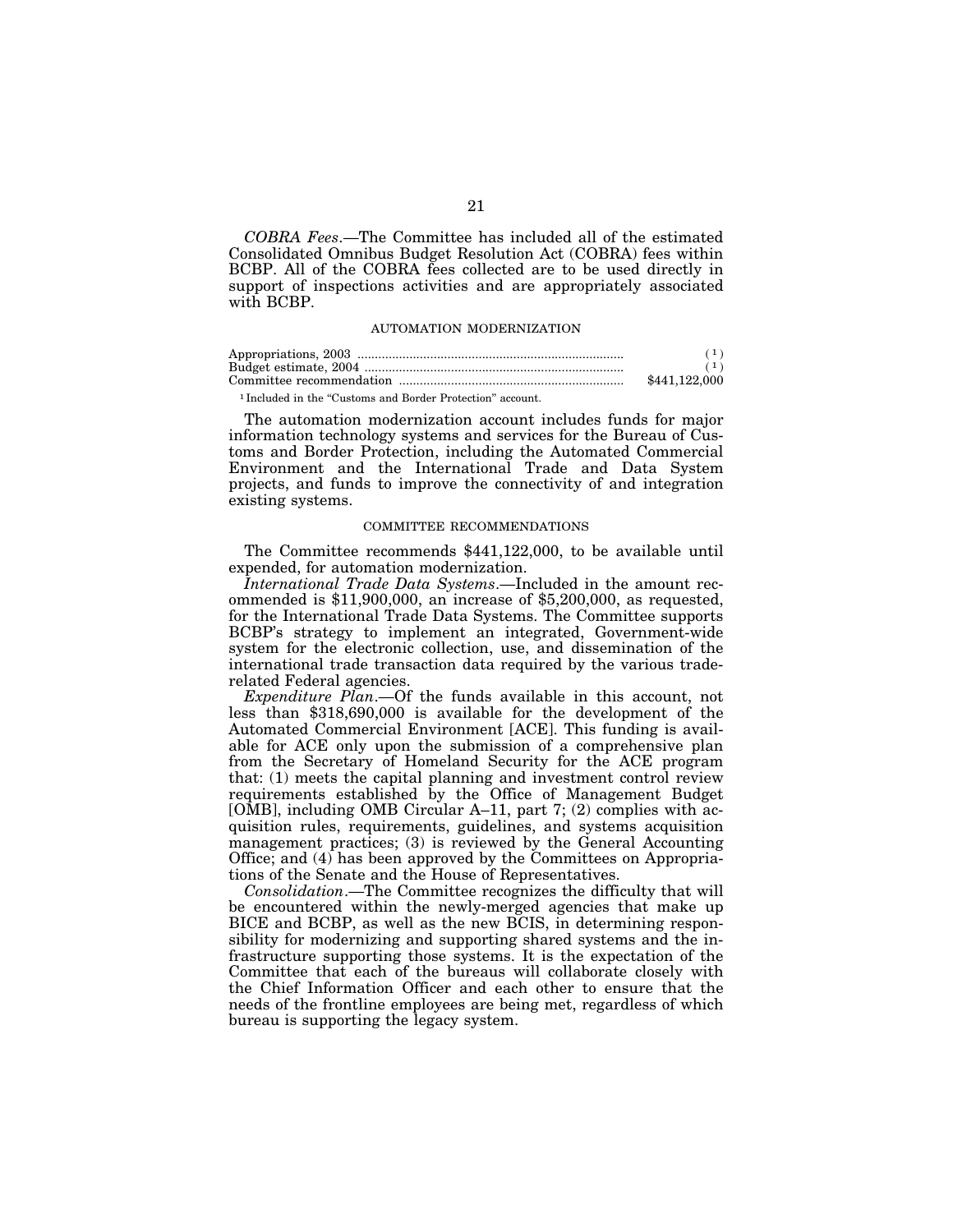# **CONSTRUCTION**

|   | \$90,363,000 |
|---|--------------|
| . |              |

<sup>1</sup> Included in the "Customs and Border Protection" account.

This appropriation provides funding to plan, construct, renovate, equip, and maintain buildings and facilities necessary for the administration and enforcement of the laws relating to immigration, customs, and alien registration.

# COMMITTEE RECOMMENDATIONS

The Committee recommends \$90,363,000 for construction activities of the Bureau of Customs and Border Protection, to be available until expended.

The Committee is aware of the need to address infrastructure at the Nation's land ports-of-entry. The Committee supports the implementation of the United States-Mexico Border Partnership Action Plan. The plan calls for relief of bottlenecks by developing a prioritized list of infrastructure projects and taking action to relieve them, and conducting vulnerability assessments of trans-border infrastructure and communications and transportation networks to identify and take required protective measures. As part of the ''Smart Border'' accord, the Source Electronic Network for Travelers Rapid Inspection [SENTRI] program allows low-risk travelers to enter through a dedicated lane at our border with minimal or no delay. The Committee supports the expansion of the SENTRI program.

The Committee directs the Department to work with the General Services Administration to develop a nationwide strategy to prioritize and address the infrastructure needs at the land portsof-entry and to comply with the requirements of the Public Buildings Act of 1959 to seek necessary funding.

In addition, BCBP should review the priority funding list for construction projects for the Border Patrol, and submit to the Committee an updated plan no later than July 1, 2004.

#### IMMIGRATION AND CUSTOMS ENFORCEMENT

# SUMMARY

The Bureau of Immigration and Customs Enforcement [BICE] was established by the Secretary of Homeland Security on January 30, 2003, under statutory authority for reorganization contained in the Homeland Security Act of 2002. The mission of BICE is to enforce immigration and customs laws, detain and remove deportable or inadmissible aliens, and to provide security at Federal buildings through the Federal Protective Service. This account consolidates funding previously provided for specific functions of the U.S. Customs Service, the Immigration and Naturalization Service, and the Federal Buildings Fund.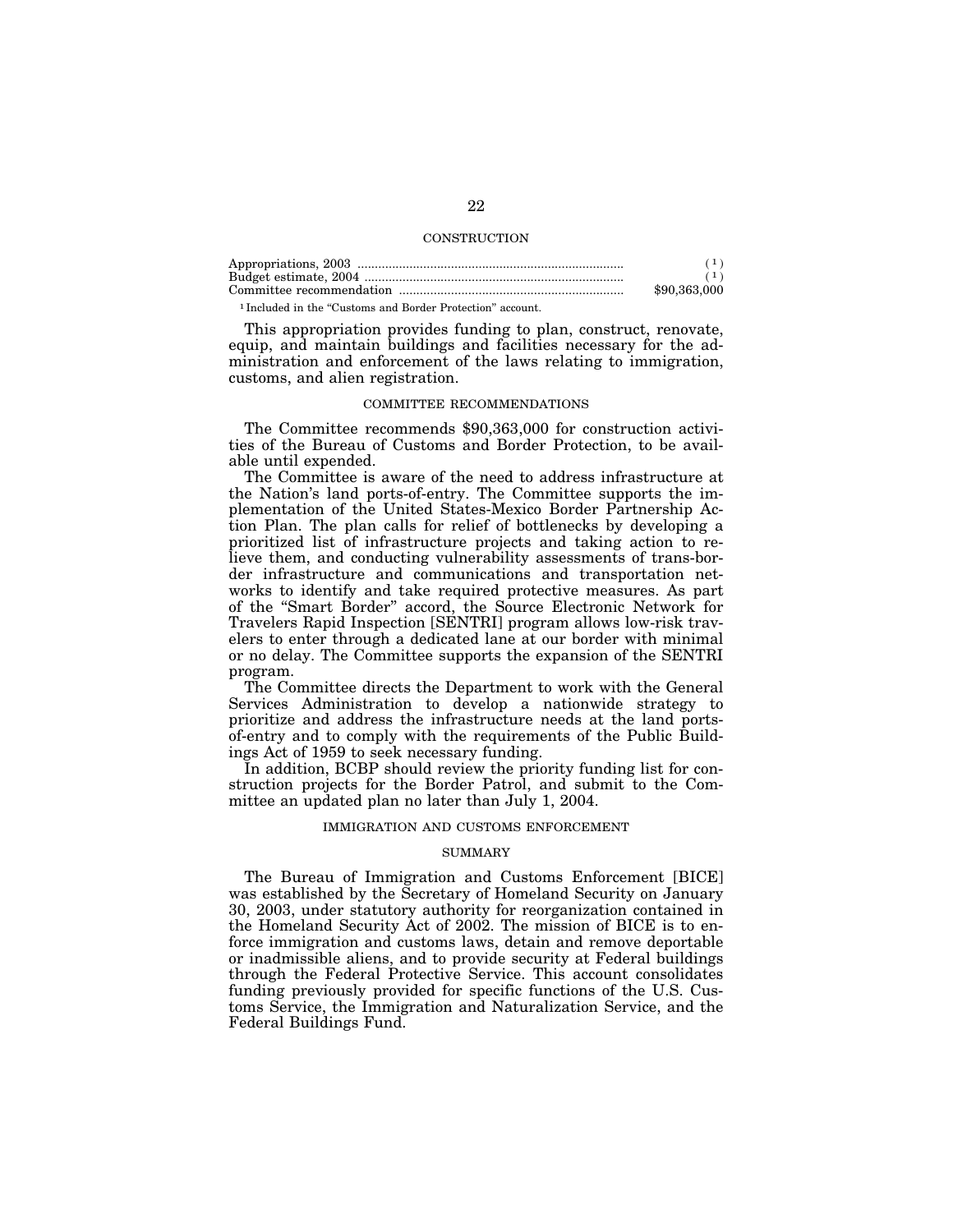#### COMMITTEE RECOMMENDATIONS

The Committee recommends total resources of \$3,161,277,000, including direct appropriations of \$2,464,066,000, estimated offsetting collections of \$273,000,000, and a transfer of \$424,211,000.

The following table summarizes the Committee's recommendations as compared to the fiscal year 2003 and budget request levels:

|                                                         | Fiscal year 2003<br>enacted | Fiscal year 2004<br>budget | Committee<br>recommendations |
|---------------------------------------------------------|-----------------------------|----------------------------|------------------------------|
| Appropriations:                                         |                             |                            |                              |
|                                                         | \$2,036,078,000             | \$2.063.000.000            | \$2.180.000.000              |
|                                                         | 408.031.000                 | 424.211.000                | 424.211.000                  |
| Air and Marine Interdiction, Operation, Maintenance and |                             |                            |                              |
|                                                         |                             |                            | 257.291.000                  |
| Construction                                            |                             |                            | 26.775.000                   |
| Fee Collections:                                        |                             |                            |                              |
|                                                         | 135.000.000                 | 132.000.000                | 107,000,000                  |
|                                                         |                             |                            | 25.000.000                   |
| Student and Exchange Visitor Program Fee, estimate      |                             |                            | 25.000.000                   |
| Immigration Breached Bond/Detention Fund, estimate      | 171.000.000                 | 116.000.000                | 116.000.000                  |
|                                                         | 49.000.000                  | 49.000.000                 |                              |
|                                                         | 2.799.109.000               | 2.784.211.000              | 3.161.277.000                |

The Bureau of Immigration and Customs Enforcement did not exist at the time the fiscal year 2003 appropriations were enacted into law.<br>Appropriations for fiscal year 2003 are estimated to be \$2,063,078,000, including \$170, Public Law 108-11

#### SALARIES AND EXPENSES

| $.23$ \$2,063,000,000 |
|-----------------------|
| 32,180,000,000        |

1The Bureau of Immigration and Customs Enforcement did not exist at the time the fiscal year 2003 appropriations were enacted into law. Appropriations for fiscal year 2003 are esti-mated to be \$2,036,078,000, including \$170,000,000 in supplemental appropriations provided by

Public Law 108–11.<br><sup>2</sup>The fiscal year 2004 budget request includes \$26,775,000 for construction recommended in<br>a separate account.

<sup>3</sup> Excludes additional \$424,211,000 derived from the General Services Administration Federal Buildings Fund.

The Bureau of Immigration and Customs Enforcement [BICE] Salaries and Expenses account provides funds for the enforcement of immigration and customs laws, intelligence, detention and removals, and the air and marine interdiction program. In addition to directly appropriated resources, funding is derived from offsetting collections, and funds are transferred from the General Services Administration Federal Buildings Fund for the Federal Protective Service. Offsetting collections are derived from the following sources:

*Immigration Inspection User Fees*.—The Bureau derives funding from user fees to fund the costs of detention and removals in connection to international inspections activities at airports and seaports.

*Immigration Examinations Fees*.—The Bureau derives funding from fees paid by persons applying for immigration benefits to support the investigative and intelligence activities in connection with adjudication of applications.

*Student Exchange Visitor Program Fees*.—The Bureau collects fees from foreign student and exchange visitors, and from schools and universities for certification. These resources are for salaries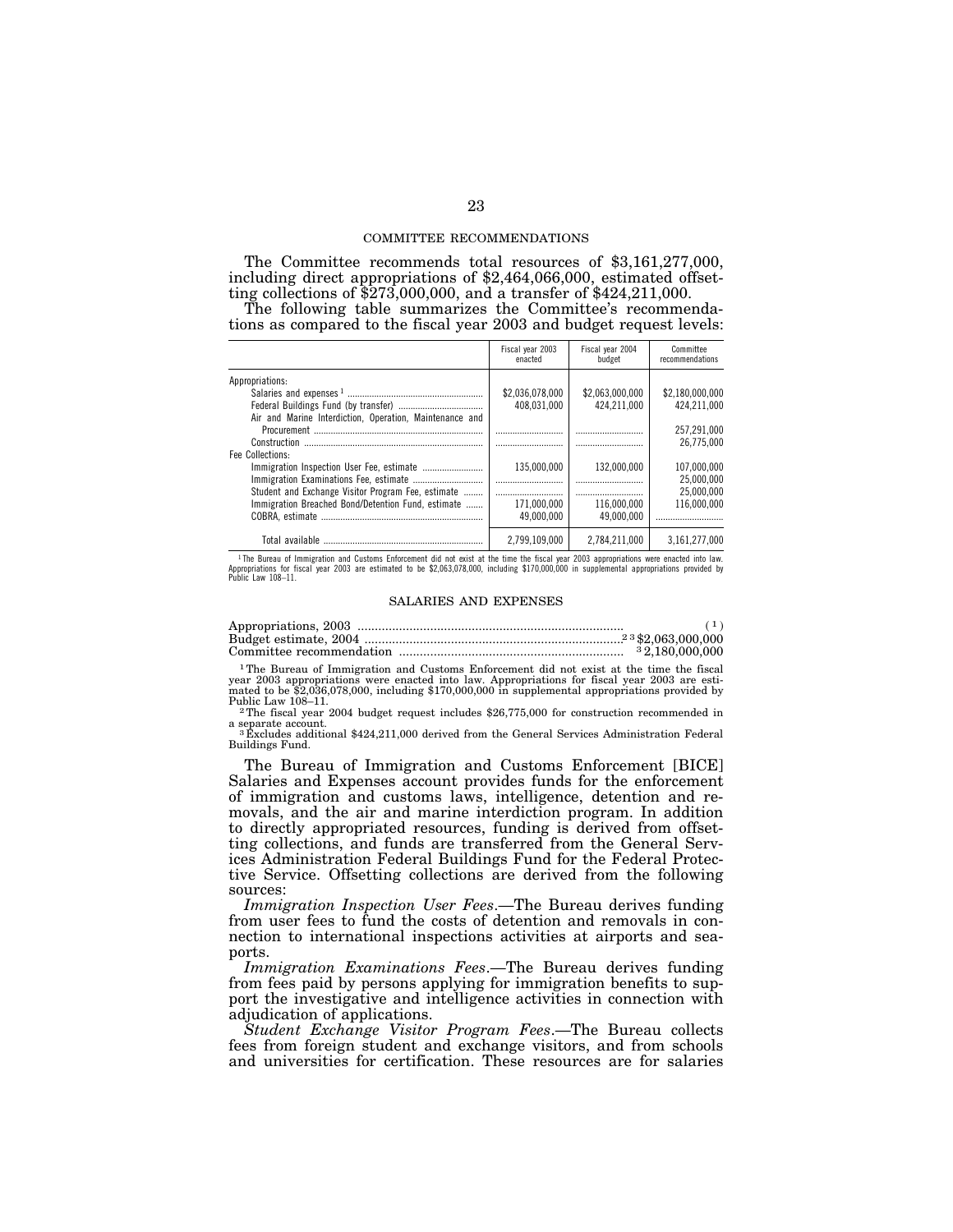and expenses for certifying and monitoring participating schools, and conducting compliance audits.

*Immigration Breached Bond/Detention Fund*.—The Bureau derives funding from the recovery of breached cash and surety bonds in excess of \$8,000,000; resources are also available in this account from a portion of fees charged under section 245(i) of the Immigration and Nationality Act to support the detention of aliens.

# COMMITTEE RECOMMENDATIONS

The Committee recommends \$2,180,000,000, for salaries and expenses of the Bureau of Immigration and Customs Enforcement [BICE] for fiscal year 2004. An additional \$424,211,000 is to be transferred from the General Services Administration Federal Buildings Fund for the Federal Protective Service. The Committee expects that not less than \$100,000 of the total appropriations recommended will be for promotion of public awareness of the child pornography tipline, and not less than \$200,000 shall be for Project

Alert.<br>The Committee has included language in the bill placing a The Committee has included language in the bill placing a \$30,000 limit on overtime paid to any employee; making up to \$5,000,000 available for special operations; and making up to \$5,000,000 available to reimburse other Federal agencies for the costs associated with smuggled illegal aliens. The Committee has also included language in the bill making available up to \$1,000,000 of the funds provided for activities to enforce laws against forced child labor available until expended.

Adjustments have been made to the level of resources provided, as explained in the BCBP ''Salaries and Expenses'' account in this report. In addition, the Committee has recommended a separate ac-

count for construction (\$26,775,000).<br>ATLAS.—Included in the amount recommended by the Committee is the consolidation of the requested level of \$40,000,000  $(\$22,400,000$  from BCBP and the  $\$17,600,000$  requested in this account), to be available until expended, for information technology modernization, referred to as ATLAS. As noted under the BCBP ''Automation Modernization'' account, the Committee expects close coordination across the new Border and Transportation Security Directorate in meeting the needs of the frontline employees. The funds provided here are to assist in the modernization of the systems used by Bureau of Citizenship and Immigration Services [BCIS], until such time as the Department has submitted a comprehensive plan for the division of the personnel and resources of the former Immigration and Naturalization Service, which should include an explanation of who will be responsible for the information technology needs of BCIS.

*Personnel*.—Rather than providing personnel specific to the support of the US VISIT project, the Committee recommends an additional \$28,300,000 to enhance BICE staffing.

The Committee provides an increase of \$5,400,000 and 36 positions to staff a new northern border airwing base.

The Committee also provides an additional \$20,300,000 and 173 positions (155 special agents) to increase investigations staffing: \$6,700,000 for compliance monitoring; and \$13,600,000 for smuggling/public safety investigations, to include human trafficking,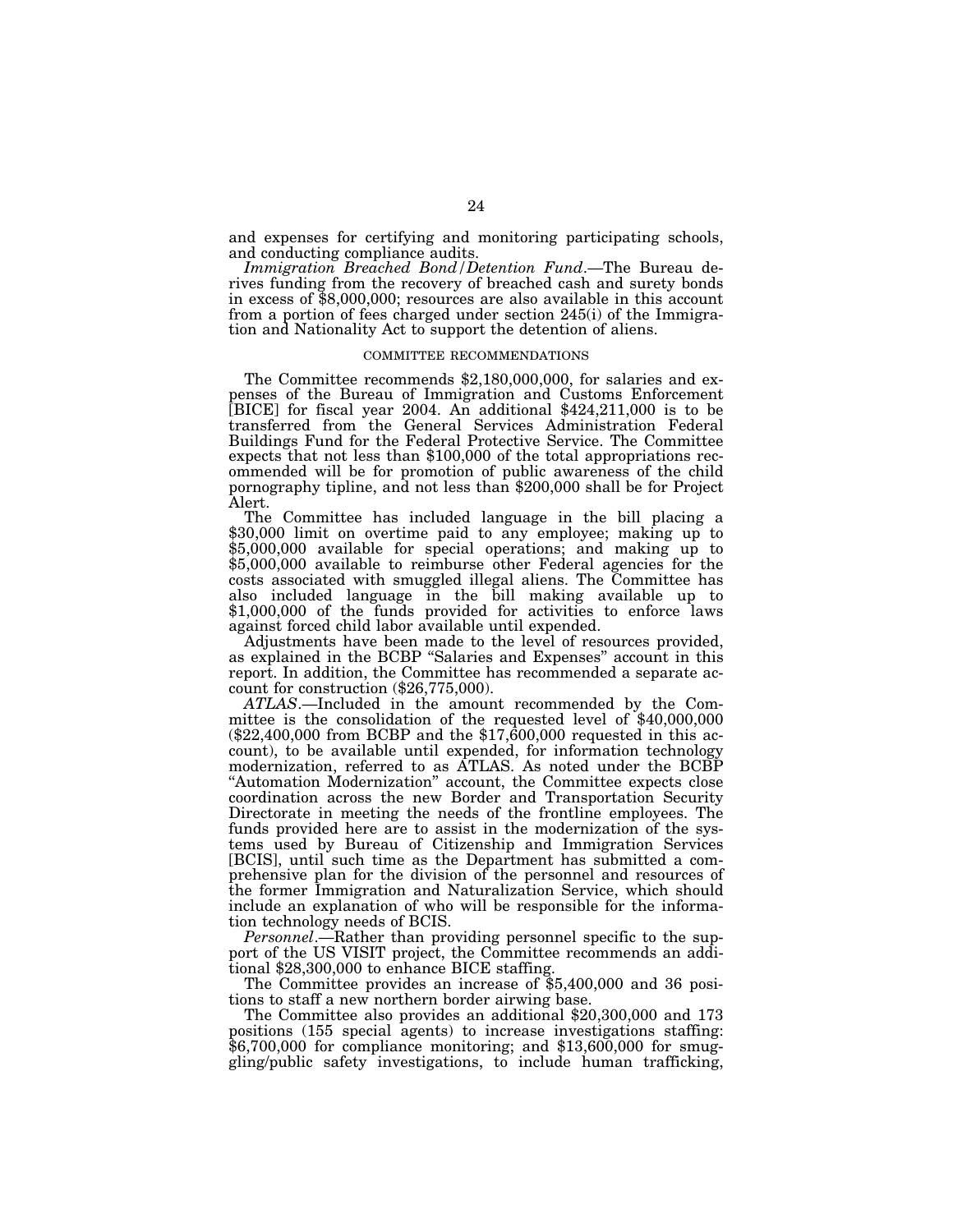contraband smuggling, transshipment and trade enforcement, and commercial fraud. The Committee recognizes the need to devote additional resources to the core investigative missions of BICE. The Committee expects BICE to review staffing nationwide, and to submit a comprehensive deployment plan, to include existing and newly funded positions. Further, the Committee provides an increase of \$2,600,000 and

22 positions to increase intelligence staffing to support the investigations of compliance monitoring, human trafficking, contraband smuggling, and commercial fraud.

*Immigration Examinations Fee*.—The fiscal year 2004 budget does not include a separate estimate for the Immigration Examinations fee within BICE. The Immigration Examinations fee estimate was incorrectly included within the estimate for the Immigration Inspections User fee account. The Committee has reflected an accurate split.

*Student and Exchange Visitor Program Fees*.—The fiscal year 2004 budget does not include a separate estimate for the Student and Exchange Visitor Program [SEVP] fees. The Committee has included an estimate of \$25,000,000 to support the program.

The Committee is concerned about the establishment of the SEVP program within BICE. The accurate tracking of foreign students in the United States is vital to protecting our Nation. This program is in jeopardy without strong program management. The Department is directed to submit to the Committee an annual review of the program. This review should include a discussion of its effectiveness, compliance by certified schools, status of compliance reviews, the rate of student non-compliance, and the results of investigations. The first report is to be submitted by December 31, 2003.

*COBRA Fees*.—The Committee has reflected all of the estimated Consolidated Omnibus Budget Reconciliation Act [COBRA] fees within BCBP. All of the COBRA fees collected are to be used directly in support of inspections activities and are appropriately associated with BCBP.

# AIR AND MARINE INTERDICTION, OPERATIONS, MAINTENANCE AND PROCUREMENT

| \$257,291,000 |
|---------------|
|               |

<sup>1</sup> Included in the "Customs and Border Protection" account.

The Bureau of Immigration and Customs Enforcement [BICE] Air and Marine Interdiction Program combats the illegal entry of narcotics and other goods into the United States. This appropriation provides capital procurement and total operations and maintenance for the BICE air and marine program. This program also provides support for the interdiction of narcotics by other Federal, State and local agencies.

#### COMMITTEE RECOMMENDATIONS

The Committee recommends \$257,291,000 for air and marine interdiction, operations, maintenance, and procurement, to be available until expended.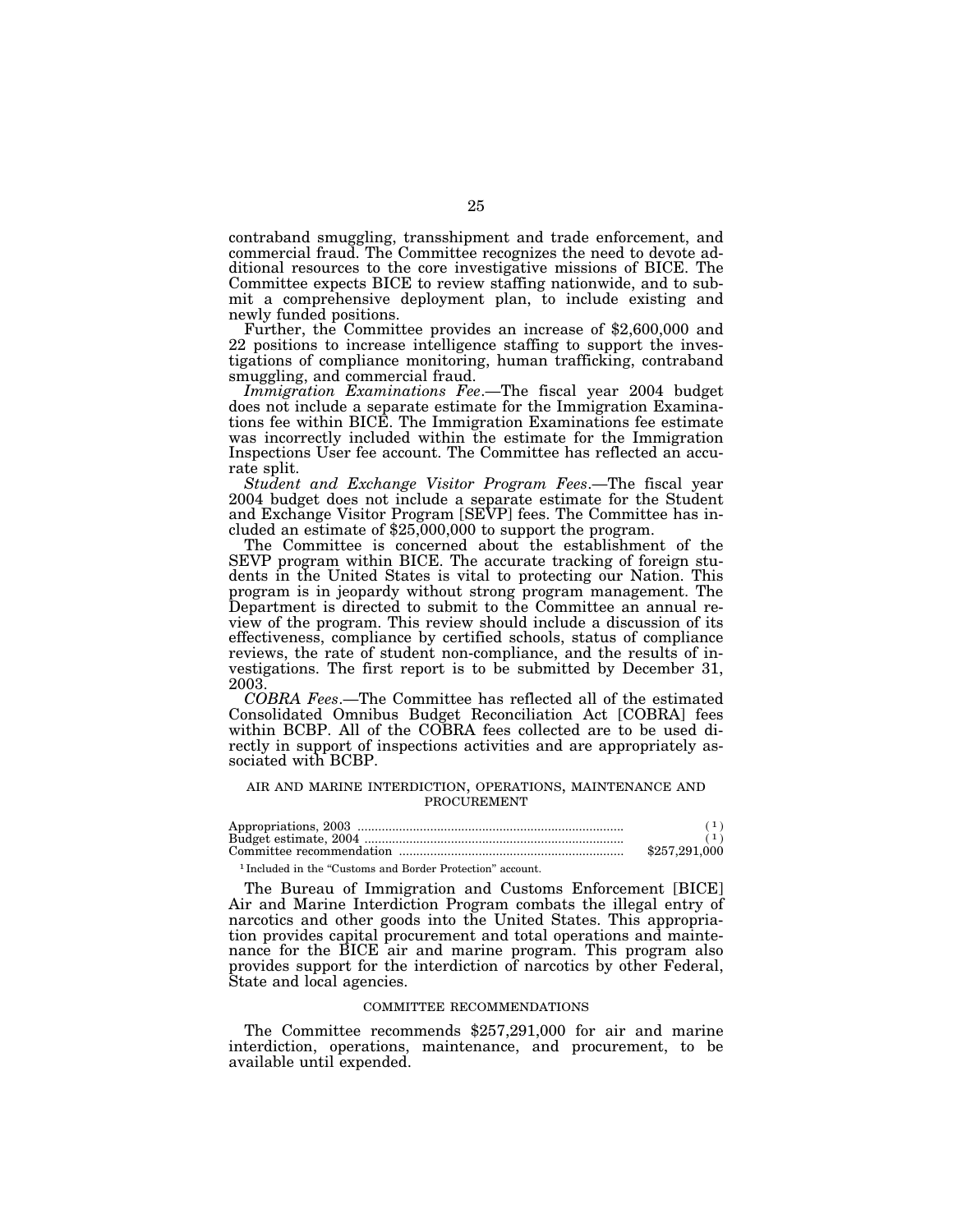Included in the amount recommended by the Committee is an increase of \$66,200,000 to establish one northern border airwing, which includes \$43,800,000 for acquisition of additional aircraft. The Committee recognizes the need to permanently monitor air activity along the northern border. Today, there are no permanently assigned air resources associated with the Air and Marine Interdiction Program along the northern border. This leaves the Nation vulnerable to illegal incursions by terrorist, drug smugglers and other criminals. The establishment of this airwing will allow BICE to extend its reach to an at-risk area of the Nation's airspace.

The Committee understands that a 5-year comprehensive plan is being finalized for the Air and Marine Interdiction Program. The Committee expects that this plan will address the need for full coverage of the northern border. The plan should also address the current facilities used for housing aircraft, including the P–3's, many of which are using temporary or inadequate hangars.

Included in the amount recommended by the Committee is an increase of \$17,700,000 to complete the aviation standardization project. The Air and Marine Interdiction Program has made a concerted effort to standardize its aviation assets in order to enhance operational safety and facilitate uniformity in aviation training. This provides the third installment of funding for this program.

The Committee is aware that the Air and Marine Interdiction Program is developing a visual computing network [VCN] to provide the means for the AMICC to securely deploy critical real-time surveillance information to its regional branches and other agencies involved in homeland security operations. The Committee supports the continued development of the VCN.

#### **CONSTRUCTION**

| \$26,775,000 |
|--------------|

1 Included in the ''Immigration and Customs Enforcement'' account.

This appropriation provides funding to plan, construct, renovate, equip, and maintain buildings and facilities necessary for the administration and enforcement of the laws relating to immigration, detention, and alien registration.

#### COMMITTEE RECOMMENDATIONS

The Committee recommends \$26,775,000, to be available until expended, for activities of the Bureau of Immigration and Customs Enforcement construction account. This is the full amount requested in the budget.

#### TRANSPORTATION SECURITY ADMINISTRATION

The Transportation Security Administration [TSA] was established on November 19, 2001, with the enactment of Public Law 107–71, the Aviation and Transportation Security Act. The Aviation and Transportation Security Act originally created TSA within the Department of Transportation and identified a series of objectives and authorities under which TSA would improve security across all modes of transportation for the American public, and for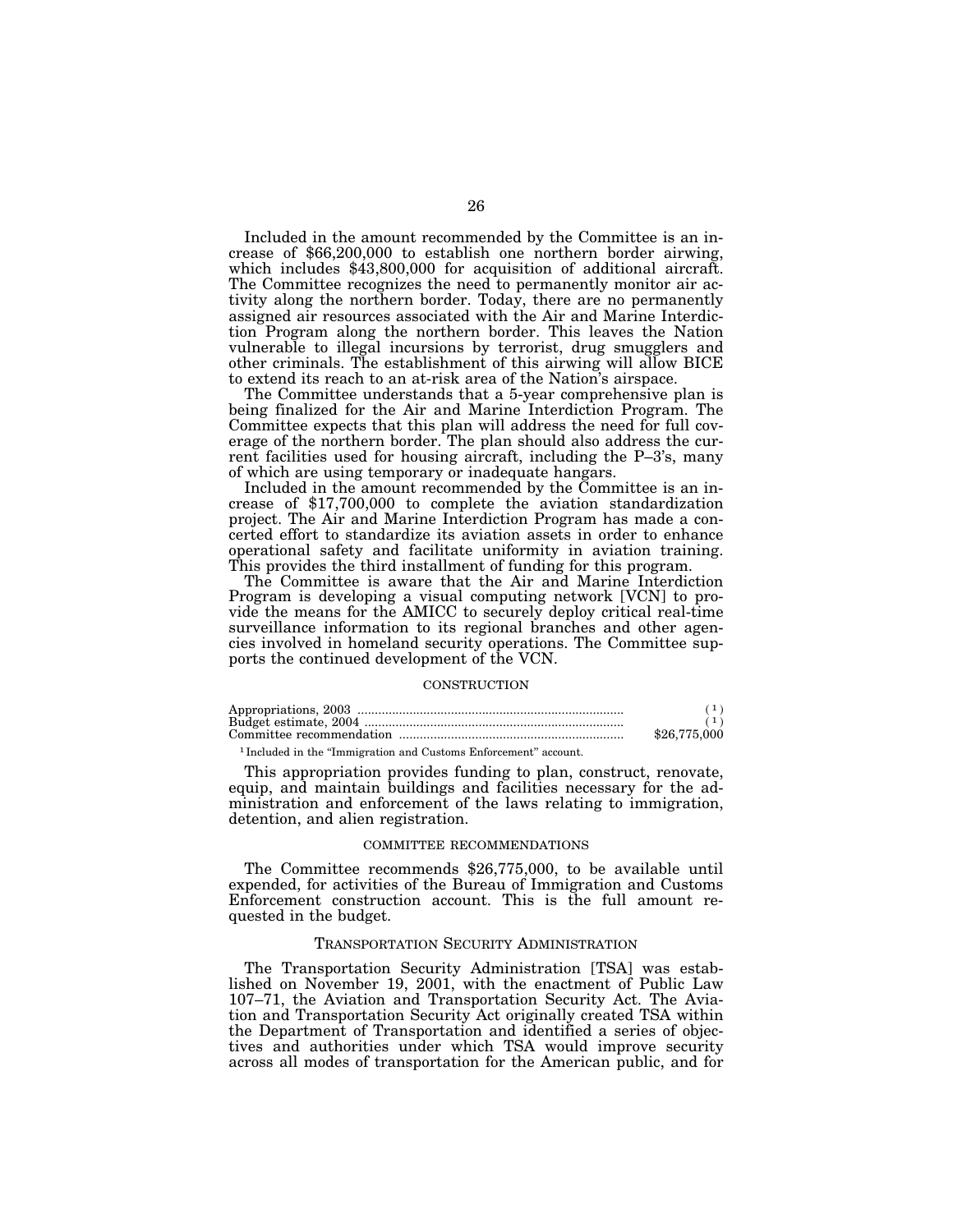the first time, made overall aviation security a direct Federal responsibility. Public Law 107–296, the Homeland Security Act of 2002, transferred the Transportation Security Administration from the Department of Transportation to the Department of Homeland Security. The Transportation Security Administration is charged with ensuring security across the U.S. transportation systems, including aviation, railways, highways, pipelines, and waterways, and safeguarding the freedom of movement of people and commerce. Separate appropriations are provided for the following activities within TSA: aviation security; maritime and land security; intelligence; research and development; and administration.

# COMMITTEE RECOMMENDATIONS

The Committee recommends total appropriations of \$5,395,900,000 for activities of the Transportation Security Administration for fiscal year 2004.

The following table summarizes the Committee's recommendations as compared to the fiscal year 2003 and budget request levels:

| TRANSPORTATION SECURITY ADMINISTRATION SUMMARY |                           |  |
|------------------------------------------------|---------------------------|--|
|                                                | [In thousands of dollars] |  |

|                                               | Fiscal year 2003<br>enacted | Fiscal year 2004<br>budget | Committee rec-<br>ommendation |
|-----------------------------------------------|-----------------------------|----------------------------|-------------------------------|
|                                               | 15.131.944                  | 4,216,800                  | 4,523,900                     |
|                                               | 1263.209                    | 85,500                     | 295.000                       |
|                                               |                             | 13,600                     | 13.600                        |
|                                               | 109.484                     | 75.200                     | 130,200                       |
|                                               | 306.693                     | 420.900                    | 433.200                       |
|                                               | 15.826.500                  | 4.812.000                  | 5,395,900                     |
|                                               | $-2,650,000$                | $-2,070,000$               | $-2,070,000$                  |
|                                               | $-143.000$                  |                            |                               |
|                                               | 22.395.750                  |                            |                               |
| Total, Transportation Security Administration | 15.414.080                  | 2.742.000                  | 3.325.900                     |

<sup>1</sup> Includes \$665,000,000 in supplemental appropriations provided by Public Law 108-11.

2 Provided by Public Law 108–11.

#### AVIATION SECURITY

| Appropriations, $20031$ . | \$5,131,944,000 |
|---------------------------|-----------------|
|                           | 4.216.800.000   |
|                           | 4,523,900,000   |

1 Includes \$645,000,000 in supplemental appropriations provided by Public Law 108–11, including an additional \$235,000,000 for airport modifications and \$280,000,000 for passenger screening hiring and training.

Aviation security focuses on the transition of aviation security to a complete Federal aviation security operation by employing the most efficient screening of all passengers and baggage, deployment of on-site law enforcement, continuation of a uniform set of background requirements for airport and airline personnel, deployment of the most current explosive detection technology, and the creation of a model workplace.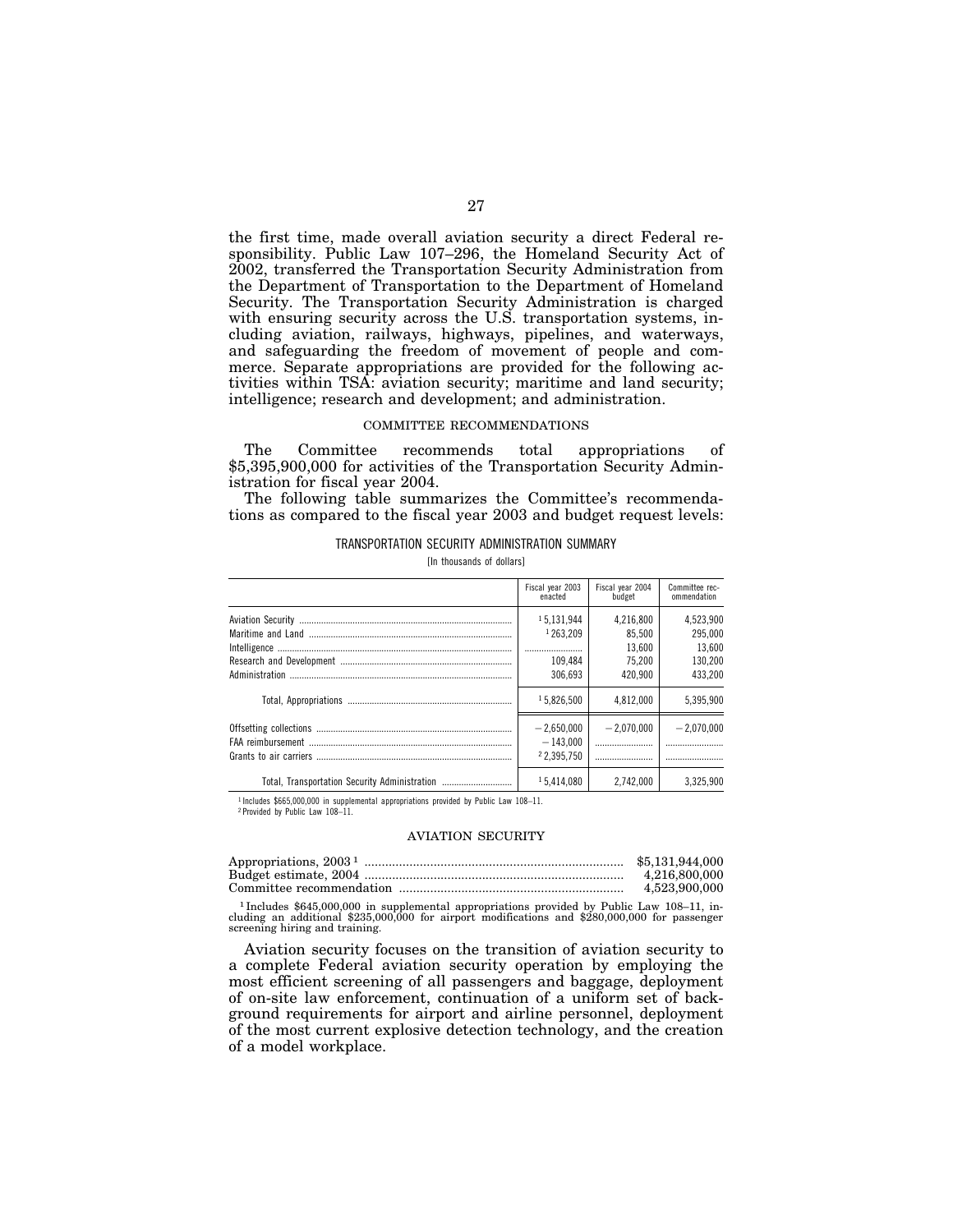#### COMMITTEE RECOMMENDATIONS

The Committee recommends \$4,523,900,000 for aviation security. The following table summarizes the Committee's recommendations, as compared to the fiscal year 2003 and budget request levels:

[In thousands of dollars]

| Fiscal year 2004<br>budget        | Committee<br>recommendation         |
|-----------------------------------|-------------------------------------|
| 1,801,200<br>943.800<br>1.471.800 | 1,806,700<br>1,378,300<br>1,338,900 |
| 4.216.800                         | 4.523.900                           |

*Passenger Screening*.—The Committee recommends \$1,806,700,000 for passenger screening activities. The following table summarizes the Committee's recommendations as compared to the budget request levels:

[In thousands of dollars]

| Fiscal year 2004<br>budget | Committee<br>recommendation |
|----------------------------|-----------------------------|
| 112.000                    | 112.000                     |
| 1.319.600                  | 1.319.600                   |
| 42.300                     | 42.300                      |
| 153.300                    | 149.000                     |
| 71.800                     | 71.800                      |
|                            | 10,000                      |
| 38.200                     | 36,000                      |
| 5.000                      | 5.000                       |
| 14.000                     | 16.000                      |
| 35.000                     | 35,000                      |
| 5.000                      | 5.000                       |
| 5.000                      | 5.000                       |
| 1.801.200                  | 1.806.700                   |

The Committee recommends \$10,000,000 for the planning and reconfiguring of passenger screening checkpoints for high volume, high-risk airports to enhance the efficiency of screening passengers and to reduce wait time.

The Committee recommends \$16,000,000 for the continued installation of electronic surveillance of airport passenger and baggage screening areas.

*Baggage Screening*.—The Committee recommends \$1,378,300,000 for baggage screening activities. The following table summarizes the Committee's recommendations as compared to the budget request levels:

[In thousands of dollars]

| Fiscal year 2004<br>budget                    | Committee<br>recommendation                                        |
|-----------------------------------------------|--------------------------------------------------------------------|
| 774.200<br>24.000<br>45.500<br>100.000<br>100 | 774.200<br>24.000<br>45.500<br>150.500<br>309.000<br>75.000<br>100 |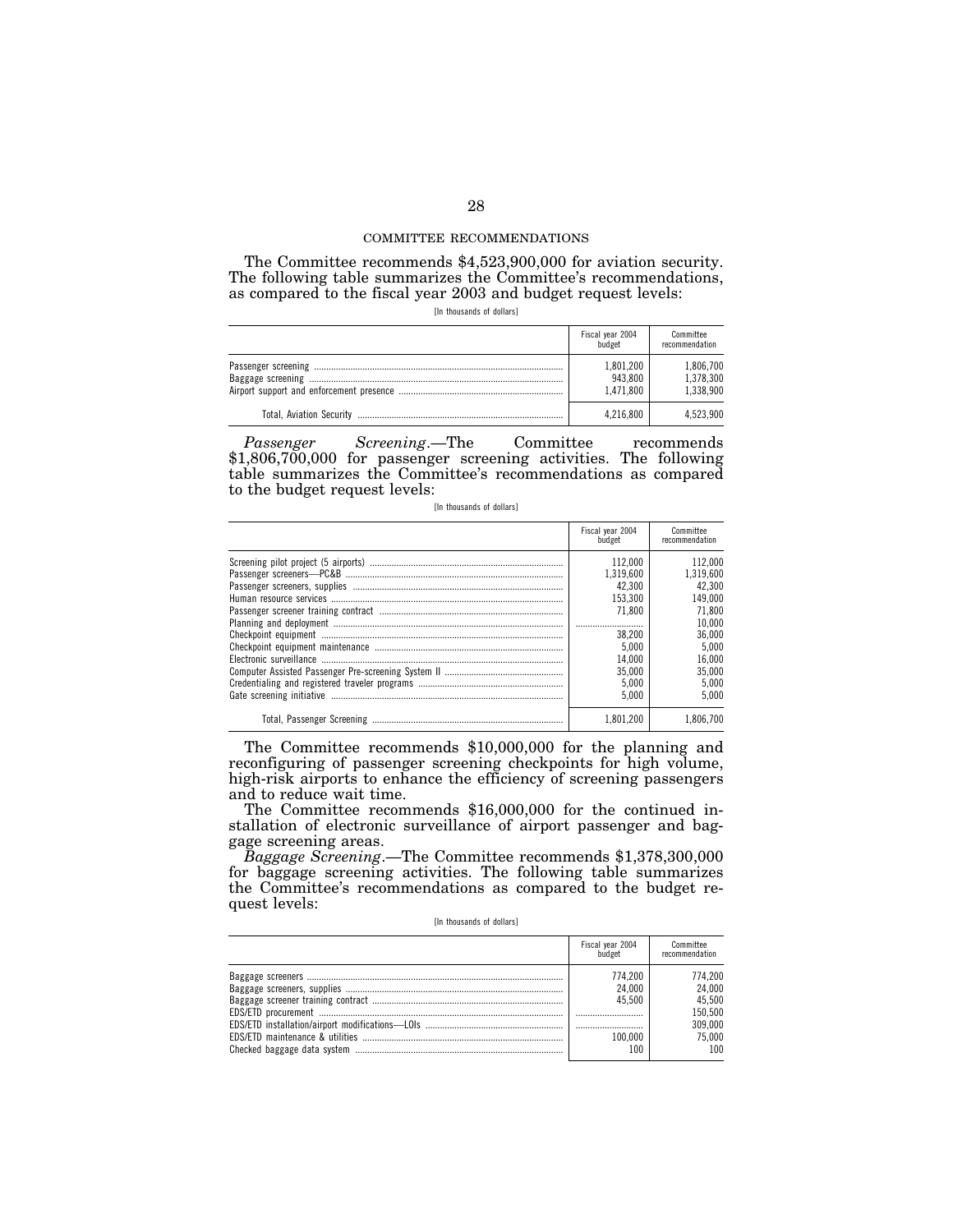[In thousands of dollars]

|                          | Fiscal year 2004<br>budget | Committee<br>recommendation |
|--------------------------|----------------------------|-----------------------------|
| Total, Baggage Screening | 943.800                    | 1,378,300                   |

The Committee recommends \$150,500,000 for the procurement of explosive detection systems and explosive trace detection machines in order to provide airports the ability to screen all passenger bag-

The Committee recommends \$309,000,000 for the installation of explosive detection equipment. The Committee believes that a strong commitment to the letters of intent program to install explosive detection systems in an in-line system is an important component to improve passenger security, reduce passenger wait time, and increase efficiencies of passenger and baggage screeners.

*Airport Support and Enforcement Presence*.—The Committee recommends \$1,338,900,000 for airport support and enforcement presence. The following table summarizes the Committee's recommendations as compared to the budget request levels:

[In thousands of dollars]

| Fiscal year 2004<br>budget | Committee<br>recommendation |
|----------------------------|-----------------------------|
| 17.000                     | 12.000                      |
| 600.000                    | 600.000                     |
|                            | 10.000                      |
| 225,000                    | 170.000                     |
| 2.500                      | 2.500                       |
| 2.300                      | 2.300                       |
| 403.800                    | 358.000                     |
| 105.600                    | 71.000                      |
| 15.000                     | 12.500                      |
| 50.000                     | 40.000                      |
| 5.600                      | 5.600                       |
| 25.000                     | 25.000                      |
| 20.000                     | 30.000                      |
| 1.471.800                  | 1.338.900                   |

The Committee recommends \$170,000,000 for State and local reimbursement agreements for local law enforcement officers. The recommendation reflects flexibility provided for law enforcement personnel in airports by Public Law 108–7 and more current budget assumptions of the Department.

The Committee recommends \$30,000,000 to further enhance the screening of air cargo.

The Committee is concerned about increasing passenger screening times at a number of our Nation's largest airports. Recent TSA screener force reductions have caused passenger screening to often exceed the agency's 10 minute standard, affecting the efficient operation of the national aviation system. The Committee directs TSA to provide the necessary personnel at our Nation's largest airports to ensure the 10 minute passenger screening standard is consistently met, not just on average. The Committee further directs TSA to work with airports to share appropriate law enforcement personnel costs as directed by Public Law 108–7.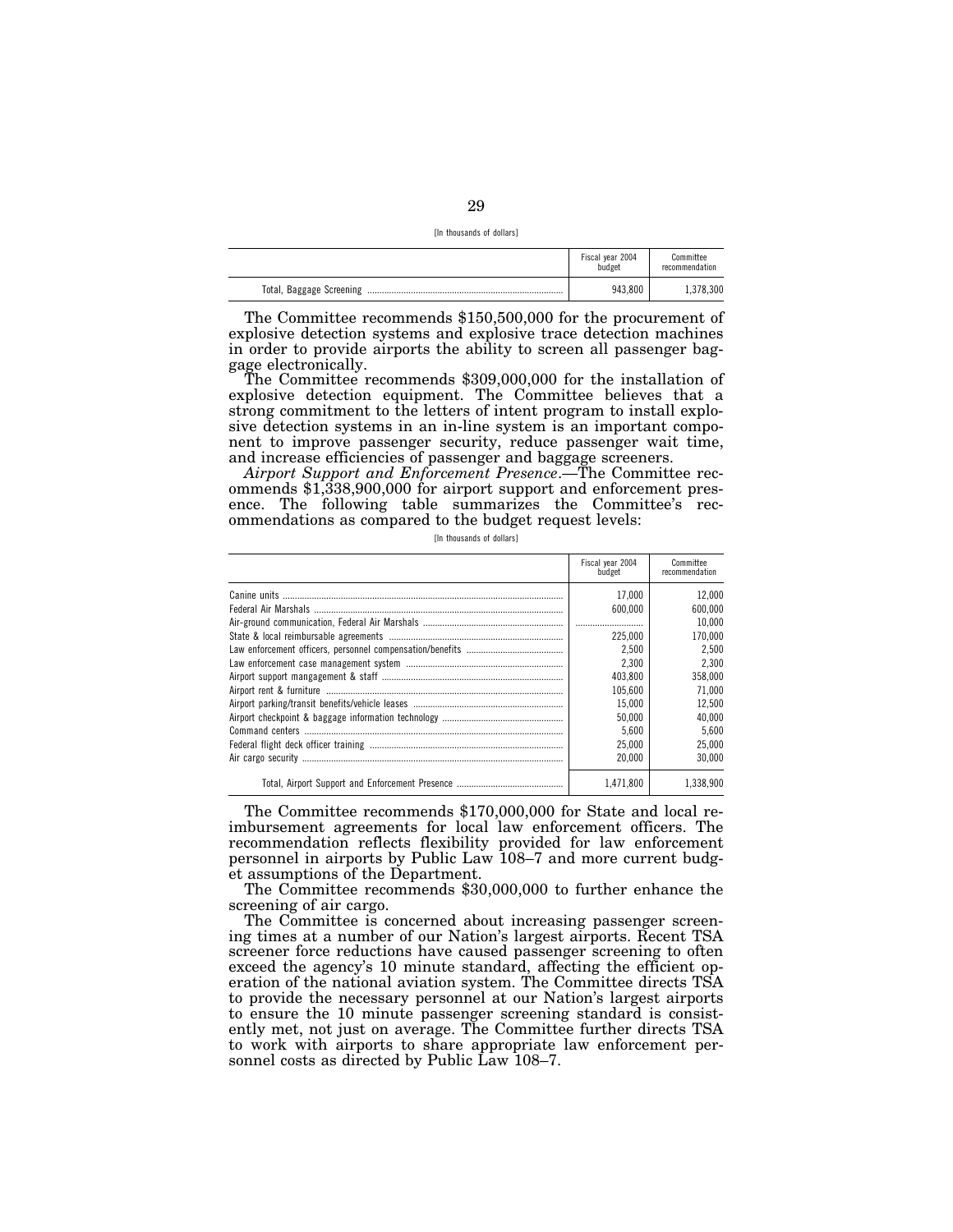The Committee expects TSA to continue funding of the toll-free number 1–866–GA–Secure to reinforce security at the Nation's 5,400 public use general aviation airports.

#### MARITIME AND LAND SECURITY

| Appropriations, $20031$ | \$263,209,000 |
|-------------------------|---------------|
|                         | 85,500,000    |
|                         | 295,000,000   |

1 Includes \$20,000,000 in supplemental appropriations provided by Public Law 108–11.

Maritime and Land operations provide funds for grants to improve the security of port, bus, and cargo; design a terrorism risk assessment tool tailored specifically to maritime and surface transportation facilities; and developing passenger vessel and transportation infrastructure security regulations that will help to assess and improve the security of transportation facilities and infrastructure.

#### COMMITTEE RECOMMENDATIONS

The Committee recommends \$295,000,000 for maritime and land security. The following table summarizes the Committee's recommendations as compared to the budget request levels:

[In thousands of dollars]

| Fiscal year 2004<br>budget | Committee<br>recommendation |
|----------------------------|-----------------------------|
|                            | 150.000                     |
| 55.000                     | 35.000                      |
|                            | 10.000                      |
| 2.500                      | 30.000                      |
|                            | 25.000                      |
|                            | 13.000                      |
|                            | 4.000                       |
| 28.000                     | 28.000                      |
| 85.500                     | 295,000                     |

The Committee is aware of the need for facilities infrastructure improvements to better secure our Nation's ports from acts of terrorism and recommends \$150,000,000 for port security grants.

The Committee recommends \$10,000,000 for intercity bus security grants for the improvement of ticket identification, the installation of driver shields, the enhancement of emergency communications, and further implementation of passenger screening.

The Committee recommends \$30,000,000 for Operation Safe Commerce to improve security for the movement of cargo through the supply chain and to expand this initiative and its learned efficiencies to other ports.

The Committee recommends \$25,000,000 for trucking industry grants to expand the Highway Watch Grant program and \$13,000,000 for the hazardous materials permit program and truck tracking system to provide for nationwide coverage.

As the Transportation Security Administration works to implement the transportation worker identification card [TWIC] program the Committee encourages TSA to evaluate all technologies, including those currently in use in other Federal agencies including Department of Defense and the Department of the Treasury, to en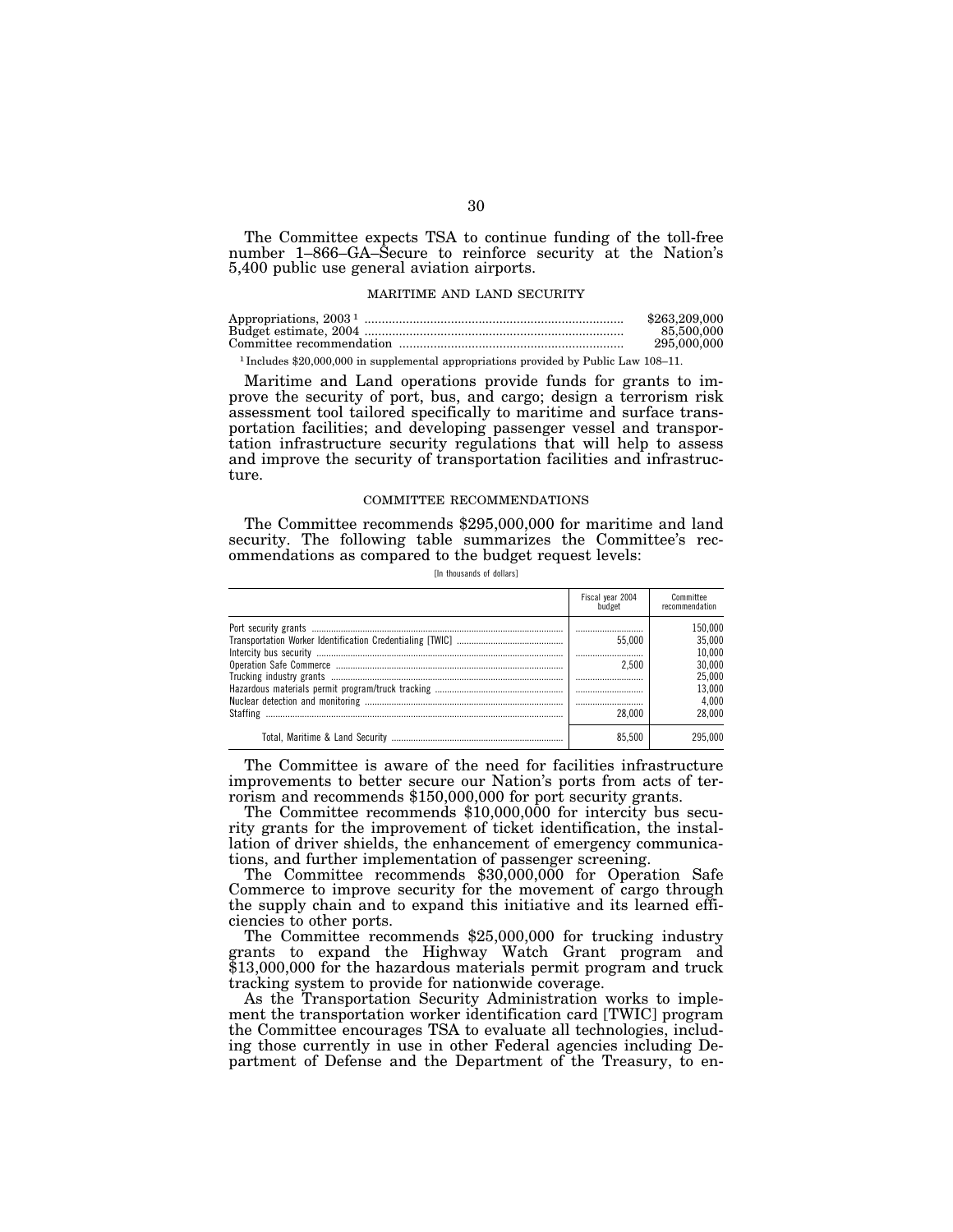sure that the most secure and cost efficient identification card is developed.

#### INTELLIGENCE

|                                               | (1)          |
|-----------------------------------------------|--------------|
|                                               | \$13,600,000 |
|                                               | 13,600,000   |
| <sup>1</sup> Included under "Administration". |              |

The Transportation Security Administration is the primary liaison for transportation security to the intelligence and law enforcement communities to provide current and strategic warnings regarding threats to the Nation's transportation modes and the identification of trends and changes in assessments of any threats to the safety of transportation.

#### COMMITTEE RECOMMENDATIONS

The Committee recommends \$13,600,000 for intelligence operations. The following table summarizes the Committee's recommendations as compared to the budget request levels:

[In thousands of dollars]

| Fiscal year 2004<br>budget | Committee<br>recommendation |
|----------------------------|-----------------------------|
| 13.600                     | 13.600                      |
| 13.600                     | 13.600                      |

# RESEARCH AND DEVELOPMENT

| \$109,484,000 |
|---------------|
| 75.200.000    |
| 130,200,000   |

Research and development activities of the Transportation Security Administration focus on the prevention of terrorist-committed criminal civil aviation security incidents by developing technologies and standards to counter traditional and non-traditional threats.

# COMMITTEE RECOMMENDATIONS

The Committee recommends \$130,200,000 for research and development. The following table summarizes the Committee's recommendations as compared to the budget request levels:

[In thousands of dollars]

| Fiscal year 2004<br>budget | Committee<br>recommendation |
|----------------------------|-----------------------------|
| 55.200<br>10,000<br>10.000 | 55.200<br>45.000<br>30.000  |
| 75.200                     | 130.200                     |

The Committee believes that the evolution of explosive detection systems is a central component to reducing passenger and baggage screeners and increasing the safety of passengers. The Committee recommends \$45,000,000 for research and development of next generation explosive detection systems.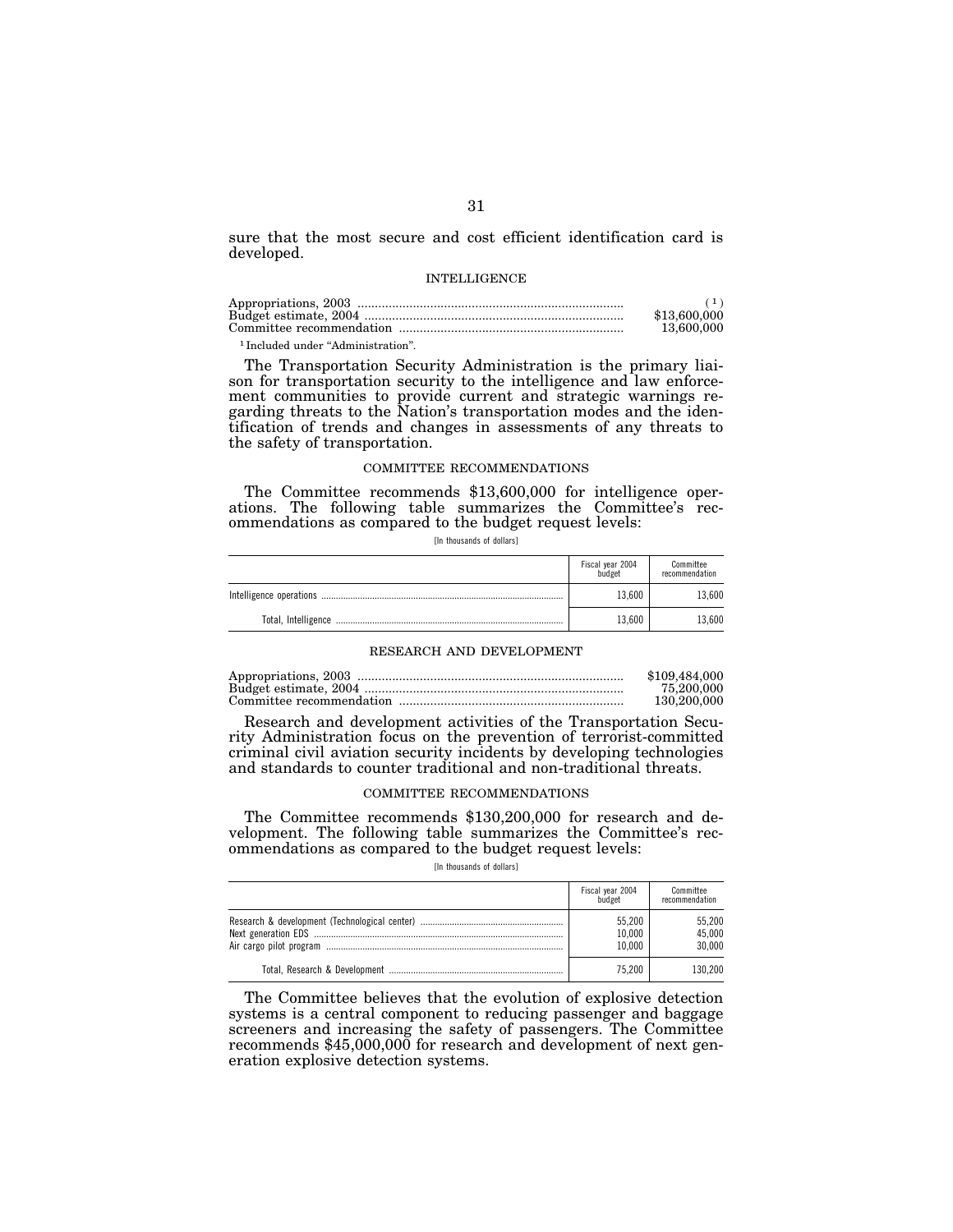The Committee recommends \$30,000,000 for research and development of new air cargo security improvements.

#### ADMINISTRATION

| \$306,693,000 |
|---------------|
| 420,900,000   |
| 433,200,000   |

Administration of the Transportation Security Administration provides for the support of financial and human resources support; information technology support; policy development and oversight; performance management and e-government; communication, public information and legislative affairs; training and quality performance; internal conduct and audit; legal advice; and the overall administration of headquarters.

# COMMITTEE RECOMMENDATIONS

The Committee recommends \$433,200,000 for TSA administration. The following table summarizes the Committee's recommendations as compared to the budget request levels:

[In thousands of dollars]

|                         | Fiscal year 2004<br>budget | Committee<br>recommendation |
|-------------------------|----------------------------|-----------------------------|
| Headquarters staff:     |                            |                             |
|                         | 141.100                    | 141,100                     |
|                         |                            | 12,000                      |
|                         | 21.800                     | 21,800                      |
|                         | 3,700                      | 3,700                       |
|                         | 1,100                      | 1,100                       |
|                         | 167,700                    | 179,700                     |
|                         | (1)                        | (1)                         |
|                         | 40,000                     | 40,000                      |
| Information technology: |                            |                             |
|                         | 145.200                    | 145.200                     |
|                         | 15,000                     | 15.000                      |
|                         | 5,000                      | 5,000                       |
|                         | 5.000                      | 5.000                       |
|                         | 5,000                      | 5,000                       |
|                         | 1.900                      | 1.900                       |
|                         | 21,000                     | 21,000                      |
|                         | 198,100                    | 198,100                     |
| Training:               |                            |                             |
|                         | 1.000                      | 1.000                       |
|                         | 200                        | 200                         |
|                         | 4.000                      | 4.000                       |
|                         | 1,000                      | 1,000                       |
|                         | 2.500                      | 2.500                       |
|                         | 300                        | 300                         |
|                         | 3,200                      | 3.200                       |
|                         | 1,700                      | 1,700                       |
|                         | 1.500                      | 1.500                       |
|                         | $-300$                     |                             |
|                         | 15,100                     | 15,400                      |
|                         | 420,900                    | 433,200                     |

1 Included in the fiscal year 2004 recommendation under separate title.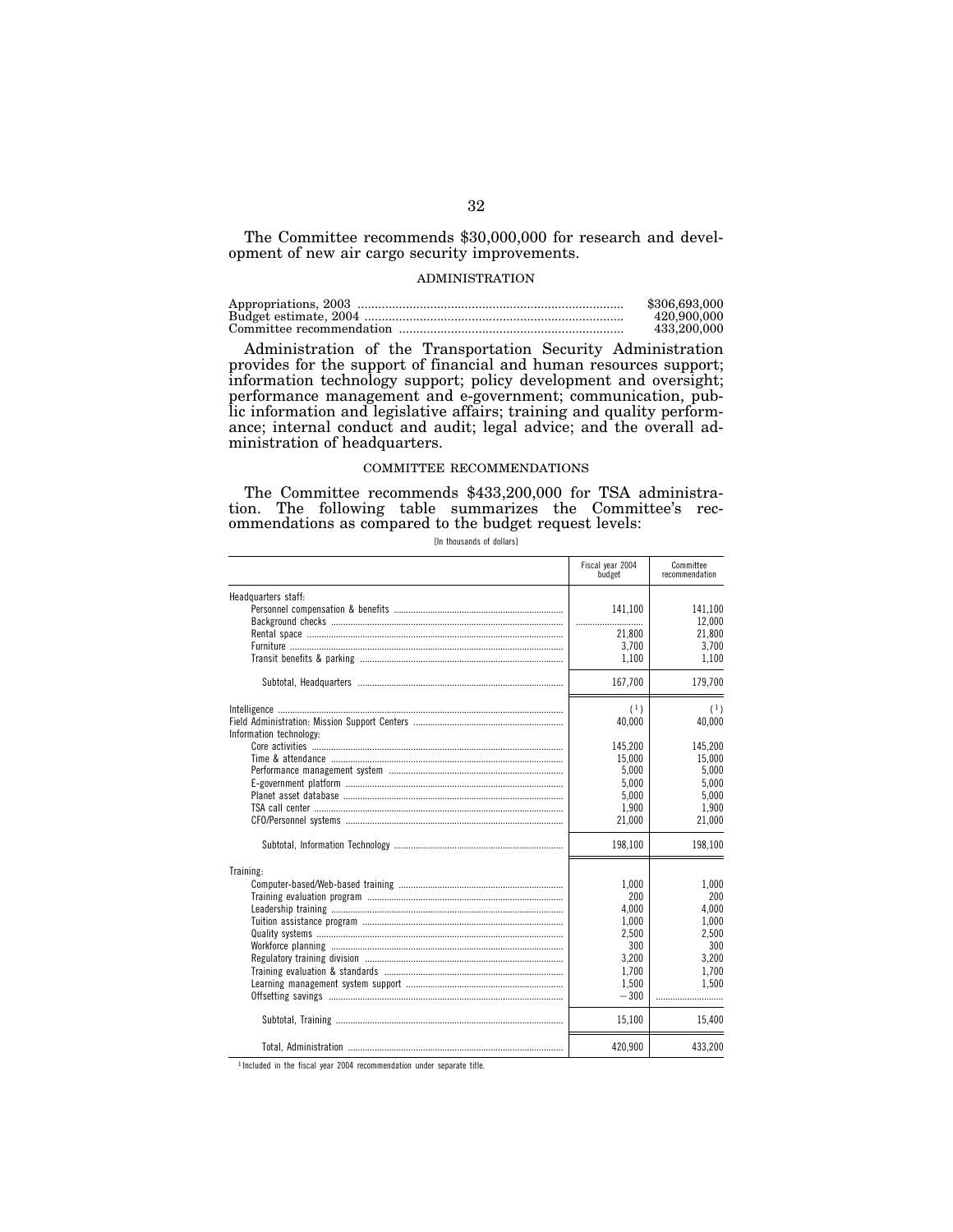The Committee recommends \$12,000,000 for the Transportation Security Administration to conduct background investigations of security screeners as authorized by section 111 of the Aviation and Transportation Security Act of 2001.

# UNITED STATES COAST GUARD

# SUMMARY

The United States Coast Guard was established on January 28, 1915, through the merger of the Revenue Cutter Service and the Lifesaving Service. In 1939, the United States Lighthouse Service was transferred to the Coast Guard, followed by the Bureau of Marine Inspection and Navigation in 1942. The Coast Guard has as its primary responsibilities the enforcement of all applicable Federal laws on the high seas and waters subject to the jurisdiction of the United States; promotion of safety of life and property at sea; assistance to navigation; protection of the marine environment; and maintenance of a state of readiness to function as a specialized service in the Navy in time of war, as authorized by sections 1 and 2 of title 14, United States Code.

On March 1, 2003, the United States Coast Guard transferred in its entirety from the Department of Transportation to the Department of Homeland Security in accordance with the Homeland Security Act of 2002 (Public Law 107–296). The Commandant of the Coast Guard reports directly to the Secretary of the Department of Homeland Security.

#### COMMITTEE RECOMMENDATIONS

The Committee recommends a total program level of \$6,886,000,000 for the activities of the Coast Guard for fiscal year 2004. The following table summarizes the Committee's recommendations, as compared to the fiscal year 2003 and budget request levels:

| Program | Fiscal year 2003<br>enacted                                                                             | Fiscal year 2004<br>estimate                              | Committee<br>recommendations                                                          |
|---------|---------------------------------------------------------------------------------------------------------|-----------------------------------------------------------|---------------------------------------------------------------------------------------|
|         | 1\$4,522,028,000<br>16,890,000<br>85.933.000<br>4720.277.000<br>17.088.000<br>21.857.000<br>889.000.000 | 2\$4,838,000,000<br><br>5797.000.000<br><br>1.020.000.000 | 3\$4,719,000,000<br>17,000,000<br>95.000.000<br>1,035,000,000<br>(6)<br>1.020.000.000 |
| Total   | 6,273,000,000                                                                                           | 6.655.000.000                                             | 6.886.000.000                                                                         |

1 Includes \$228,000,000 in supplemental appropriations provided by Public Law 108–11, but excludes an additional \$400,000,000 provided by transfer from the Department of Defense pursuant to Public Law 108–11.

4 Includes \$17,000,000 rescission.

<sup>2</sup> Includes \$17,000,000 for Environmental Compliance and Restoration and \$114,000,000 for Reserve Training.

<sup>3</sup> Excludes \$71,000,000 rescission of funds appropriated by Public Law 108–11.

<sup>5</sup> Includes \$22,000,000 for research, development, test and evaluation. 6 Included in ''Acquisition, Construction, and Improvements''.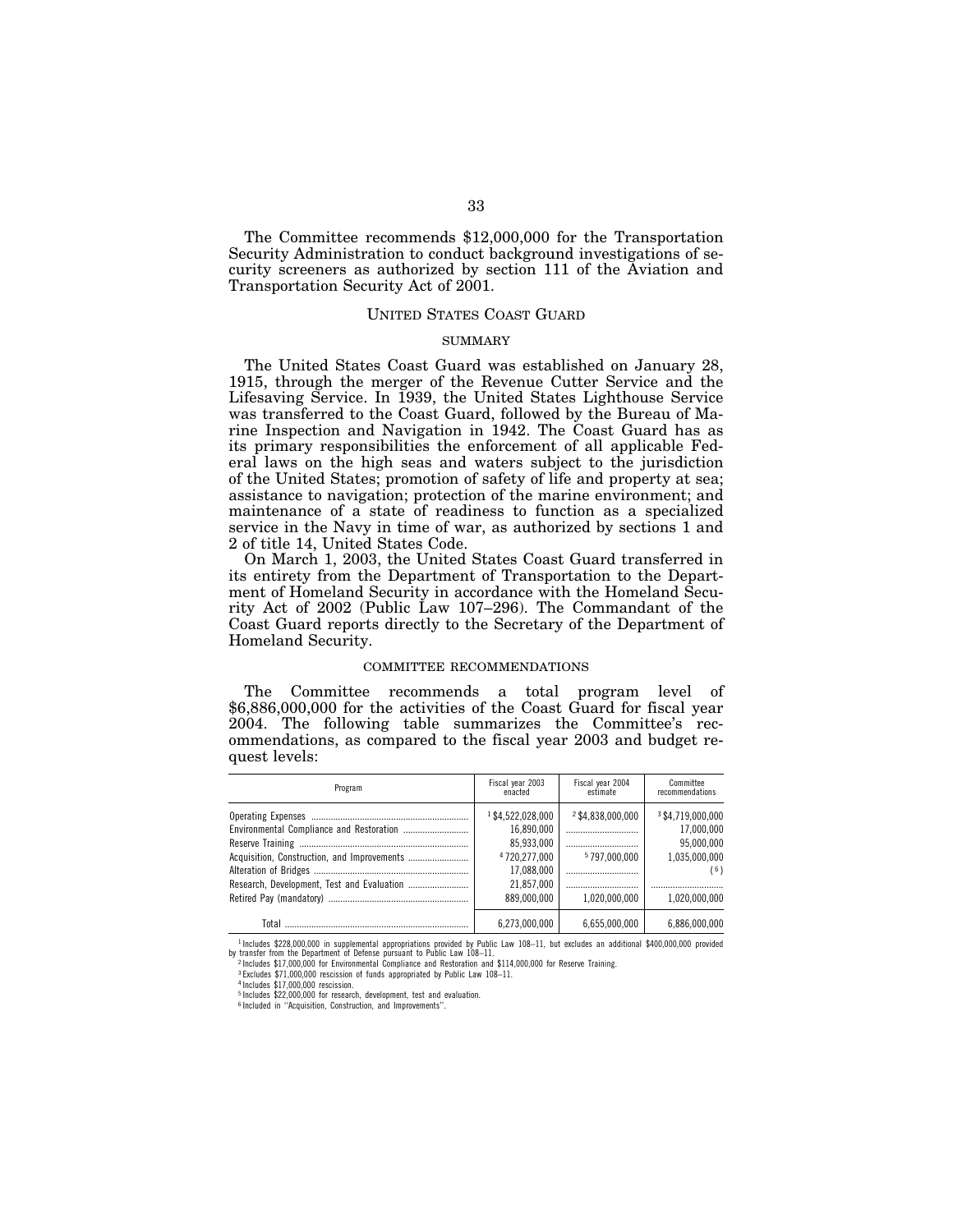### OPERATING EXPENSES

| Appropriations, $20031$               | \$4,522,028,000 |
|---------------------------------------|-----------------|
|                                       | 4.838.000.000   |
| Committee recommendation <sup>3</sup> | 4.719.000.000   |
|                                       |                 |

 $^{1}$ Includes \$228,000,000 in supplemental appropriations provided by Public Law 108–11, but excludes an additional \$400,000,000 provided by transfer from the Department of Defense pursuant to Public Law 108–11. suant to Public Law 108–11.<br><sup>2</sup> Includes funding for Environmental Compliance and Restoration and Reserve Training.<br><sup>3</sup> Excludes \$71,000,000 rescission of funds appropriated by Public Law 108–11.

The Operating Expenses appropriation provides funds for the operation and maintenance of multipurpose vessels, aircraft, and shore units strategically located along the coasts and inland waterways of the United States and in selected areas overseas. The program activities of this appropriation fall into the following categories:

*Search and Rescue*.—As one of its earliest and most traditional missions, the Coast Guard maintains a nationwide system of boats, aircraft, cutters, and rescue coordination centers on 24-hour alert.

*Aids to Navigation*.—To help mariners determine their location and avoid accidents, the Coast Guard maintains a network of manned and unmanned aids to navigation along the Nation's coasts and on its inland waterways, and operates radio stations in the United States and abroad to serve the needs of the armed services and marine and air commerce.

*Marine Safety*.—The Coast Guard ensures compliance with Federal statutes and regulations designed to improve safety in the merchant marine industry and operates a recreational boating safety program.

*Marine Environmental Protection*.—The primary objectives of the marine environmental protection program are to minimize the dangers of marine pollution and to assure the safety of U.S. ports and waterways.

*Enforcement of Laws and Treaties*.—The Coast Guard is the principal maritime enforcement agency with regard to Federal laws on the navigable waters of the United States and the high seas, including fisheries, drug smuggling, illegal immigration, and hijacking of vessels.

*Ice Operations*.—In the Arctic and Antarctic, Coast Guard icebreakers escort supply ships, support research activities and Department of Defense operations, survey uncharted waters, and collect scientific data. The Coast Guard also assists commercial vessels through ice-covered waters.

*Defense Readiness*.—During peacetime, the Coast Guard maintains an effective state of military preparedness to operate as a service in the Navy in time of war or national emergency at the direction of the President. As such, the Coast Guard has primary responsibility for the security of ports, waterways, and navigable waters up to 200 miles offshore.

### COMMITTEE RECOMMENDATIONS

The Committee recommends \$4,719,000,000 for Coast Guard Operating Expenses, including \$25,000,000 from the Oil Spill Liability Trust Fund, and \$340,000,000 for the Coast Guard's defense-related activities including drug interdiction.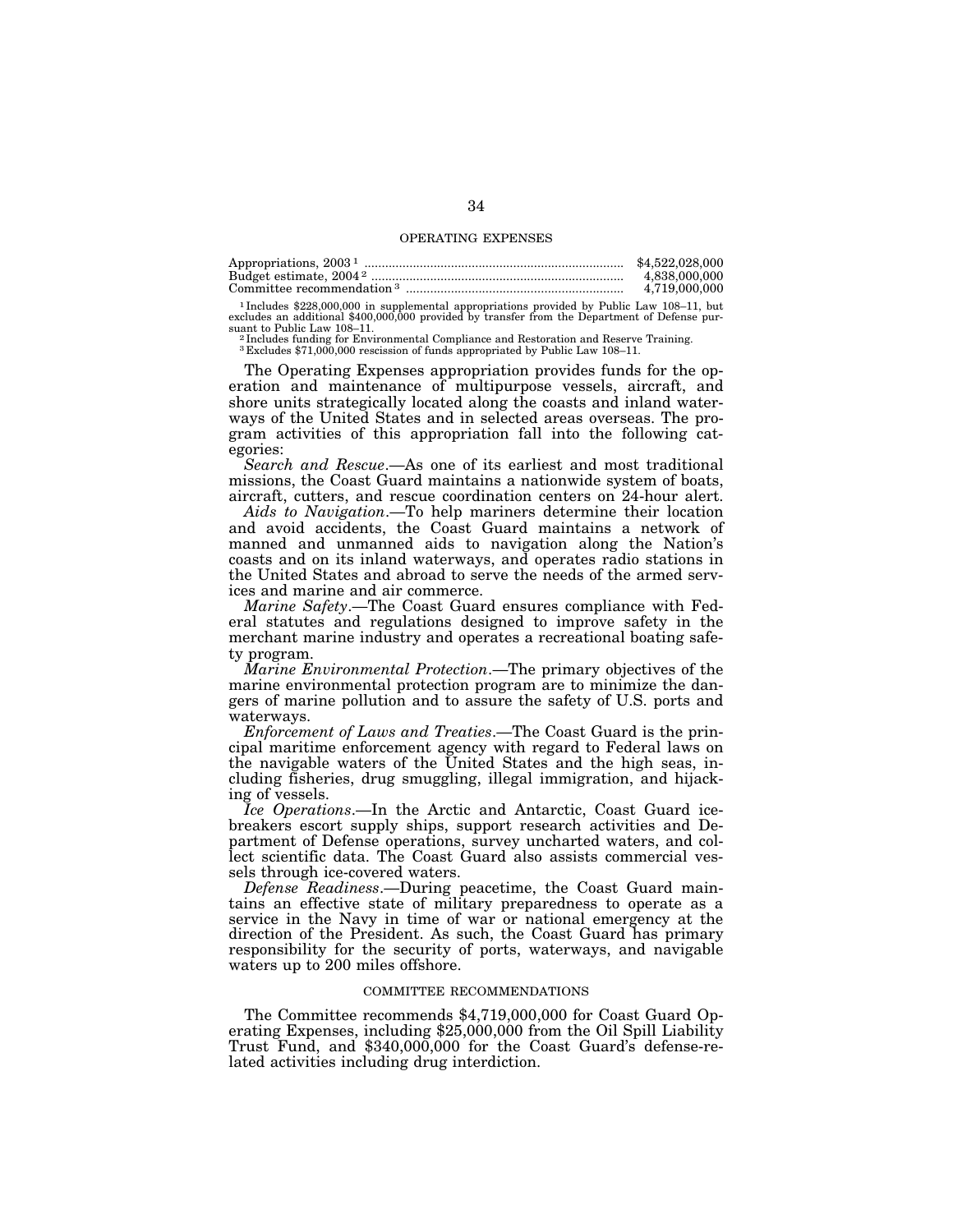In addition, the Committee rescinds \$71,000,000 of the funds made available by Public Law 108–11, but no longer required for ''Operation Liberty Shield''.

The fiscal year 2004 budget estimate includes funding for Environmental Compliance and Restoration and Reserve Training within the Operating Expenses account. The Committee recommends separate appropriations for those accounts.

The following table summarizes the Committee's recommendations, as compared to the fiscal year 2003 and budget request levels:

| Program, Project and Activities                      | Fiscal year 2003<br>enacted | Fiscal year 2004<br>estimate <sup>1</sup> | Committee<br>recommendations <sup>1</sup> |
|------------------------------------------------------|-----------------------------|-------------------------------------------|-------------------------------------------|
| Personnel resources:                                 |                             |                                           |                                           |
|                                                      | \$1,784,978,000             | \$1,993,713,000                           | \$1,993,713,000                           |
|                                                      | 372,234,000                 | 381.246.000                               | 381,246,000                               |
|                                                      | 428,060,000                 | 464,890,000                               | 464,890,000                               |
| Permanent change of station and related travel and   |                             |                                           |                                           |
|                                                      | 93.241.000                  | 105.184.000                               | 105.184.000                               |
|                                                      | 102,203,000                 | 110.638.000                               | 110,638,000                               |
|                                                      | 20,112,000                  | 20,702,000                                | 20,702,000                                |
|                                                      | 4,420,000                   | 4,420,000                                 | 4,420,000                                 |
|                                                      | 2,805,248,000               | 3,080,793,000                             | 3,080,793,000                             |
| Operating funds and unit level maintenance:          |                             |                                           |                                           |
|                                                      | 127,905,000                 | 146.964.000                               | 146.964.000                               |
|                                                      | 144,293,000                 | 162.790.000                               | 162,790,000                               |
| District commands:                                   |                             |                                           |                                           |
|                                                      | 36,840,000                  | 38,708,000                                | 38,708,000                                |
|                                                      | 46,603,000                  | 54,498,000                                | 54,498,000                                |
|                                                      | 31.087.000                  | 39.150.000                                | 39.150.000                                |
|                                                      | 19,675,000                  | 20,860,000                                | 20,860,000                                |
|                                                      | 15,290,000                  | 16,050,000                                | 16,050,000                                |
|                                                      | 11,154,000                  | 11,522,000                                | 11,522,000                                |
|                                                      | 20,534,000                  | 21,052,000                                | 33,052,000                                |
|                                                      | 362,316,000                 | 415,913,000                               | 415,913,000                               |
|                                                      | 100,437,000                 | 111,310,000                               | 111,310,000                               |
|                                                      | 2.240.000                   | 2.290.000                                 | 2.290.000                                 |
| Department of Homeland Security administrative serv- |                             |                                           |                                           |
|                                                      |                             | $-23,000,000$                             | $-23,000,000$                             |
|                                                      |                             |                                           |                                           |
|                                                      | 918,374,000                 | 1,018,107,000                             | 1,030,107,000                             |
| Intermediate and depot level maintenance:            |                             |                                           |                                           |
|                                                      | 204,194,000                 | 218,771,000                               | 218,771,000                               |
|                                                      | 83,328,000                  | 89.889.000                                | 89.889.000                                |
| Ocean engineering and shore facility maintenance     | 150,186,000                 | 152,048,000                               | 152,048,000                               |
|                                                      | 132,698,000                 | 147,392,000                               | 147,392,000                               |
|                                                      |                             |                                           |                                           |
|                                                      | 570,406,000                 | 608,100,000                               | 608,100,000                               |
| Emergency wartime supplemental (Public Law 108-11)   | 228,000,000                 |                                           |                                           |
|                                                      | 4,522,028,000               | 4,707,000,000                             | 4,719,000,000                             |

1 Does not include funding for Environmental Compliance and Restoration or Reserve Training.

*Automated Secure Vessel Tracking System*.—The Committee understands that the Coast Guard is currently developing standards of technology for an Automated Secure Vessel Tracking System [ASVTS] to be used for tracking marine vessel positions and movements. The Committee supports technology that will provide Maritime Domain Awareness by providing the Coast Guard and Depart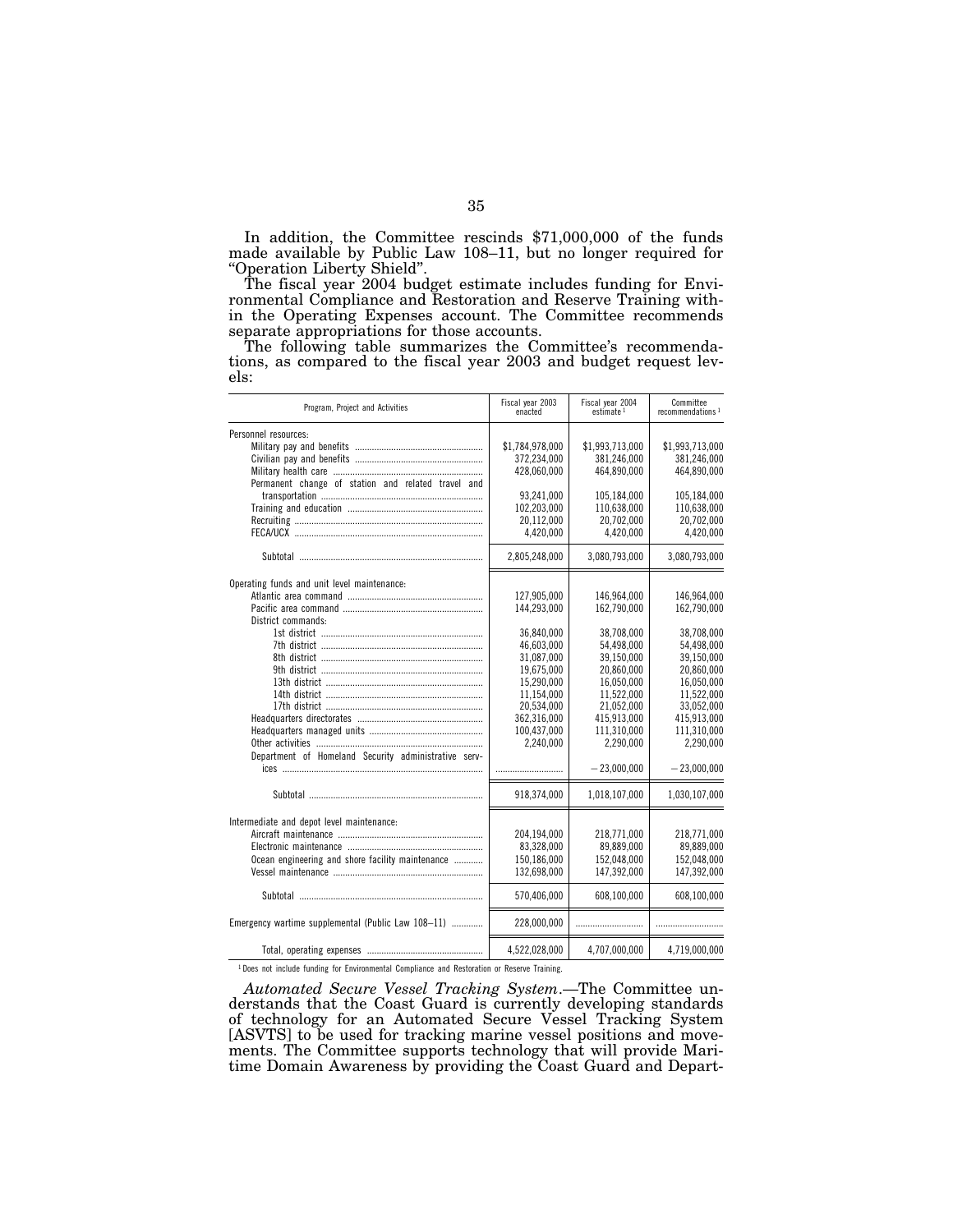ment with information on long-range tracking of deep draft vessels en route and operating in U.S. waters, thereby achieving an enhanced level of maritime and homeland security. The Committee directs the Coast Guard to complete these standards within 90 days of enactment of this Act.

*Ballast Water Management Program*.—Included in the Committee recommendation is \$4,000,000 to assist the Coast Guard in transitioning the ballast water management program from a voluntary to a mandatory enforcement of guidelines for the prevention of the introduction of aquatic nuisance species into waters of the United States through the ballast water of ships.

*Coast Guard Yard*.—The Committee recognizes the Coast Guard Yard at Curtis Bay, Maryland, is a critical component of the Coast Guard's core logistics capability that directly supports fleet readiness. The Committee further recognizes that the yard has been a vital part of the Coast Guard's readiness and infrastructure for more than 100 years and believes that sufficient industrial work should be assigned to the Yard to maintain this capability.

*Facilities*.—The Committee understands that the Coast Guard has had meaningful discussions with the Riverfront Development Corporation and the City of Memphis, Tennessee, regarding plans to relocate Coast Guard facilities from their current position on the Memphis Riverfront to another location. The Coast Guard is encouraged to continue these discussions and to keep the Committee apprised of future conversations and any decisions made about the relocation of Coast Guard facilities.

*Joint Harbor Operations Center*.—The Committee is aware of the close working relationship that has developed between the Coast Guard and U.S. Navy in efforts to enhance maritime Homeland Security. The Coast Guard's employment of Navy Patrol Coastal Craft and discussions exploring the creation and joint manning of Joint Harbor Operations Center [JHOC] is encouraging.

As the Coast Guard develops its Homeland Security-Maritime [HLS–M] concepts of operations, the Committee encourages continued development of surveillance and security technologies with the U.S. Navy, and believes the Coast Guard should leverage existing infrastructure and capabilities such as the Littoral Surveillance System [LSS] in order to maximize coordination and to eliminate or avoid redundancies.

To better develop synergies with the Navy in the common antiterrorism and force protection [ATFP]/HLS–M mission, the Coast Guard is strongly encouraged to continue working with the Navy in establishing Joint Harbor Operations Centers while leveraging the unique capabilities provided by the Navy Reserves' LSS infrastructure and consider co-locating Coast Guard Patrol Coastal [PC].

*Marine Fire and Safety Association*.—The Committee remains supportive of efforts by the Marine Fire and Safety Association [MFSA] to provide specialized firefighting training and maintain an oil spill response contingency plan for the Columbia River. The Committee encourages the Secretary to provide funding for MFSA consistent with the authorization.

*Marine Vessel and Cold Water Safety Education*.—The Committee encourages the Coast Guard to continue existing cooperative agreements and partnerships with organizations that provide ma-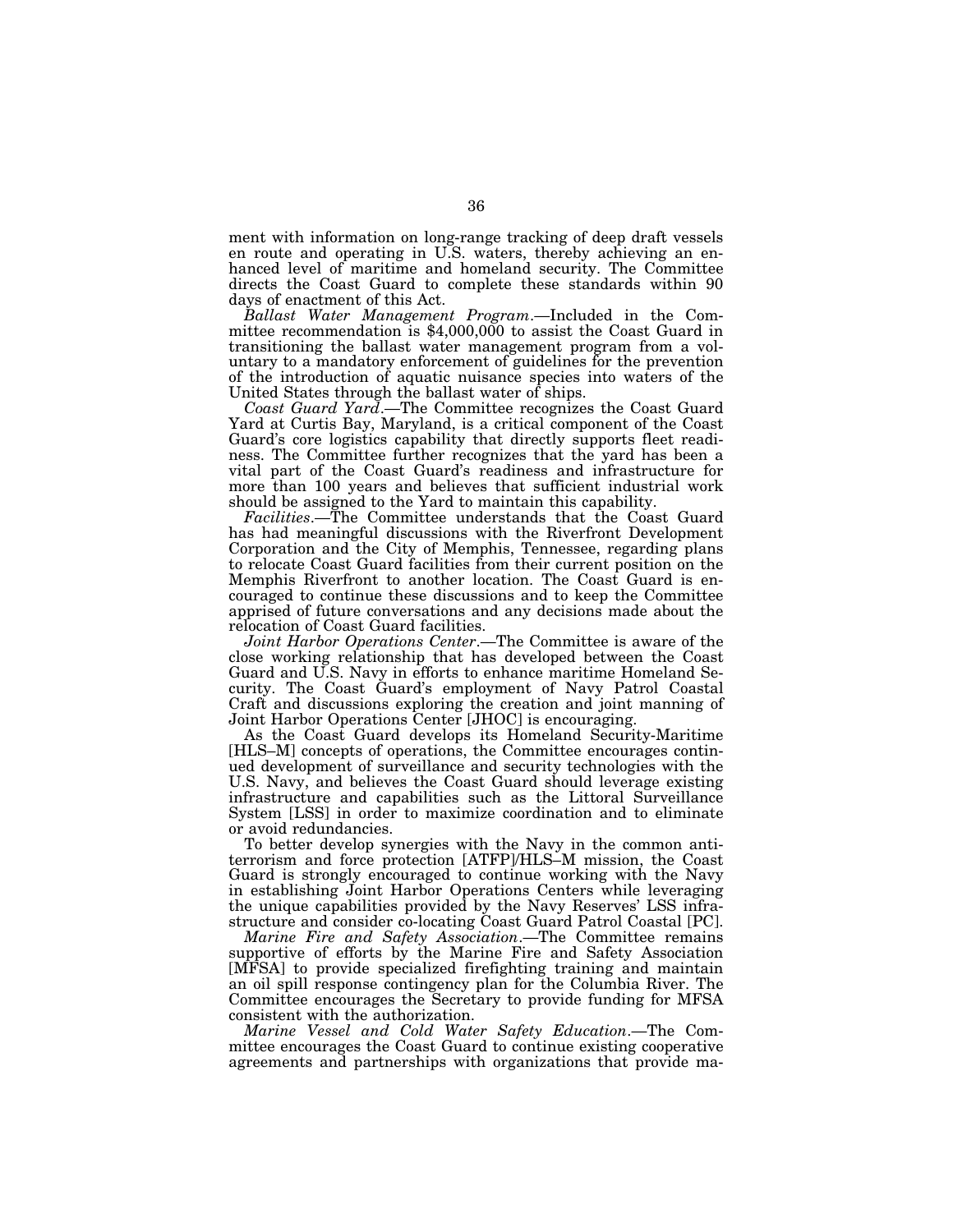rine vessel safety training and cold water immersion education and outreach programs for fishermen and children.

*Maritime Safety and Security Teams*.—The Committee recommends \$76,000,000 for the Maritime Safety and Security Teams [MSST] to fund a total of seven MSST's, which provide antiterrorism force protection for strategic shipping, high interest vessels and critical infrastructure in our Nation's seaports.

*Maritime Transportation Security Plan*.—In accordance with Public Law 107–295, the Maritime Transportation Security Act of 2002, the Coast Guard serves as the lead agency to develop a National Maritime Transportation Security Plan, develop maritime transportation security plans for designated areas, and review all security plans prepared by vessel or facility owners or operators. To meet requirements set in Public Law 107–295, vessel and facility owners must submit security plans to the Coast Guard for review and approval within 6 months of that notice. The Committee understands that based on Coast Guard estimates, approximately 10,000 vessel security plans and 5,000 facility security plans will be submitted to the Coast Guard for review and approval. In order to meet the entry-into-force date of the new International Ship and Port Facility Security Code and Safety-of-Life at Sea amendments, the Coast Guard must review and approve all plans by July 1, 2004. The Committee directs the Coast Guard to submit a report to the Committee within 90 days of enactment of this Act describing how it plans to meet these obligations, including the budgetary resources necessary to complete the development, review and approval of these plans.

*Merchant Mariner Licensing and Documentation*.—The Committee understands that the Coast Guard National Maritime Center is planning the centralization of the Merchant Mariner Licensing and Documentation [MMLD] function. As part of the plan, the Committee directs the Coast Guard to undertake a cost-benefit analysis of co-locating the centralized Merchant Mariner Licensing and Documentation function with the Coast Guard's National Vessel Documentation Center. The results of this analysis are to be provided to the Committee 30 days following the completion of the MMLD Centralization plan, but no later than October 1, 2003.

*North Pacific Maritime Boundary Line Technology*.—The Committee is concerned with the number of foreign fishing vessels crossing the Maritime Boundary Line in the North Pacific and the Coast Guard's reduced emphasis on fisheries enforcement. The Committee notes that the Coast Guard is required to comply with Section 888 of the Homeland Security Act of 2002 (Public Law 108– 7). The Committee directs the Commandant of the Coast Guard to review technologies that would enhance and provide for greater Coast Guard presence along the North Pacific Maritime Boundary Line and report to the Committee by January 30, 2004. In addition to Deepwater assets, the following technologies are to be considered: (1) Unmanned Aerial Vehicles, (2) sensors, (3) and other appropriate technologies.

*Quarterly Acquisition and Mission Emphasis Reports*.—The Commandant is directed to continue to submit the quarterly acquisition and mission emphasis reports to the Committee consistent with the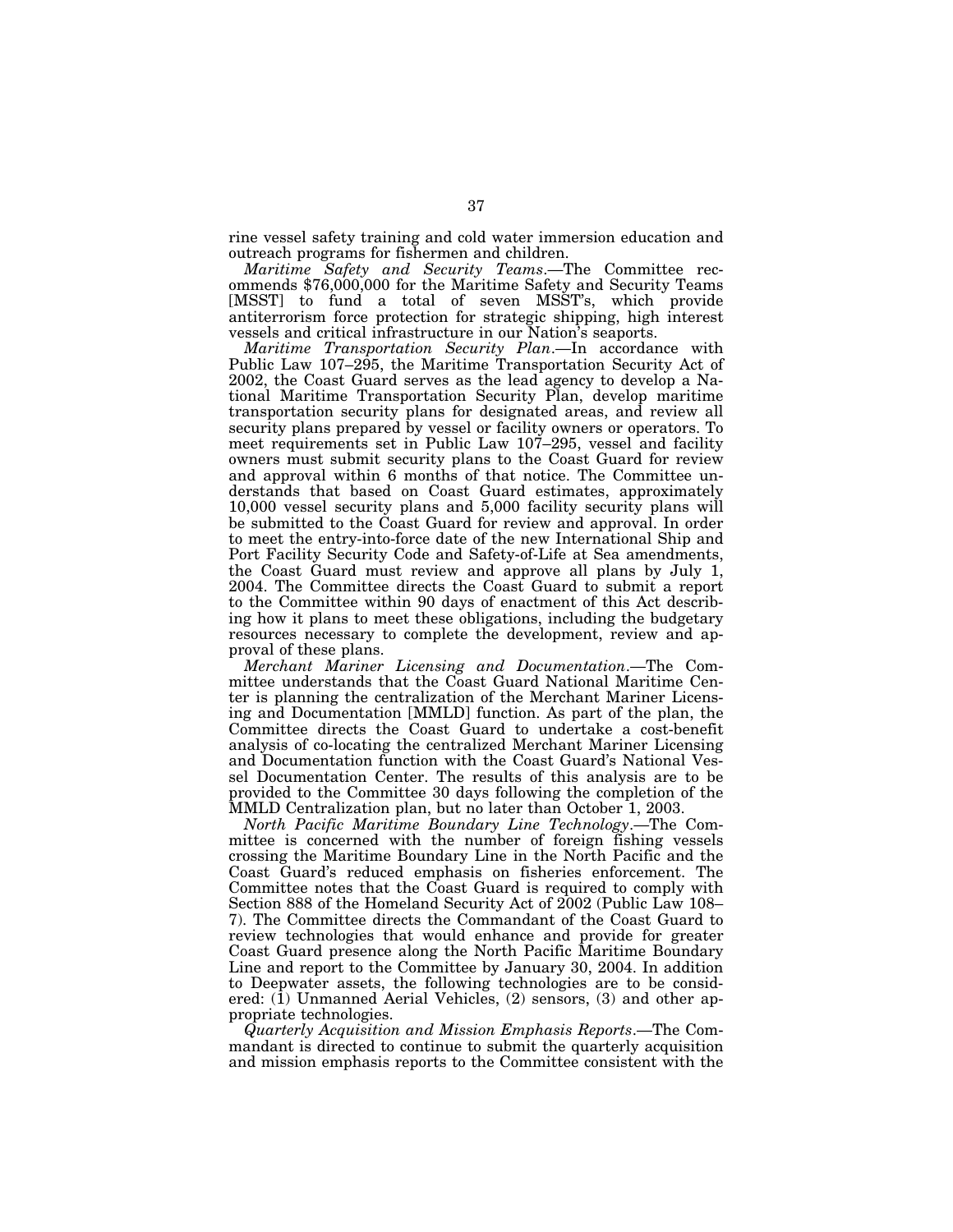deadlines articulated under Section 360 of Division I of Public Law 108–7.

*Station Indian River Inlet*.—The Committee is aware that a staffing shortage may exist at Coast Guard Station Indian River Inlet following the addition of new security requirements. The station acts as the gateway to the ports of Wilmington, Delaware, and Philadelphia, Pennsylvania. The men and women at this station maintain a safe and secure waterway for vessels traveling to these ports. They also provide waterside security for the Salem Nuclear Power Plant, bridges over navigational waters, oil refineries and tourist attractions along the Delaware River, Delaware Bay and Delaware's Atlantic Coast. As such, the Commandant is encouraged to evaluate the staffing levels at this station to determine if additional staffing is necessary.

#### ENVIRONMENTAL COMPLIANCE AND RESTORATION

|                                                                                         | \$16,890,000 |
|-----------------------------------------------------------------------------------------|--------------|
|                                                                                         |              |
|                                                                                         | 17.000.000   |
| <sup>1</sup> Included in the fiscal year 2004 budget estimate for "Operating Expenses". |              |

The Environmental Compliance and Restoration account provides funds to address environmental problems at former and current Coast Guard units as required by applicable Federal, State, and local environmental laws and regulations. Planned expenditures for these funds include major upgrades to petroleum and regulatedsubstance storage tanks, restoration of contaminated ground water and soils, remediation efforts at hazardous substance disposal sites, and initial site surveys and actions necessary to bring Coast Guard shore facilities and vessels into compliance with environmental laws and regulations.

### COMMITTEE RECOMMENDATIONS

The Committee recommends \$17,000,000 for environmental compliance and restoration.

The Committee does not agree with the fiscal year 2004 budget request to combine environmental compliance and restoration funding with the operating expenses account.

#### RESERVE TRAINING

| \$85,933,000 |
|--------------|
|              |
| 95,000,000   |
|              |

<sup>1</sup> Included in the fiscal year 2004 budget estimate for "Operating Expenses".

The Secretary of the Department of Homeland Security is required to adequately support the development and training of a Reserve force to ensure that the Coast Guard will be sufficiently organized, manned, and equipped to fully perform its wartime missions. The purpose of the Reserve training program is to provide trained units and qualified persons for active duty in the Coast Guard in time of war or national emergency, or at such other times as the national security requires. Coast Guard reservists must also train for mobilization assignments that are unique to the Coast Guard in times of war, such as port security operations associated with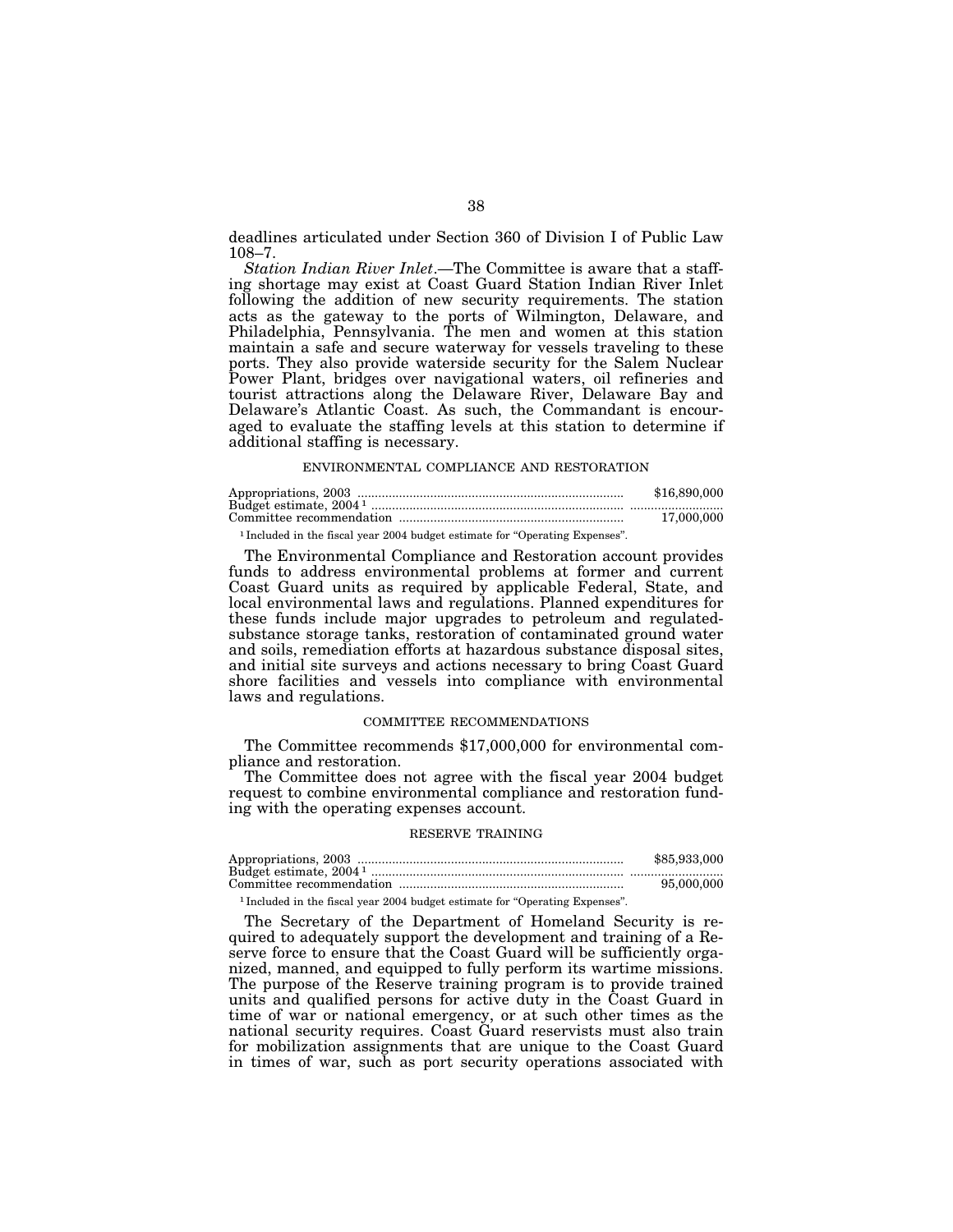the Coast Guard's Maritime Defense Zone [MDZ] mission and include deployable port security units.

### COMMITTEE RECOMMENDATIONS

The Committee recommends \$95,000,000 for reserve training.

The Committee does not agree with the fiscal year 2004 budget request to combine reserve training funding with the operating expenses account.

# ACQUISITION, CONSTRUCTION, AND IMPROVEMENTS

|                                       | \$720,277,000 |
|---------------------------------------|---------------|
|                                       | 797.000.000   |
|                                       | 1,035,000,000 |
| $1$ Includes \$17,000,000 rescission. |               |

Funding requested in this account will support the Coast Guard's

continuing plans for fleet expansion and improvement and alteration or removal of obstructive bridges.

The majority of the funding requested in this account provides for the acquisition, construction, and improvement of vessels, aircraft, information management resources, shore facilities, and aids to navigation required to execute the Coast Guard's missions and achieve its performance goals.

*Vessels.—*In fiscal year 2004, the Coast Guard will continue to acquire multi-mission platforms that use advanced technology to reduce life cycle operating costs. The Great Lakes icebreaking replacement project will continue.

*Deepwater.—*The Deepwater capability replacement project continues with full scale development. In fiscal year 2004, the Coast Guard will continue to acquire and build the selected integrated deepwater system.

*Other Equipment.—*In fiscal year 2004, the Coast Guard will invest in numerous management information and decision support systems that will result in increased efficiencies. Rescue 21, formerly the National Distress and Response System Modernization Project, will continue.

*Shore Facilities.—*In fiscal year 2004, the Coast Guard will invest in modern structures that are more energy-efficient, comply with regulatory codes, minimize follow-on maintenance requirements and replace existing dilapidated structures.

### COMMITTEE RECOMMENDATIONS

The Committee recommends \$1,035,000,000 for acquisitions, construction, and improvements, including \$23,500,000 from the Oil Spill Liability Trust Fund. The following table summarizes the Committee's recommendations as compared to the fiscal year 2003 and budget request levels:

| Program, Project, Activity | Fiscal year 2003 | Fiscal year 2004                        | Committee                               |
|----------------------------|------------------|-----------------------------------------|-----------------------------------------|
|                            | enacted          | estimate                                | recommendations                         |
| Vessels-                   |                  | \$2,000,000<br>12.000.000<br>52.500.000 | \$2,000,000<br>12,000,000<br>52.500.000 |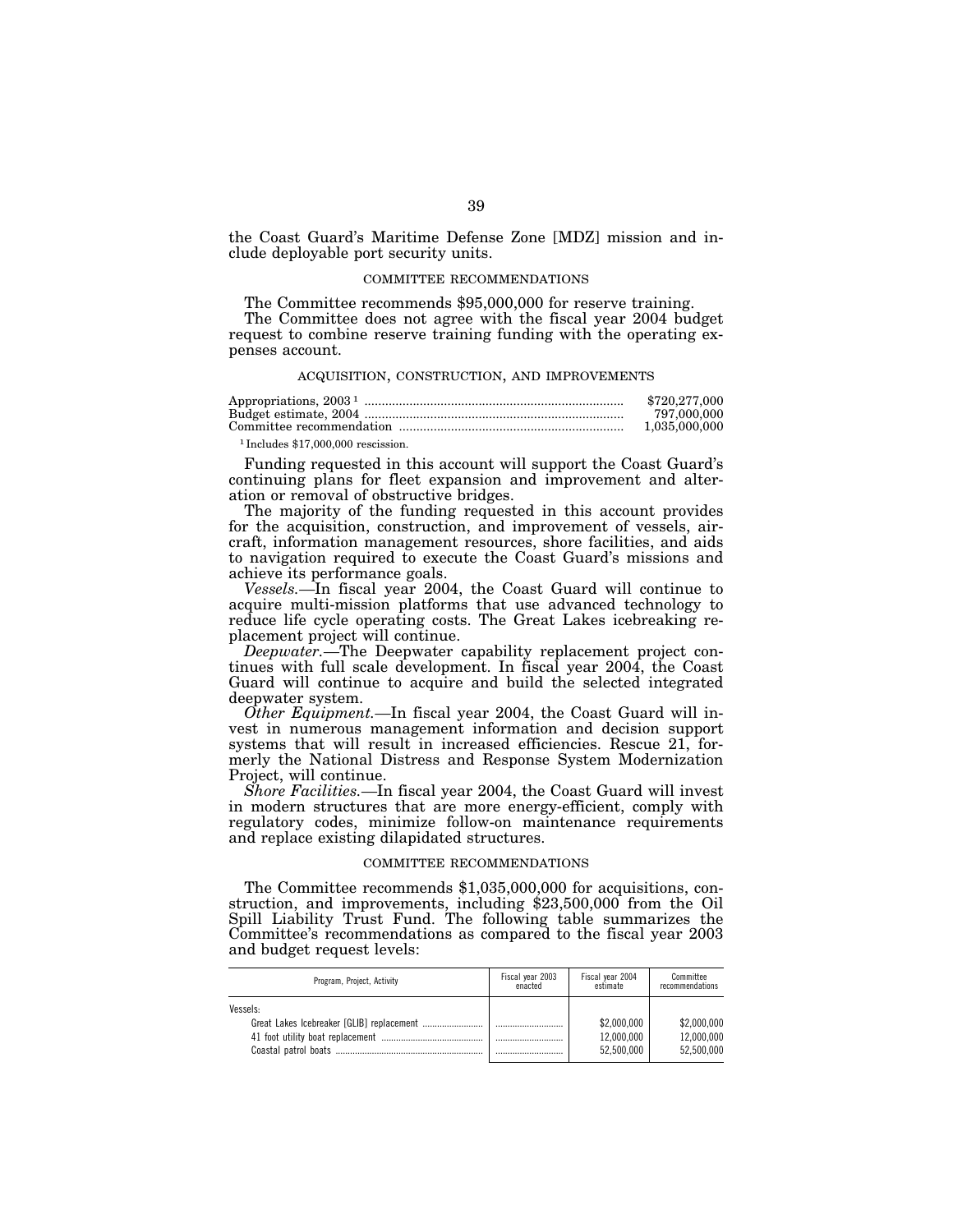| Program, Project, Activity                       | Fiscal year 2003<br>enacted | Fiscal year 2004<br>estimate                                                      | Committee<br>recommendations                                                        |
|--------------------------------------------------|-----------------------------|-----------------------------------------------------------------------------------|-------------------------------------------------------------------------------------|
|                                                  | \$25,434,000                | 66,500,000                                                                        | 66,500,000                                                                          |
| Integrated Deepwater Systems [IDS]:              |                             | 64.100.000<br>234.000.000<br>80,400,000<br>45,400,000<br>42.100.000<br>34.000.000 | 176.500.000<br>282.600.000<br>121,400,000<br>45,400,000<br>42.100.000<br>34.000.000 |
|                                                  | 474,893,000                 | 500,000,000                                                                       | 702,000,000                                                                         |
| Other Equipment:                                 | 3,974,000                   |                                                                                   |                                                                                     |
|                                                  |                             | 134.000.000<br>4.500.000                                                          | 134.000.000<br>4.500.000<br>40,000,000                                              |
|                                                  | 120,512,000                 | 138,500,000                                                                       | 178,500,000                                                                         |
|                                                  | 49,874,000                  |                                                                                   |                                                                                     |
| Personnel compensation and benefits:             |                             | 69.500.000<br>500.000                                                             | 69.500.000<br>500.000                                                               |
|                                                  | 62.590.000<br>(1)<br>(1)    | 70.000.000<br>22,000,000                                                          | 70.000.000<br>18,000,000                                                            |
| Total, Acquisitions, Construction & Improvements | 737,277,000                 | 797,000,000                                                                       | 1,035,000,000                                                                       |

1 Funded in fiscal year 2003 under separate accounts.

*Alteration of Bridges*.—Under the provisions of the Truman-Hobbs Act of June 21, 1940 (33 U.S.C. 511 et seq.), the Coast Guard, as the Federal Government's agent, is required to share with owners the cost of altering railroad and publicly owned highway bridges which obstruct the free movement of navigation on navigable waters of the United States in accordance with the formula established in 33 U.S.C. 516. Alteration of obstructive highway bridges is eligible for funding from the Federal-Aid Highways program. The Committee provides \$18,000,000 for the alteration of bridges, of which \$5,000,000 is for the Florida Avenue Bridge, New Orleans, LA; \$1,500,000 for the EJ&E Railroad Bridge, Morris, IL; \$2,000,000 for the John F. Limehouse Bridge, Charleston, SC; \$2,500,000 for the Chelsea Street Bridge Project, Boston, MA; and \$7,000,000 for the Fourteen Mile CSX Railroad Bridge, Mobile, AL.

*Automatic Identification System*.—Included in the Committee recommendation is \$40,000,000 for the Automatic Identification System [AIS]. International regulations require that by December 31, 2004, all vessels greater than 300 gross tons and engaged on international voyages be equipped with and operate an AIS. Additionally, the Maritime Transportation Security Act accelerates the international rules to require all passenger ships and tankers to carry AIS equipment by July 1, 2003. It also requires all domestic commercial vessels greater than 65 feet, and towing vessels 26 feet or greater and 600 horsepower to have AIS equipment on board by the end of 2003. The AIS system transmits important safety and security information that can be used to prevent a transportation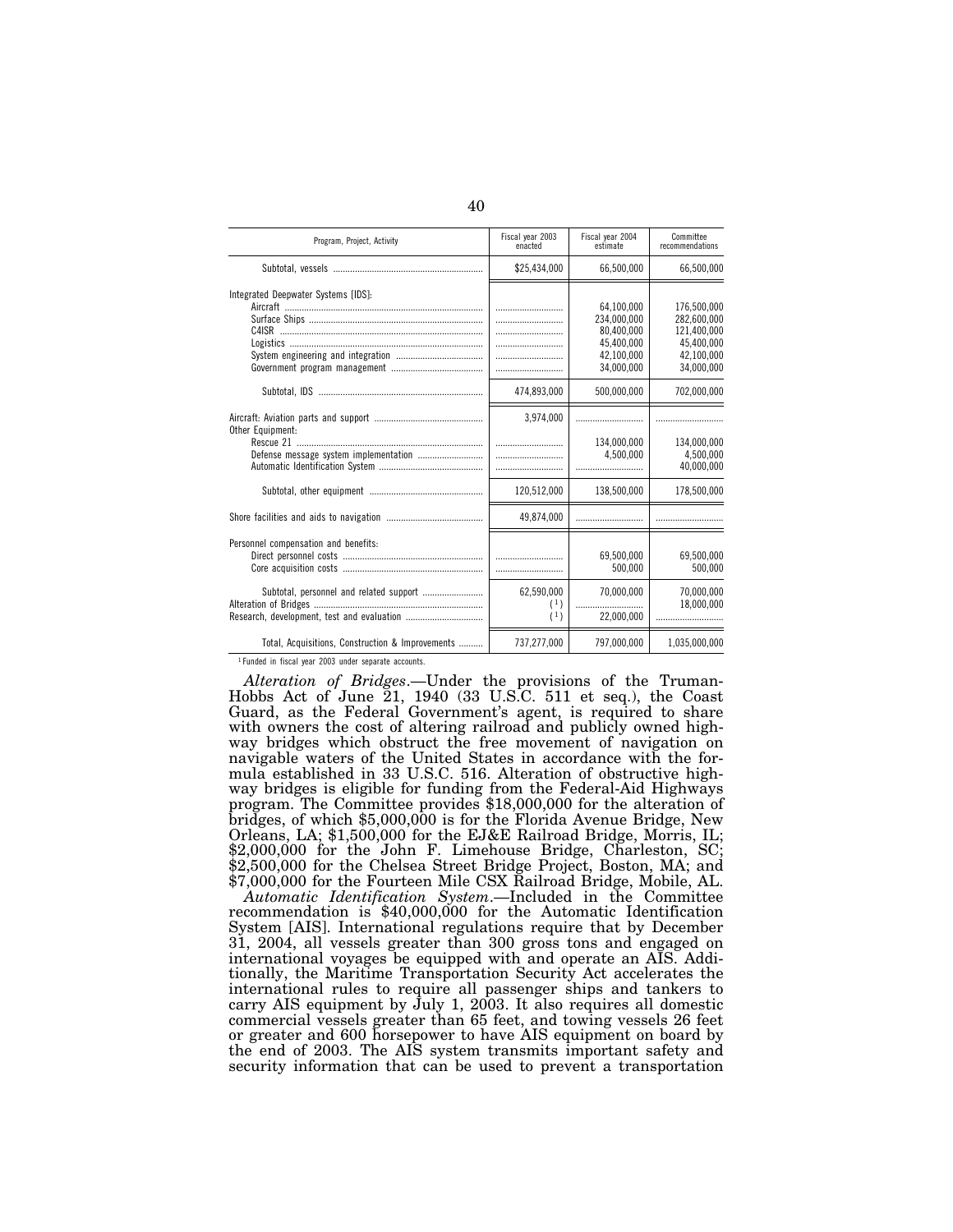security incident, such as a vessel's identification, position, heading, ship length, beam type, draft, and hazardous cargo information. Since 1998, the Coast Guard has been installing a nationwide shore-based universal AIS coverage system to receive this information and track vessels throughout the coastal zone. Currently, the acquisition and installation of AIS equipment has been completed in only three locations and four others are planned through January 2004. The Committee directs the Coast Guard to submit a report to the Committee within 90 days of enactment of this Act detailing the acquisition and installation schedule of the shore-based universal AIS coverage system in ports nationwide, including asso-

ciated costs to complete such a schedule.<br> *Integrated Deepwater Systems Program*.—The Committee provides  $$702,000,000$  for the Integrated Deepwater Systems program. The following table summarizes the Committee's recomendations as compared to the budget request levels:

| Program, Project, Activity                                  | Fiscal year 2004<br>estimate | Committee<br>recommendations |
|-------------------------------------------------------------|------------------------------|------------------------------|
| Aircraft:                                                   |                              |                              |
|                                                             |                              | \$25,000,000                 |
|                                                             |                              | 83,800,000                   |
|                                                             | \$64.100.000                 | 67.700.000                   |
| Surface:                                                    |                              |                              |
|                                                             | 208,000,000                  | 208,000,000                  |
|                                                             | 23,000,000                   | 66,000,000                   |
|                                                             |                              | 1,600,000                    |
|                                                             | 3.000.000                    | 7.000.000                    |
| C4ISR:                                                      |                              |                              |
| Command & Control System for Common Operating Picture [COP] | 58,000,000                   | 88.000.000                   |
|                                                             |                              | 11,000,000                   |
|                                                             | 8,200,000                    | 8,200,000                    |
|                                                             | 14.200.000                   | 14.200.000                   |
| Logistics:                                                  |                              |                              |
|                                                             | 19.200.000                   | 19.200.000                   |
|                                                             | 5.500.000                    | 5.500.000                    |
|                                                             | 20.700.000                   | 20.700.000                   |
|                                                             | 42.100.000                   | 42.100.000                   |
|                                                             | 34.000.000                   | 34.000.000                   |
|                                                             | 500,000,000                  | 702,000,000                  |

*Rescue 21*.—The Committee provides \$134,000,000 for the Rescue 21 program, which is effectively the maritime 9–1–1 system for mariners in distress.

# RESEARCH, DEVELOPMENT, TEST AND EVALUATION

| \$21,857,000 |
|--------------|
|              |
|              |

1 Included in ''Acquisition, Construction, Improvements''.

### COMMITTEE RECOMMENDATIONS

The Committee does not recommend funding for research, development, test and evaluation within the Coast Guard.

The Committee acknowledges that the Homeland Security Act of 2002 established the Science and Technology Directorate to work within the Department of Homeland Security to identify priorities and conduct research in collaboration with each of the agencies of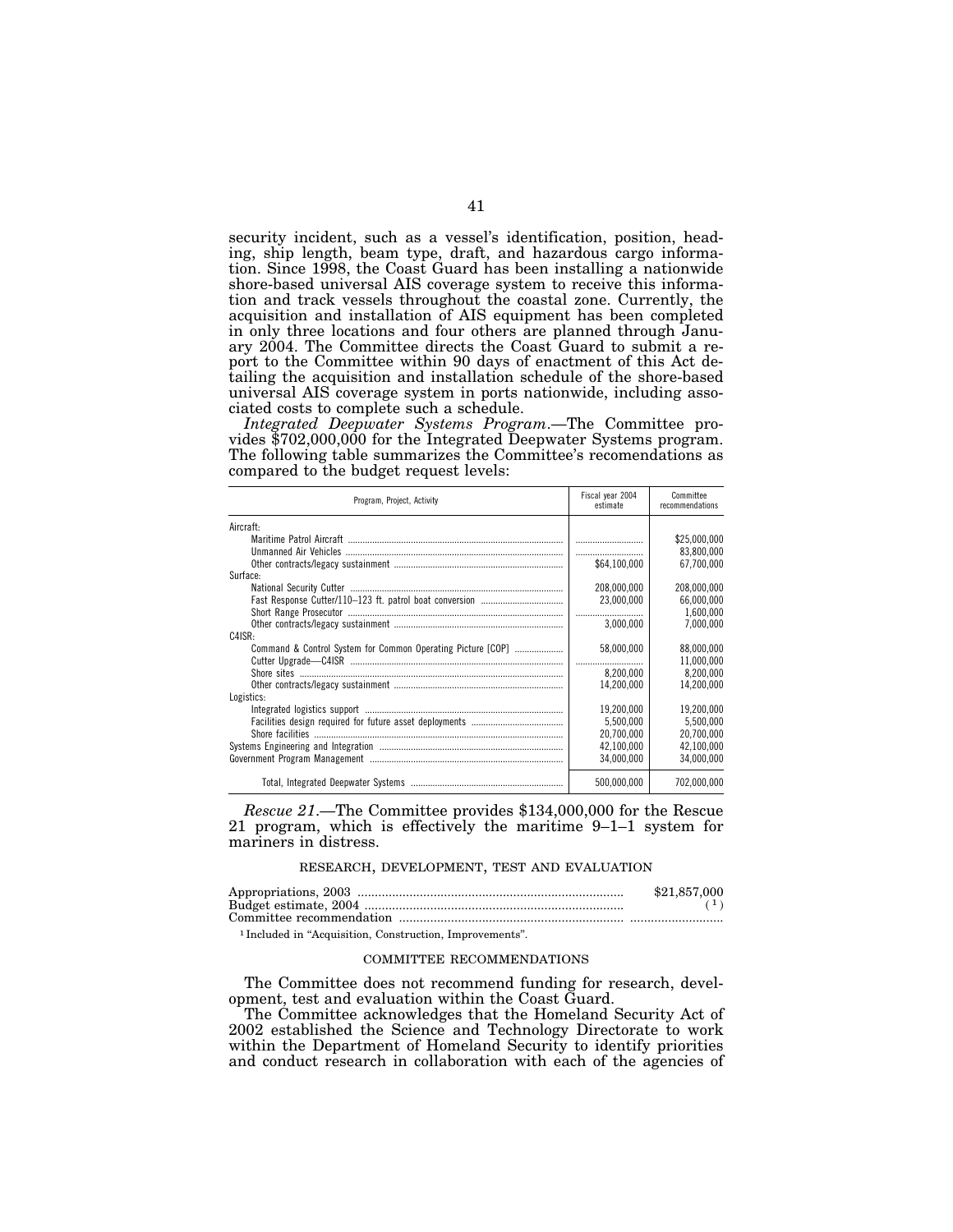the Department to reduce duplication of effort. The Committee directs the Under Secretary for Science and Technology to work with the Commandant of the Coast Guard to establish the research and development priorities for the Coast Guard, and to use funds from within Science and Technology's Research, Development, Acquisition and Operations account for those purposes. The Committee expects the Coast Guard to report to the Committee regarding the agreed upon priorities for research and development with Science and Technology within 90 days of enactment of this Act, and to provide quarterly updates on the status of these projects.

### RETIRED PAY

| \$889,000,000 |
|---------------|
| 1.020.000.000 |
| 1.020.000.000 |

This account provides for the retired pay of military personnel of the Coast Guard and Coast Guard Reserve, members of the former Lighthouse Service, and for annuities payable to beneficiaries of retired military personnel under the retired serviceman's family protection plan  $(10 \text{ U.S.C. } 1431-1446)$  and survivor benefit plan  $(10 \text{ U.S.C. } 1431-1446)$ U.S.C. 1447–1455); payments for career status bonuses under the National Defense Authorization Act; and for payments for medical care of retired personnel and their dependents under the Dependents Medical Care Act (10 U.S.C., ch. 55).

### COMMITTEE RECOMMENDATIONS

The Committee recommends \$1,020,000,000 for retired pay.

### UNITED STATES SECRET SERVICE

#### SALARIES AND EXPENSES

| Appropriations, $20031$ | \$1.052.461.000 |
|-------------------------|-----------------|
|                         | 1.120.372.000   |
|                         | 1.114.737.000   |

1 Includes \$30,000,000 in supplemental appropriations provided by Public Law 108–11.

The Secret Service is responsible for the security of the President, the Vice President and other dignitaries and designated individuals; for enforcement of laws relating to obligations and securities of the United States and financial crimes, such as financial institution fraud and other fraud; and for protection of the White House and other buildings within Washington, D.C.

*Investigations, Protection, and Uniformed Activities*.—The Service must provide for the protection of the President of the United States, members of his immediate family, the President-elect, the Vice President, or other officer next in the order of succession to the Office of the President, and the Vice President-elect, and the members of their immediate families unless the members decline such protection; protection of the person of a visiting head and accompanying spouse of a foreign state or foreign government and, at the direction of the President, other distinguished foreign visitors to the United States and official representatives of the United States performing special missions abroad; the protection of the person of former Presidents, their spouses and minor children un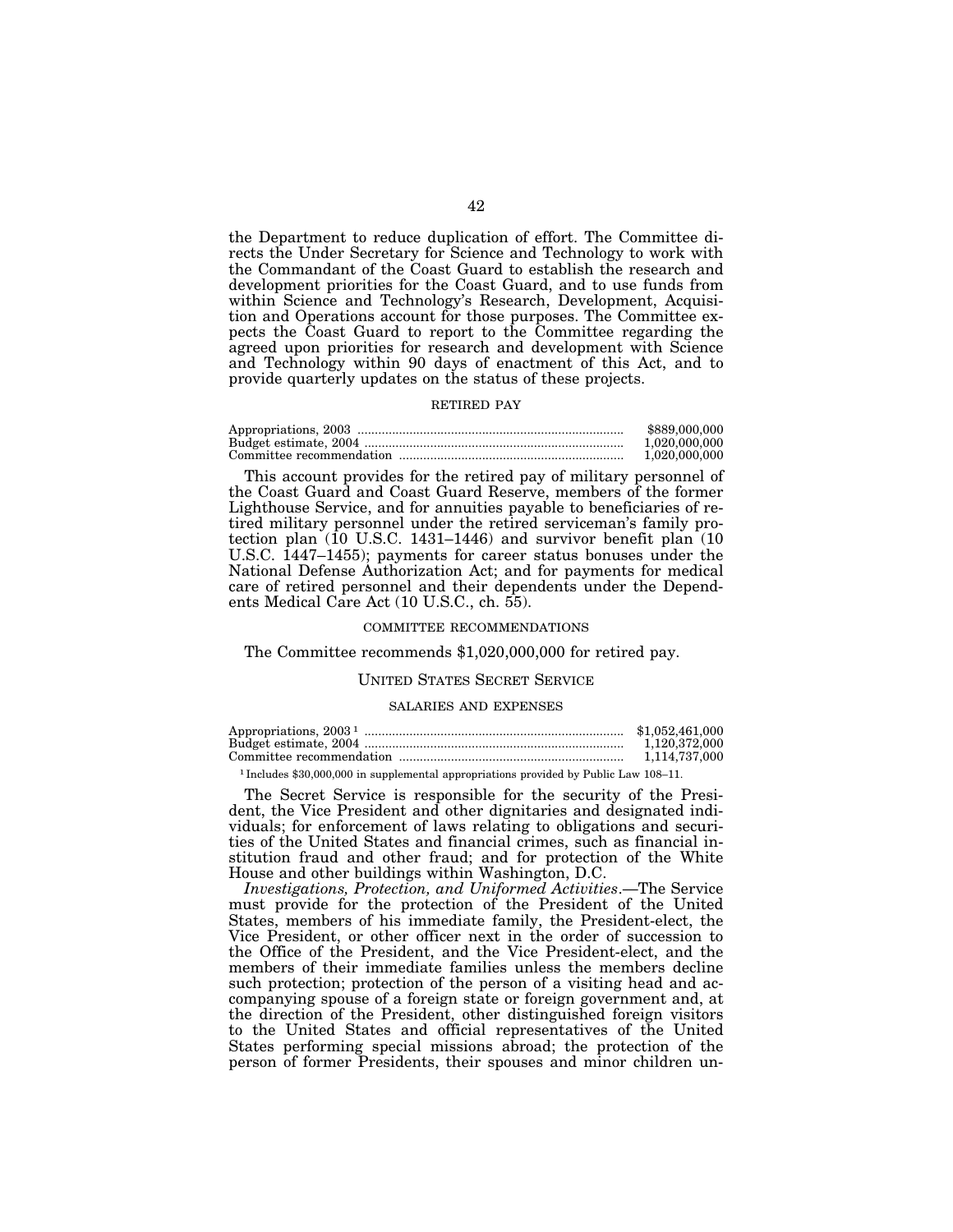less such protection is declined. The Service is also responsible for the detection and arrest of persons engaged in counterfeiting, forging, or altering of any of the obligations or other securities of the United States and foreign governments; the investigation of thefts and frauds relating to Treasury electronic fund transfers; fraudulent use of debit and credit cards; fraud and related activity in connection with Government identification documents; computer fraud; food coupon fraud; and the investigation of personnel, tort claims, and other criminal and non-criminal cases. The Secret Service Uniformed Division protects the Executive Residence and grounds in the District of Columbia; any building in which White House offices are located; the President and members of the President's immediate family; the official residence and grounds of the Vice President in the District of Columbia; the Vice President and members of the Vice President's immediate family; foreign diplomatic missions located in the Washington, D.C., metropolitan area; and the Treasury Building, its annex and grounds, and such other areas as the President may direct on a case-by-case basis.

*Presidential Candidate Protective Activities.—*The Secret Service is authorized to protect major Presidential and Vice Presidential candidates, as determined by the Secretary of Homeland Security after consultation with an advisory committee. In addition, the Service is authorized to protect the spouses of major Presidential and Vice Presidential candidates; however, such protection may not commence more than 120 days prior to the general Presidential election.

### COMMITTEE RECOMMENDATIONS

The Committee recommends \$1,114,737,000 for salaries and expenses for fiscal year 2004.

The Committee provides an increase of  $$9,000,000$  from the budget request to restore the Service's base program funding. Also included in the amount recommended by the Committee is \$16,365,000 for the White House mail screening and processing. This is the amount estimated by the Secret Service to be required to enhance ongoing operations at the Edgewood Chemical Biological Center at the Aberdeen Proving Grounds, Maryland. This funding is a follow-on to the transfer of  $$9,000,000$  in fiscal year 2003 from the Executive Office of the President for mail screening and

In addition, the Committee provides \$1,633,000 for the Service's operation costs of the exploited child unit, associated with its continued efforts with the National Center for Missing and Exploited Children, and \$5,000,000 for a grant for investigations of exploited children.

# ACQUISITION, CONSTRUCTION, IMPROVEMENTS, AND RELATED EXPENSES

| \$3,496,000 |
|-------------|
| 3.579.000   |
| 3.579.000   |

This appropriation provides funding for security upgrades of existing facilities and the James J. Rowley Training Center to continue development of the current Master Plan and to maintain and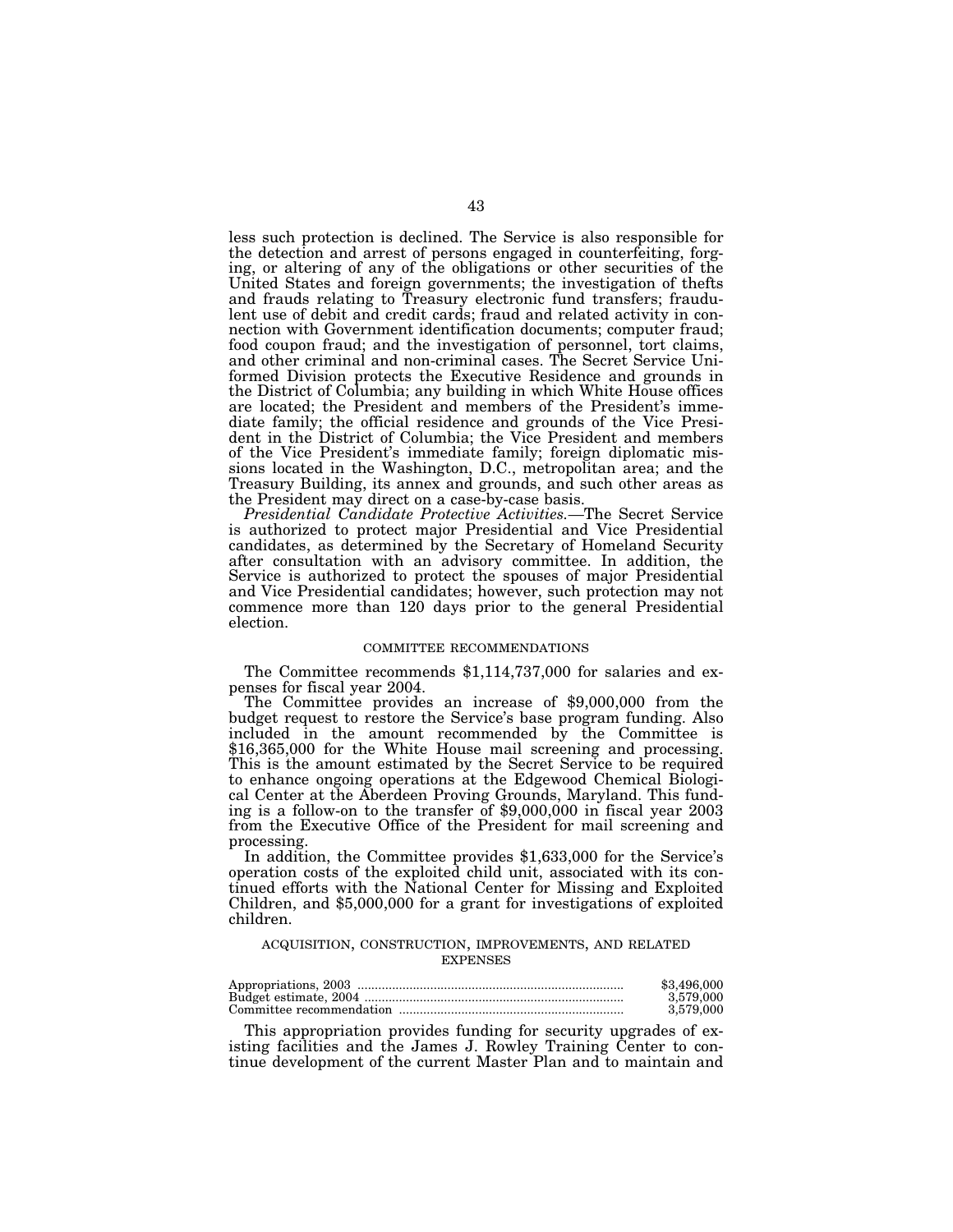renovate existing facilities to ensure efficient and full utilization of the Center.

# COMMITTEE RECOMMENDATIONS

The Committee recommends an appropriation of \$3,579,000 for the ''Acquisition, Construction, Improvements, and Related Expenses'' account in fiscal year 2004.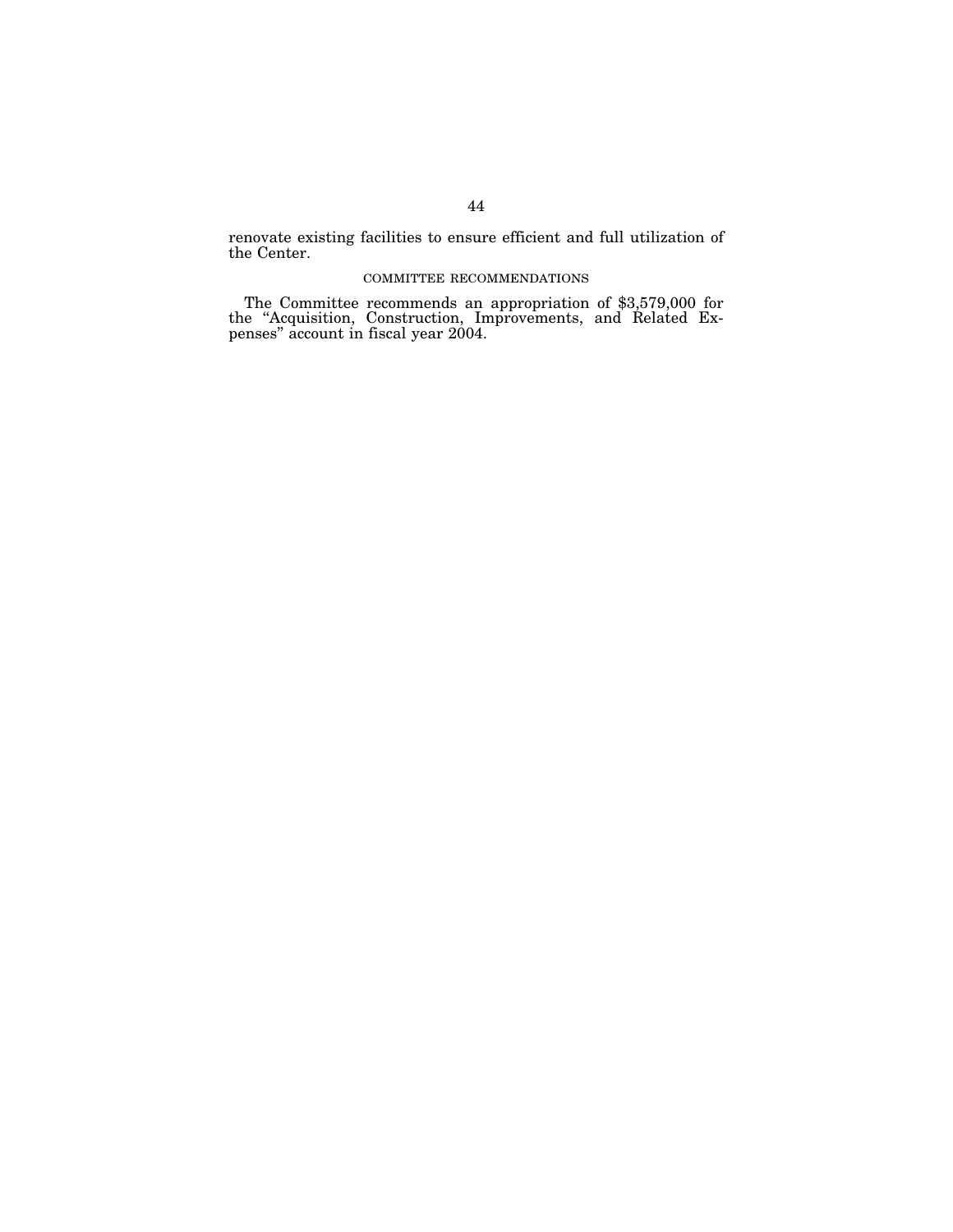# TITLE IV—ASSESSMENTS, PREPAREDNESS, AND RECOVERY

# COUNTERTERRORISM FUND

| \$159,935,000 |
|---------------|
| 40.000.000    |
| 20,000,000    |

1 Includes \$150,000,000 in supplemental appropriations provided by Public Law 108–11.

The Counterterrorism Fund provides a means to cover unanticipated costs associated with: (1) providing support to counter, investigate, or prosecute domestic or international terrorism, including payment of rewards in connection with these activities; and (2) reestablishing the operational capability of an office, facility or other property damaged or destroyed as a result of any domestic or international terrorist incident.

# COMMITTEE RECOMMENDATIONS

The Committee recommends an appropriation of \$20,000,000 for the Counterterrorism Fund. These funds are provided for responding to unforeseen emergencies not budgeted for in the regular process. These funds are to be made available at the direction of the Secretary of Homeland Security with advance notice of the Committees on Appropriations.

Additional unobligated balances of prior-year appropriations are available to supplement the funding recommended for this account.

# FEDERAL LAW ENFORCEMENT TRAINING CENTER

### SALARIES AND EXPENSES

| \$136,108,000 |
|---------------|
| 122,379,000   |
| 172,736,000   |
|               |

1 Includes \$2,000,000 in supplemental appropriations provided by Public Law 108–11.

The Federal Law Enforcement Training Center [FLETC] provides the necessary facilities, equipment, and support services for conducting recruit, advanced, specialized, and refresher training for Federal law enforcement personnel. FLETC personnel conduct the instructional programs for the basic recruit and some of the advanced training. This appropriation is for operating expenses of FLETC, for research in law enforcement training methods, and curriculum content. In addition, FLETC has a reimbursable program to accommodate the training requirements of various Federal agencies. As funds are available, law enforcement training is provided to certain State, local, and foreign law enforcement personnel on a space-available basis.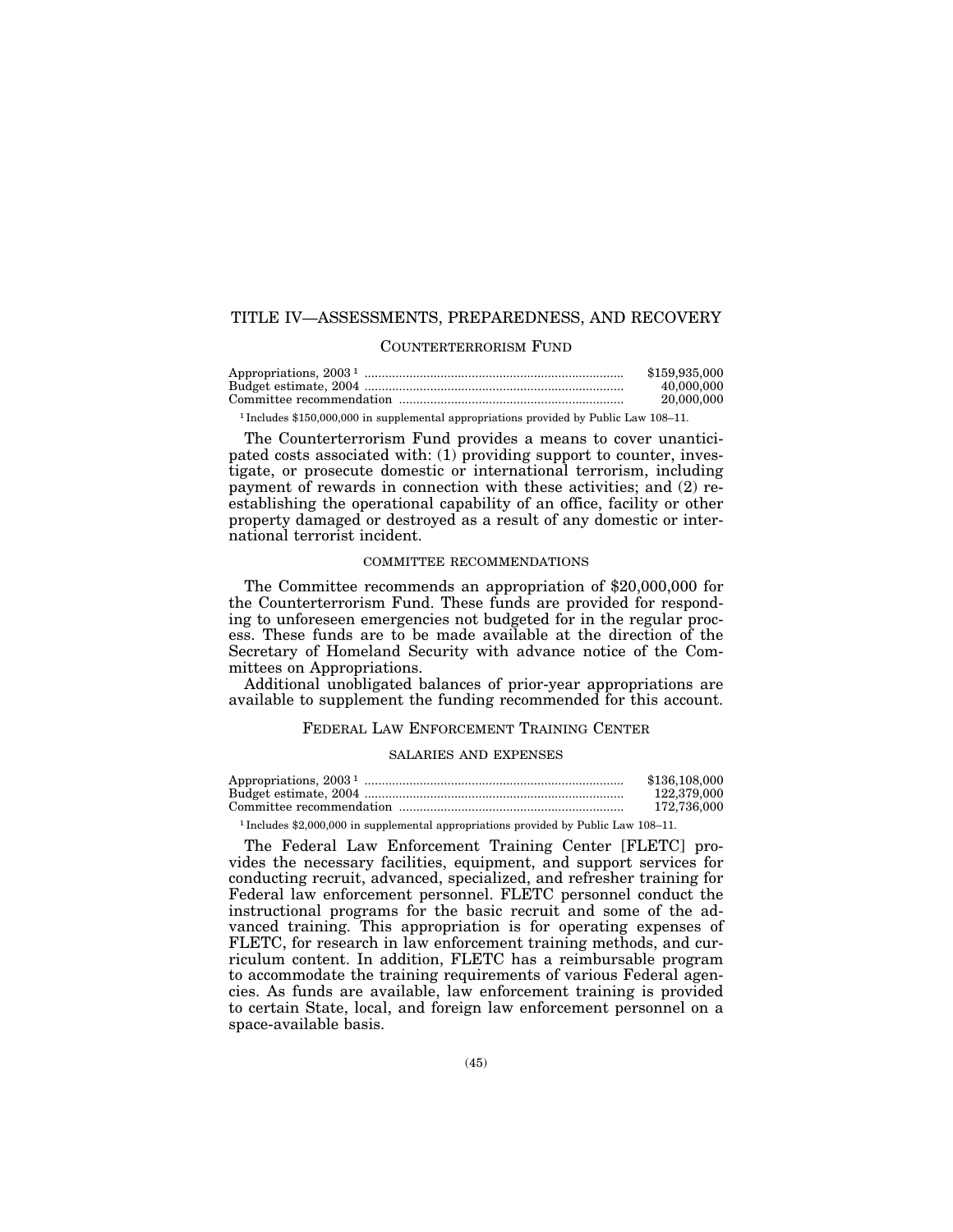## COMMITTEE RECOMMENDATIONS

The Committee recommends an appropriation of \$172,736,000 for salaries and expenses of the Federal Law Enforcement Training Center. An increase of \$50,357,000 is provided to cover additional student weeks of basic training not provided for by the budget request.

The Federal Law Enforcement Training Center is the Federal Government's principal provider of interagency law enforcement training. The Committee expects the Director of FLETC to ensure that all of the training centers are operated at the highest capacity feasible throughout the fiscal year. The Director should have the authority to determine where to schedule all basic and advanced law enforcement training.

To assist FLETC in meeting its State, local, and other training needs, the Committee encourages FLETC to continue existing institutional partnerships prior to initiating new partnerships.

# ACQUISITION, CONSTRUCTION, IMPROVEMENTS, AND RELATED **EXPENSES**

| \$35,766,000 |
|--------------|
| 23.679.000   |
| 28.708.000   |

This account provides for the acquisition and related costs for expansion and maintenance of facilities of the Federal Law Enforcement Training Center. This includes funding for the facilities' Master Plan, minor construction and maintenance, firearms environmental restoration and reconstruction, environmental compliance, and installation of fiber optics communications systems. The Master Plan provides a long-range blueprint for expansion of facilities to meet the training requirements of the over 76 partner organizations. Minor construction and maintenance provides alterations and maintenance funding for approximately 300 buildings at three locations (Glynco, Georgia; Artesia, New Mexico; and Cheltenham, Maryland). The firearms environmental restoration and reconstruction funds the clean-up of existing outdoor ranges and reconstruction. The environmental compliance funds are to ensure compliance with Environmental Protection Agency and state environmental laws and regulations. The fiber optics funding will be used to replace the existing antiquated twisted copper wire telecommunications system with a state-of-the-art fiber optic telecommunications cable system.

# COMMITTEE RECOMMENDATIONS

The Committee recommends an appropriation of \$28,708,000 for acquisition, construction, improvements, and related expenses, and related costs for expansion and maintenance of facilities of the Federal Law Enforcement Training Center [FLETC].

The Committee provides an increase of \$5,029,000 from the budget estimate to construct an indoor/outdoor firearms range at FLETC's Artesia, NM, location. This is the next facility scheduled in accordance with FLETC's proposed construction plan.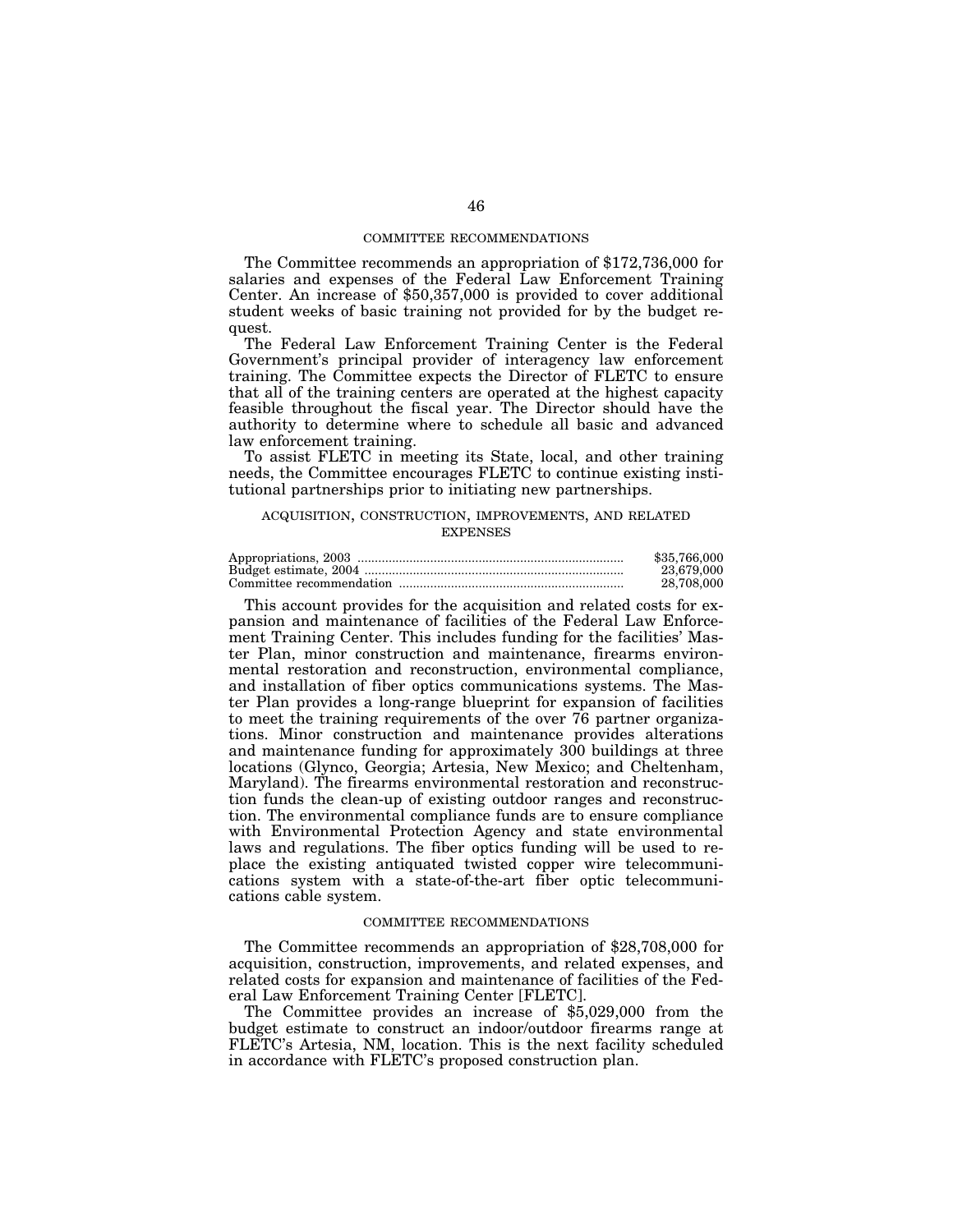### OFFICE FOR DOMESTIC PREPAREDNESS

The Committee recommends a total of \$3,638,000,000 for the Office for Domestic Preparedness [ODP], including \$2,888,000,000 for State and Local Programs and \$750,000,000 for Firefighter Assistance Grants. A separate appropriation of \$165,000,000 is recommended for Emergency Management Performance Grants under Emergency Preparedness and Response. This is a total of  $$245,000,000$  above the fiscal year  $2004$  consolidated ODP appropriation for these programs requested in the budget.

#### STATE AND LOCAL PROGRAMS

| \$3,235,884,000 |
|-----------------|
| 3.558.000.000   |
| 2.888.000.000   |

1 Includes \$2,230,000,000 in supplemental appropriations provided by Public Law 108–11. 2 Includes \$500,000,000 for firefighter assistance grants; \$500,000,000 for State and local law enforcement terrorism prevention grants; and \$150,000,000 for emergency management performance grants.

ODP provides State and local governments with grants for training, equipment (including interoperable communications equipment), exercises, and technical assistance to improve their readiness for terrorism incidents. This assistance is for strengthening "first responders"--police, fire, rescue, emergency and other personnel who are first on scene in the event of a terrorist attack. For the purpose of eligibility for funds under this heading, a ''local government'' will continue to include any county, city, village, town, district, or other political subdivision of any State, and any Indian tribe, or authorized tribal organization, or Alaska Native village or organization. Furthermore, any port authority, transit authority, water district, regional planning commission, or council of government may be considered a local government.

### COMMITTEE RECOMMENDATIONS

The Committee recommends \$2,888,000,000 for State and Local Programs, to remain available until expended. The fiscal year 2004 budget proposes to consolidate an additional \$650,000,000 with the ODP State and local grants, including funding for Firefighter Assistance Grants and Emergency Management Performance Grants. The Committee continues funding for both these programs under separate accounts.

The funds provided for ODP State and local grants are to be used for purposes consistent with each State's homeland security strategy, including training and exercises; equipment, including interoperable communications equipment; and technical assistance; and may not be used for construction activities.

*State and Local Grants*.—The Committee provides \$1,750,000,000 for a formula grant program to be allocated on a per capita basis to the States subject to section 1014 of Public Law 107–56. Funds shall be disbursed within 60 days after enactment of this Act. Not less than 80 percent of funding provided to each State shall be obligated to local governments within 45 days after the States' receipt. Of the amount provided for State and local programs, \$50,000,000 is available for Citizen Corps.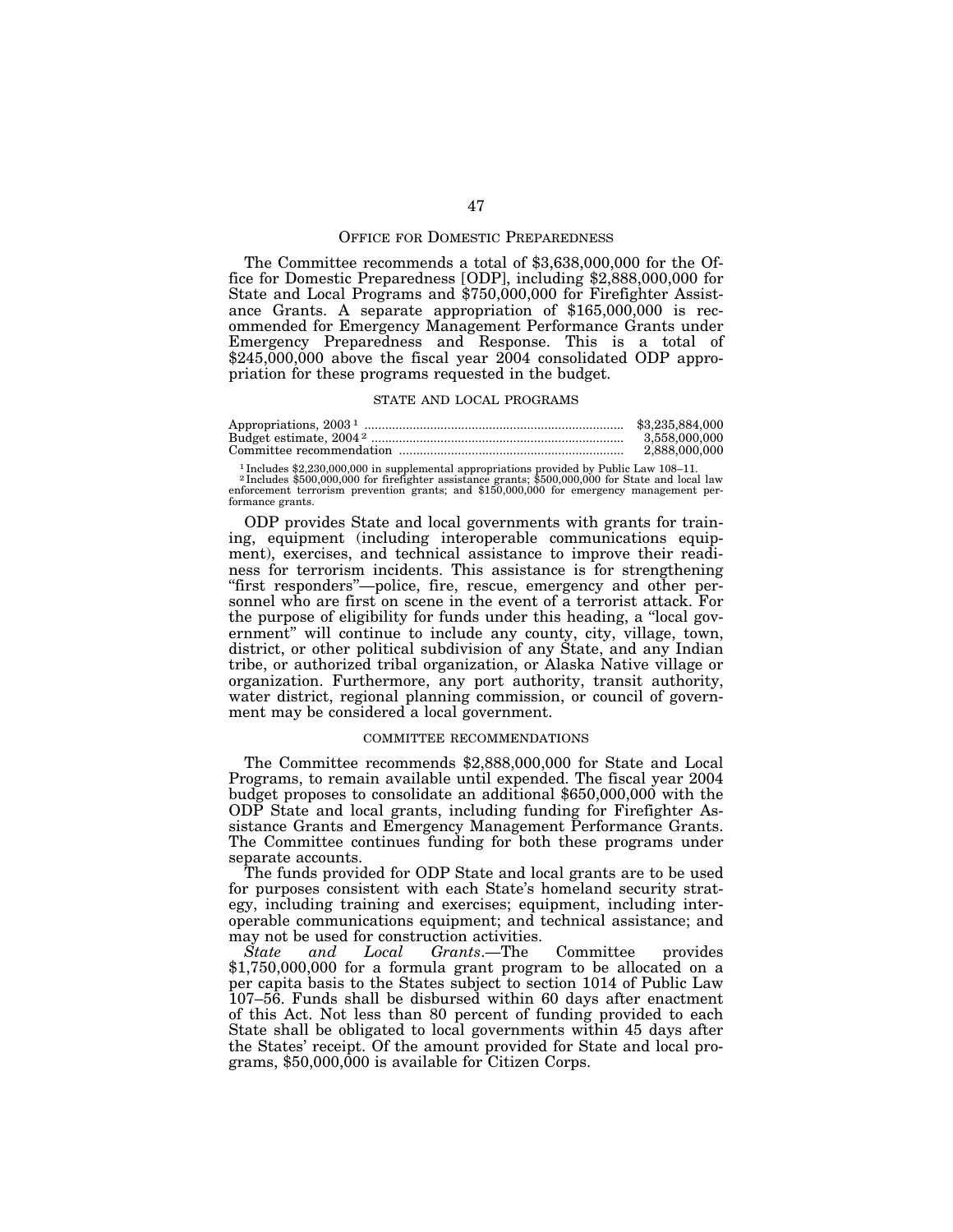Further, of the amount provided, \$500,000,000 is for State and local law enforcement terrorism prevention grants. The number one objective of homeland security is to prevent terrorist attacks within the United States. This funding is provided to support activities to establish and enhance State and local efforts to prevent and deter terrorist attacks domestically; however, States may allocate additional funding for this purpose if their strategic priorities determine additional funds to be required. Allowable program activities are: (1) information sharing to preempt terrorist attacks through structured information collections and sharing; (2) target hardening to reduce vulnerability of selected high value targets;  $(3)$  threat recognition to recognize the potential or development of a threat; and (4) intervention activities to interdict terrorists before they can execute a threat. Approved costs include, but are not limited to, personnel costs, to include overtime as authorized/approved by the State administrative agency, equipment, systems and other related expenses.

In many communities private Emergency Medical Services [EMS] providers are the sole providers of emergency medical services. The Committee notes that ODP has determined both public and private EMS providers to be eligible for State and local grants, if consistent with the individual State's homeland security strategy.

An October 2001 General Accounting Office [GAO] report, the most recent study on Federal funding for emergency medical services, showed that funding for EMS needs totaled \$30,000,000 in fiscal year 2000. Since that report, Congress has substantially increased appropriations to the firefighter assistance grants program and the State formula grants through ODP, both of which serve the EMS community. The Committee directs ODP to submit a report to the Committee by June 14, 2004, that accounts for fire grant and State formula grants allocated to independent EMS teams, and to those operating as part of a fire department. The report should include a description of the barriers that EMS teams face in receiving Federal grants, and recommendations for eliminating those barriers.

*Technical Assistance*.—The Committee provides \$30,000,000 for direct technical assistance to States.<br>High-Threat Urban Areas.

*High-Threat Urban Areas*.—The Committee provides \$750,000,000 for discretionary grants to high-threat urban areas. The Committee expects ODP to allocate these funds no later than 30 days after enactment of the Act. No less than 80 percent of discretionary grants provided to any State shall be obligated to local governments within 45 days of the States' receipt of funds. In making grants to State and local governments, the Secretary of Homeland Security shall take into consideration credible threat, vulnerability, population, cooperation of multiple jurisdictions in preparing domestic preparedness plans, and identified needs of public agencies. Grants may be made to single or multiple jurisdictions in the same urban area.

*National Programs*.—Included in the amount recommended is \$358,000,000 for national programs. Included in this amount is: \$60,000,000 for the Center for Domestic Preparedness; \$80,000,000 for the existing members of the National Domestic Preparedness Consortium; \$28,000,000 for the continuation of core training pro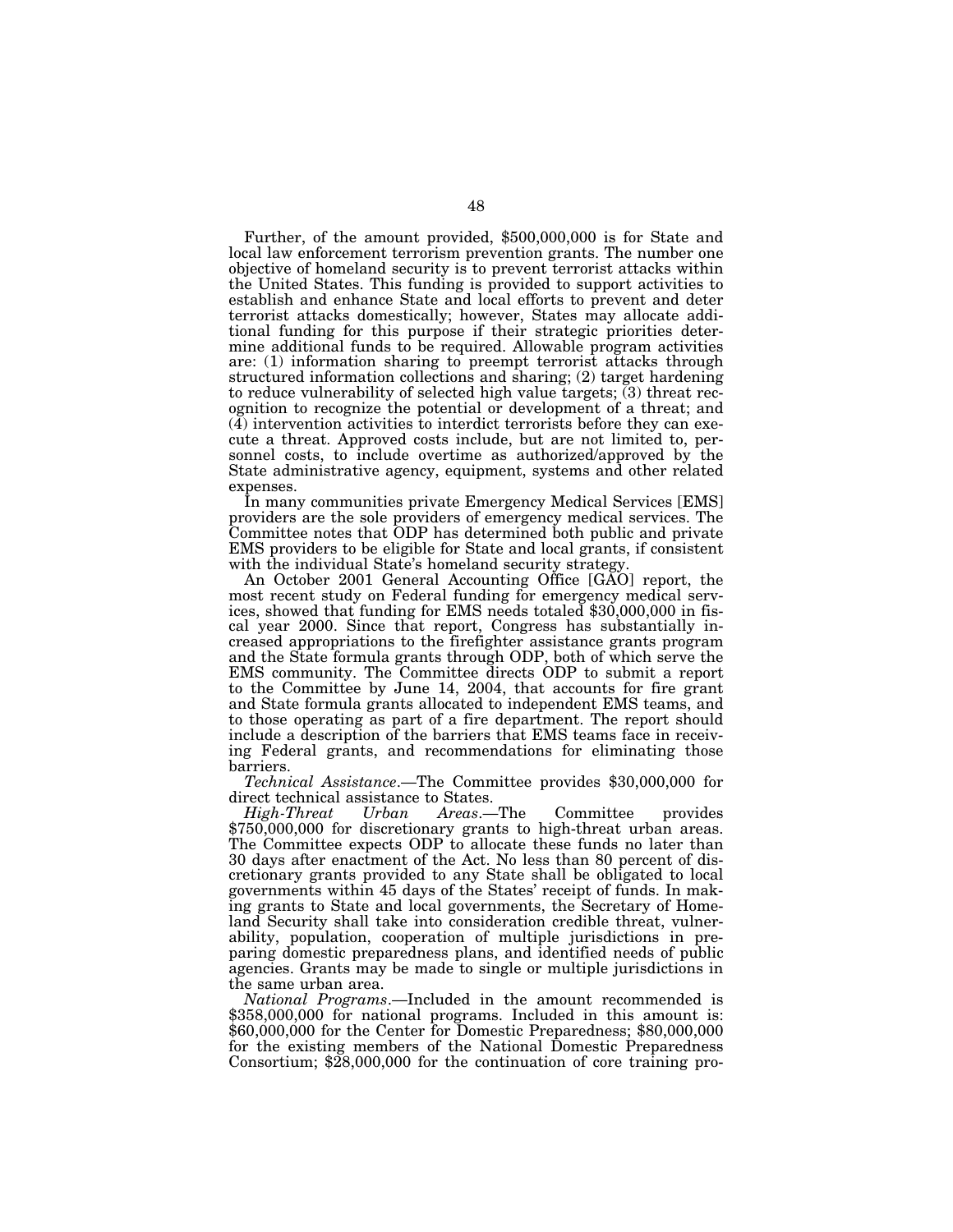grams; \$60,000,000 for competitive grants for emerging training; \$50,000,000 for exercises; \$40,000,000 for equipment support; \$10,000,000 for technical assistance; and \$30,000,000 for management and administration.

The Committee is aware of the need to ensure an adequate amount of training capacity, and the desire to take advantage of emerging training capabilities for State and local first responders. The competitive grants recommended for emerging training are intended to assist in meeting those needs.

The Committee supports ODP's current multi-year plan with the National Institute of Standards and Technology [NIST] to develop performance standards for the key equipment categories of personal protective and detection equipment, and communications technology. This initiative is vital to ODP's mission of support to State and local governments to help them make better informed decisions as to what equipment best meets their requirements and is viewed as complimentary to the broader research and development mission of the Directorate of Science and Technology. ODP's plan with NIST for equipment assessment against standards should produce equipment acquisition guidance, similar to that provided by Office of National Drug Control Policy's Technology Assistance Program, in the form of catalogues of equipment that have met the standards.

#### FIREFIGHTER ASSISTANCE GRANTS

| \$745,125,000 |
|---------------|
|               |
| 750,000,000   |

1 Appropriated to the Federal Emergency Management Agency by Public Law 108–7, and transferred to the Department of Homeland Security Emergency Preparedness and Response Di-

<sup>2</sup> Included in the "State and Local Program" account.

The Firefighter Assistance Grants, as authorized by section 33 of the Federal Fire Prevention and Control Act of 1974 (15 U.S.C. 2202 et seq.), provides assistance to local fire fighting departments for the purpose of protecting the health and safety of the public and fire fighting personnel, including volunteers and emergency medical service personnel, against fire and fire-related hazards.

#### COMMITTEE RECOMMENDATIONS

The Committee recommends \$750,000,000 for Firefighter Assistance Grants, to remain available until expended.

Firefighter Assistance Grants is a well regarded and effective program. The Committee supports the continuation of the peer review process, and making grants directly to fire departments. The Committee believes that this should remain a separate grant program within the Department of Homeland Security, and not be combined with any other grant program.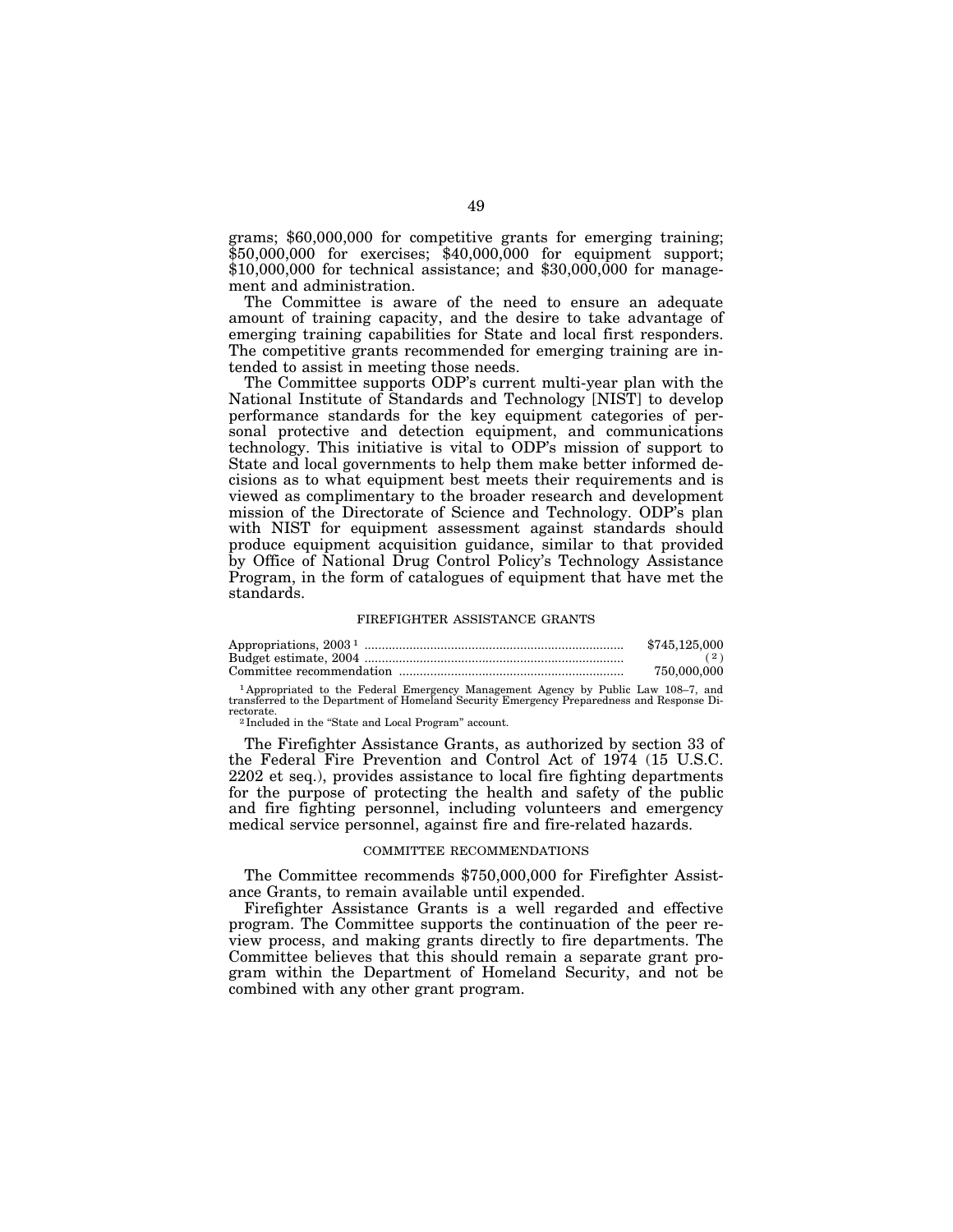# OFFICE OF THE UNDER SECRETARY FOR EMERGENCY PREPAREDNESS AND RESPONSE

|                                                                                              | (1)         |
|----------------------------------------------------------------------------------------------|-------------|
|                                                                                              | \$3,615,000 |
| <sup>1</sup> Included in the fiscal vear 2004 budget estimate for "Departmental Operations". |             |

The Office of the Under Secretary for Emergency Preparedness and Response is responsible for helping to ensure the effectiveness of emergency response providers to terrorist attacks, major disasters, and other emergencies; providing the Federal Government's response to terrorist attacks and major disasters and aiding in the recovery from such disasters; and building a comprehensive national incident management system to respond to such attacks and disasters with Federal, State, and local government personnel, agencies and authorities.

### COMMITTEE RECOMMENDATIONS

For the Office of the Under Secretary for Emergency Preparedness and Response, the Committee recommends \$3,615,000. Included in this amount is \$3,042,000 for salaries and benefits; \$162,000 for travel; \$78,000 for supplies; \$20,000 for training; and \$313,000 for other expenses.

The Committee is aware that funds have been made available to the Department of the Army for the Chemical Stockpile Emergency Preparedness Program [CSEPP], specifically for improvements surrounding the Anniston Army Depot. The Committee directs the Under Secretary for Emergency Preparedness and Response [EP&R] to work with the Department of the Army to ensure that the funds appropriated for CSEPP are properly transferred to EP&R, and to work with the local community to complete all necessary actions to ensure the safety of the surrounding community.

### EMERGENCY PREPAREDNESS AND RESPONSE

#### OPERATING EXPENSES

| Appropriations, $20031$ | \$1,210,618,000 |
|-------------------------|-----------------|
|                         | 1.652.267.000   |
|                         | 826,801,000     |

<sup>1</sup> Includes \$45,000,000 in supplemental appropriations for Operating Expenses and \$54,750,000 in supplemental appropriations for Emergency Management Planning and Assistance provided by Public Law 108–11.<br><sup>2</sup> Includes \$890,000,000 and proposes legislation to establish a new permanent, indefinite au-

thority to purchase biodefense countermeasures in lieu of discretionary appropriations.

Funding requested in this account will support the functions of the Office of Emergency Preparedness, the National Disaster Medical System, the Strategic National Pharmaceutical Stockpile, and other operating expenses to administer programs of the Emergency Preparedness and Response Directorate of the Department of Homeland Security. It consolidates funding for programs formerly funded through the Department of Health and Human Services' General Departmental Management account and the Federal Emergency Management Agency's Salaries and Expenses, Emergency Management Planning and Assistance, and Disaster Assistance for Unmet Needs accounts.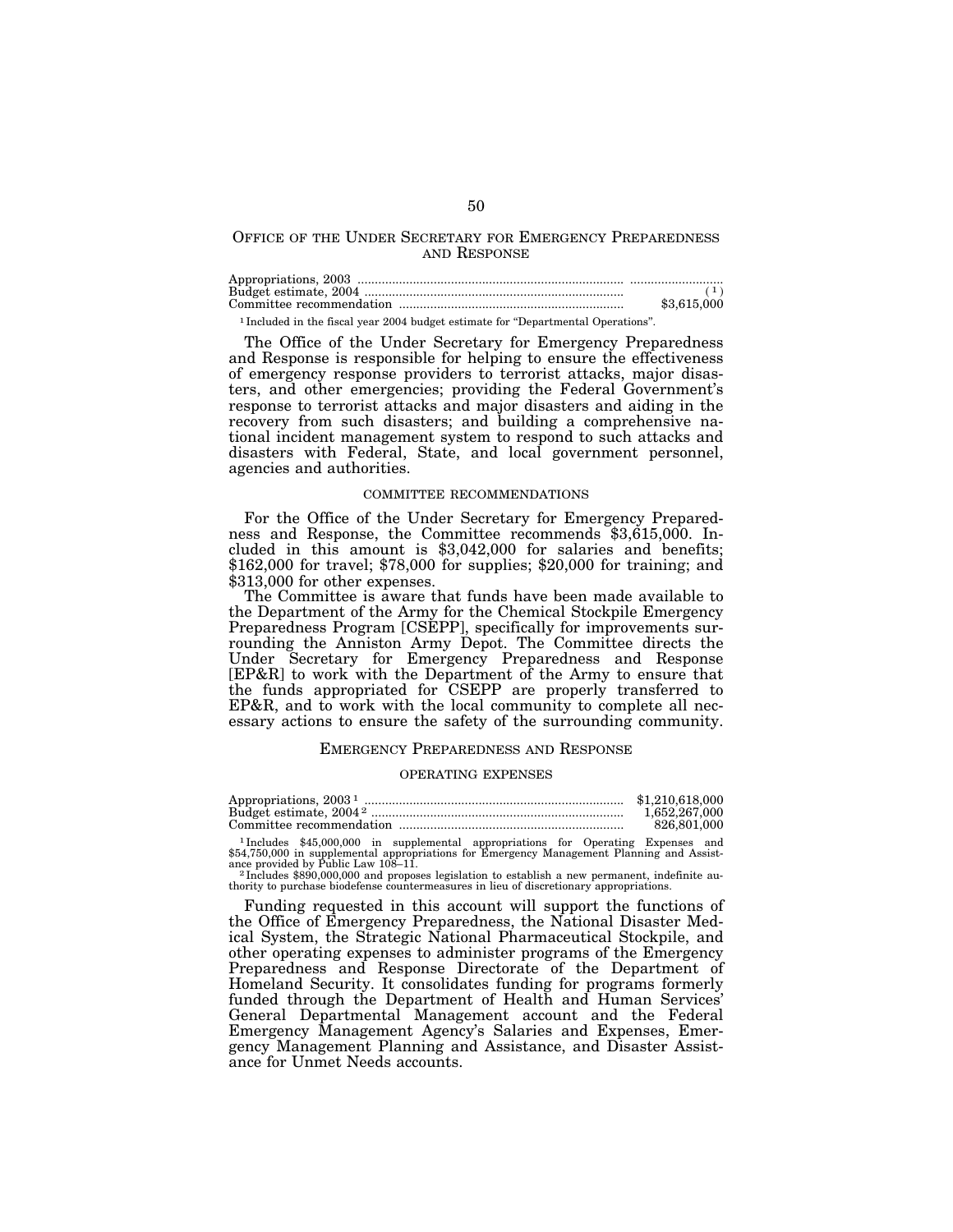### COMMITTEE RECOMMENDATIONS

The Committee recommends \$826,801,000 for emergency preparedness and response operating expenses.

The Committee provides \$163,000,000 to support activities related to Preparedness, Mitigation, Response and Recovery, including response and recovery, fire prevention and training, mitigation programs, and preparedness.

The Committee provides \$434,000,000 for Public Health Programs, including the Disaster Medical Assistance Teams and the Strategic National Stockpile, which were transferred from the Department of Health and Human Services with the creation of the Department of Homeland Security.

The Committee provides \$165,214,000 for Administrative and Regional Operations responsible for providing critical information to the public, the media, and the emergency management community regarding disaster response activities and awareness and preparedness measures.

The Committee provides \$64,587,000 for the 28 existing Urban Search and Rescue Teams [USAR]. The Committee appreciates the commitment the USAR teams have made as first responders to both natural disasters and acts of terrorism. Except for up to 5 percent of these funds which can be used to support the Emergency Preparedness and Response administrative costs, the Committee directs all funds to be used to support the cost of operations; the cost of urban search and rescue equipment (including equipment necessary to operate in an environment contaminated or otherwise affected by a weapon of mass destruction); and the cost of all needed training, including training for responding to an environment contaminated or otherwise affected by a weapon of mass destruction.

In addition, the Committee rescinds \$3,000,000 of the funds made available by Public Law 108–11, but no longer required for ''Operation Liberty Shield''.

The Committee notes the success of the America Watchful Alert Ready for Emergencies [AWARE] program in training schools, neighborhoods, and communities on disaster and emergency preparedness strategies. The Emergency Preparedness and Response [EP&R] Directorate has recognized the program as a national model and listed it among its ''Smart Practices''. The Committee encourages EP&R to continue support for this national program.

The Committee is concerned that the Department has not yet made available to communities any of the \$79,750,000 appropriated for interoperable communications equipment for fiscal year 2003. Further, the Department is delinquent in submitting the acquisitions plan required by the Consolidated Appropriations Resolution,  $2003$  (Public Law  $108-7$ ), which was due on April 15, 2003. Interoperable communications equipment is an essential component of efficient and safe response and recovery efforts. Firefighters, police, and emergency response personnel must be able to communicate with each other and with other teams during disaster response. Obligation of interoperable communications equipment funds should be a priority for the Department. The Committee directs the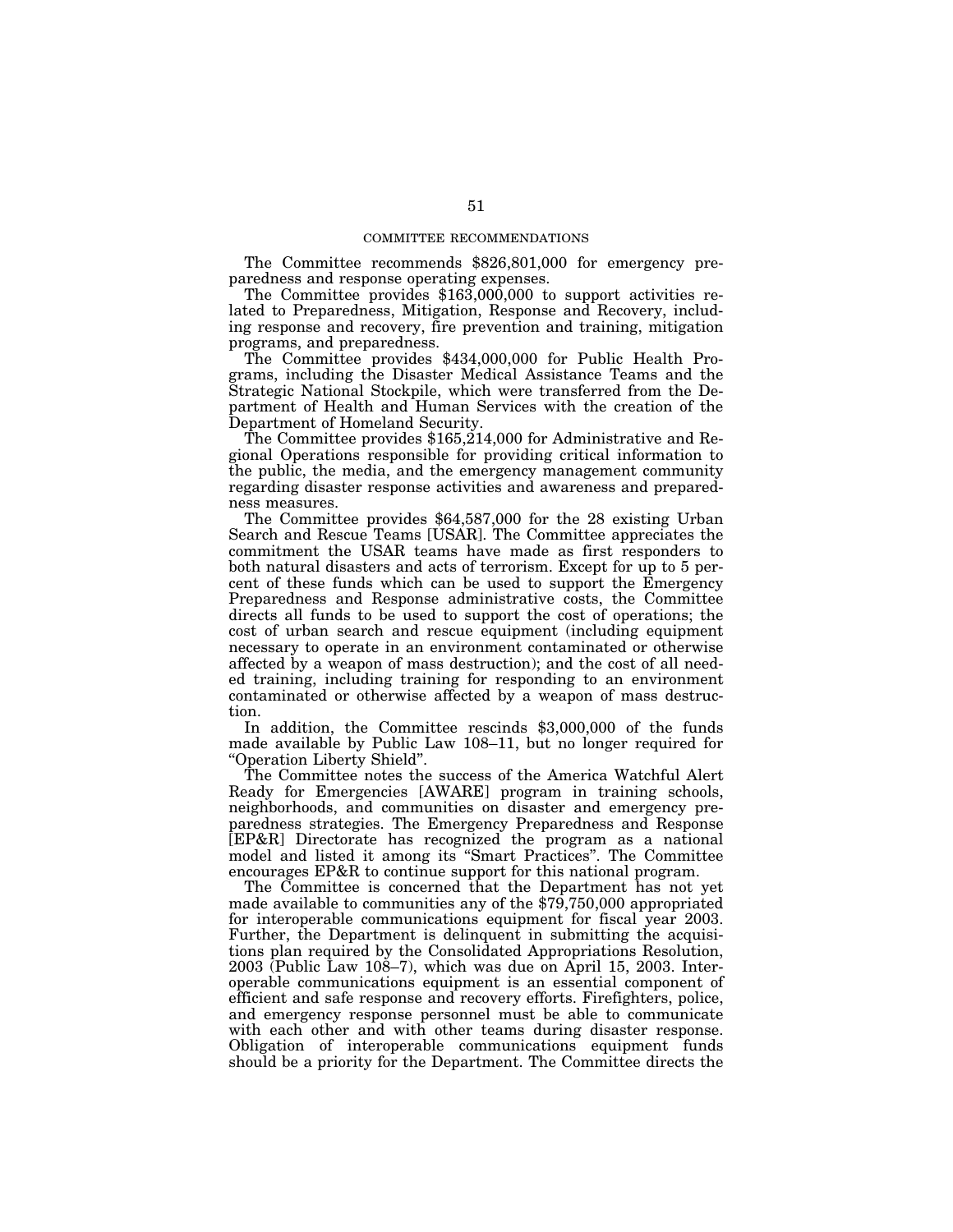Department to award funds for interoperable communications equipment by October 1, 2003.

The Committee encourages the Under Secretary for Emergency Preparedness and Response to conduct a study on the manning requirements of fire departments, including appropriate firefighter crew sizes and equipment for typical incidents that fire departments are asked to respond to. The Committee is concerned that the lack of accepted firefighter response configurations may result in greater civilian and firefighter deaths, as well as improper equipment acquisitions by local fire departments.

In addition, the Committee is concerned that rural fire departments face unique training challenges due to their distance from training courses. The Committee encourages the Department to consider means of accommodating the training needs of rural fire departments.

The following table summarizes the Committee's recommendations as compared to the budget request level:

| Program, Project, Activity                              | Fiscal year 2004<br>estimate                                         | Committee<br>recommendations                                |
|---------------------------------------------------------|----------------------------------------------------------------------|-------------------------------------------------------------|
| Preparedness, Mitigation, Response and Recovery [PMRR]: | \$66,490,000<br>58,928,000<br>28,741,000<br>8,841,000                | \$66,490,000<br>58,928,000<br>28,741,000<br>8,841,000       |
|                                                         | 163,000,000                                                          | 163,000,000                                                 |
| Public Health Programs [PHP]:                           | 34,000,000<br>400.000.000<br>434,000,000                             | 34,000,000<br>400,000,000<br>434,000,000                    |
| Administrative and Regional Operations:                 | 1890,000,000<br>85,860,000<br>49.255.000<br>12,885,000<br>17,267,000 | (2)<br>85,807,000<br>49.255.000<br>12,885,000<br>17,267,000 |
|                                                         | 165,267,000                                                          | 165,214,000                                                 |
|                                                         |                                                                      | 64,587,000                                                  |
|                                                         | 1,652,267,000                                                        | 826,801,000                                                 |

<sup>1</sup> Proposes legislation to convert to permanent, indefinite appropriation.<br><sup>2</sup> Fiscal year 2004 budget resolution includes a reserve to fund this activity.

### RADIOLOGICAL EMERGENCY PREPAREDNESS PROGRAM

| $-\$1.000.000$ |
|----------------|
|                |
|                |
|                |

1 Costs estimated to equal fee collections in fiscal year 2004.

The Radiological Emergency Preparedness [REP] Program assists State and local governments in the development of offsite radiological emergency preparedness plans within the emergency planning zones of commercial nuclear power facilities licensed by the Nuclear Regulatory Commission [NRC]. The fund is financed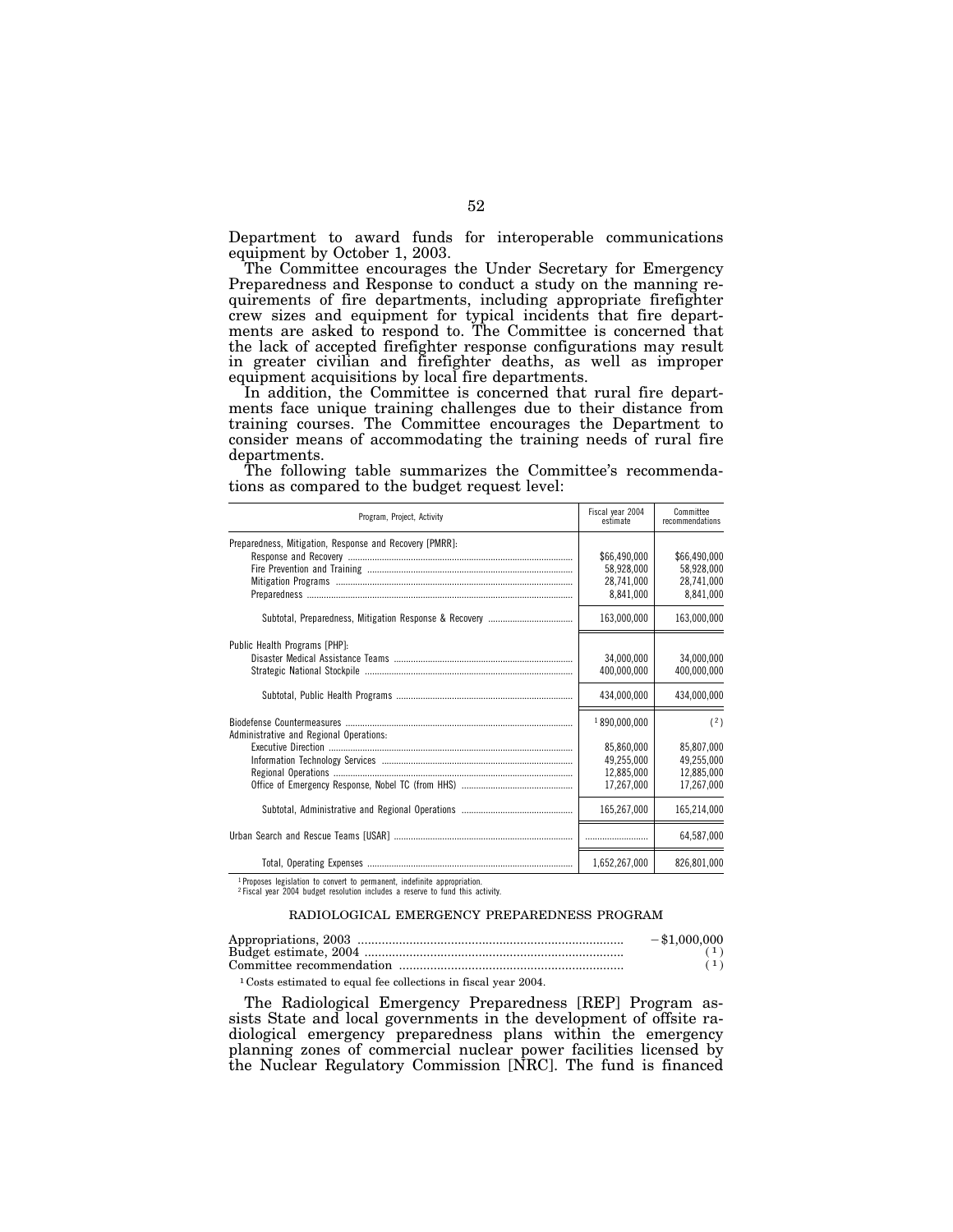from fees assessed and collected from the NRC licensees to recover the amounts anticipated by the Emergency Preparedness and Response Directorate to be obligated in the next fiscal year for expenses related to REP program activities.

# COMMITTEE RECOMMENDATIONS

The Committee provides for the receipt and expenditure of fees collected as authorized by Public Law 106–377.

### DISASTER RELIEF

|                                                                                                  | \$794,800,000 |
|--------------------------------------------------------------------------------------------------|---------------|
|                                                                                                  | 1.956.000.000 |
|                                                                                                  | 1.956.000.000 |
| $1$ Includes \$9.881.000 transfer to Operating and \$91.427.000 transfer to the Office of the In |               |

00 transfer to Operating and \$21,437,000 transfer to the Office of the Inspector General.<br><sup>2</sup> Includes \$22,000,000 transfer to the Office of the Inspector General.

Through the Disaster Relief Fund [DRF], the Department of Homeland Security [DHS] provides a significant portion of the total Federal response to victims in Presidentially-declared major disasters and emergencies. Major disasters are declared when a State requests Federal assistance and proves that a given disaster is beyond the State's capacity to respond. Under the DRF, DHS will continue to operate the primary assistance programs formerly run by the Federal Emergency Management Agency: Federal assistance to individuals and households; and public assistance, which includes the repair and reconstruction of State, local, and non-profit infrastructure. The post-disaster hazard mitigation set-aside that is provided to States will continue as part of the Disaster Relief Fund, working as a companion piece to the National Pre-Disaster Mitigation Fund.

# COMMITTEE RECOMMENDATIONS

The Committee recommends \$1,956,000,000 for Disaster Relief.

Of the funds appropriated, \$22,000,000 shall be transferred to the Department of Homeland Security's Office of the Inspector General for audits and investigations related to disaster relief activities.

The Committee believes the post-disaster hazard mitigation program, which was made permanent by the Consolidated Appropriations Resolution, 2003 (Public Law 108–7), has been very successful and will continue to be a valuable tool in the disaster relief process. The Committee has also continued funding for the national pre-disaster mitigation fund, believing that a balance in pre- and post-disaster mitigation funds allows for greater flexibility in emergency management at the local level.

#### DISASTER ASSISTANCE DIRECT LOAN PROGRAM ACCOUNT

| \$553,000 |
|-----------|
| 557.000   |
| 557.000   |

Disaster assistance loans authorized by the Robert T. Stafford Disaster Relief and Emergency Assistance Act (42 U.S.C. 5121 et seq.) are loans to States for the non-Federal portion of cost sharing funds, and community disaster loans to local governments incur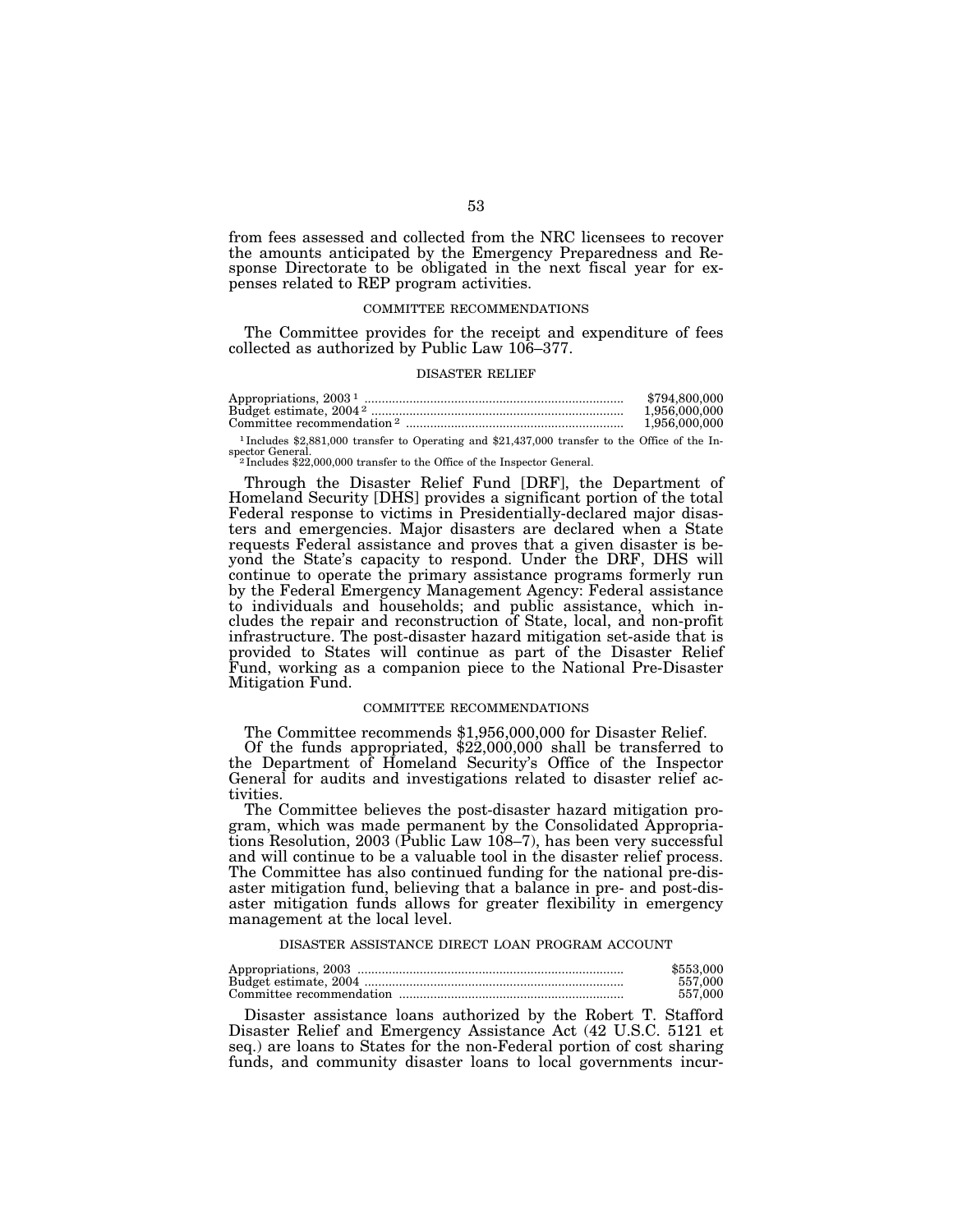ring substantial loss of tax and other revenues as a result of a major disaster. The funds requested for this program include direct loans and a subsidy based on criteria including loan amount and interest charged. As required by the Federal Credit Reform Act of 1990 (2 U.S.C. 661 et seq.), this account records, for this program, the subsidy costs associated with the direct loans obligated in 1992 and beyond (including modifications of direct loans), as well as administrative expenses of the program. The subsidy amounts are estimated on a present value basis; the administrative expenses are estimated on a cash basis.

# COMMITTEE RECOMMENDATIONS

The Committee recommends \$557,000 for the disaster assistance direct loan program account.

### NATIONAL PRE-DISASTER MITIGATION FUND

| \$149,025,000 |
|---------------|
| 280,000,000   |
| 150,000,000   |

Funding requested through this account will be dedicated to competitive grants for pre-disaster mitigation operating independently of the Disaster Relief programs, assuring that funding remains stable from year to year and is not subject to spikes in disaster activity.

# COMMITTEE RECOMMENDATIONS

The Committee recommends \$150,000,000 for the National Pre-Disaster Mitigation Fund, and includes bill language which makes up to 3 percent of the funds available for administrative purposes.

The Committee supports the fiscal year 2004 budget request to allocate funding through this account on the basis of competitive grants for pre-disaster mitigation operating independently of the Disaster Relief programs.

The Committee encourages the Department to continue the existing Disaster Resistant University program at the fiscal year 2003 level.

### FLOOD MAP MODERNIZATION FUND

| \$149,025,000 |
|---------------|
| 200,000,000   |
| 200,000,000   |

Funding in this account will support the functions necessary to modernize and digitize flood maps. The flood maps are used to determine appropriate risk-based premium rates for the National Flood Insurance Program, complete flood hazard determinations required of the Nation's lending institutions, and to develop appropriate disaster response plans for Federal, State, and local emergency management personnel.

### COMMITTEE RECOMMENDATIONS

The Committee recommends \$200,000,000 for the Flood Map Modernization Fund, and includes bill language which makes up to 3 percent of the funds available for administrative purposes.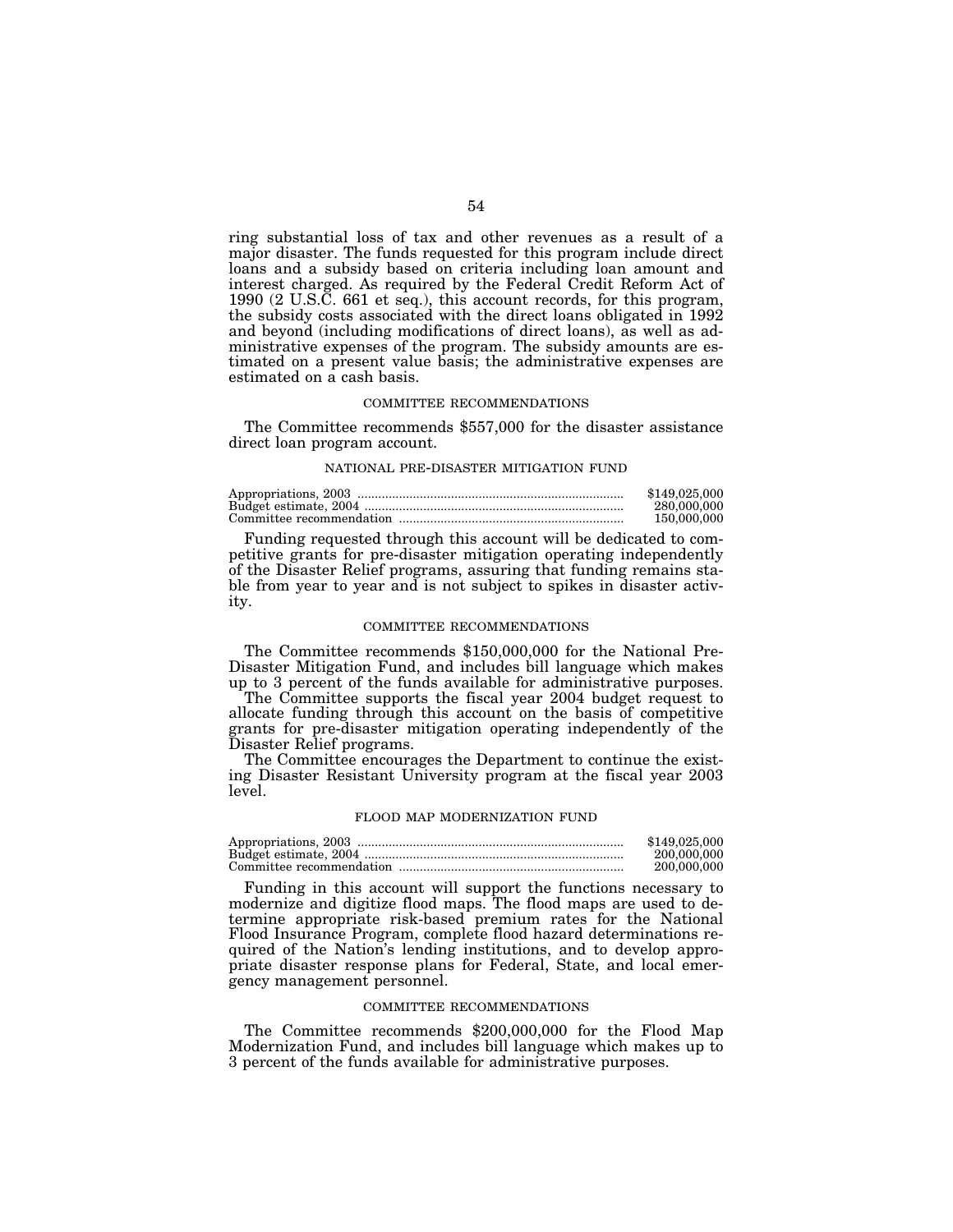The Committee directs FEMA to continue its practice of providing funds to communities, States and regions with a demonstrated commitment to digitizing and improving the accuracy of area flood maps. The Committee notes the Department's goal of compiling up-to-date flood maps for the Nation within 5 years, and provides the budget request to support that goal. The Committee directs the Department to provide flood map modernization funds in a manner determined to be the most efficient approach to updating the Nation's flood maps, and to fund projects identified as ''high risk'' by States when possible, without adversely impacting the overall goal of completing the flood map modernization project within 5 years.

### NATIONAL FLOOD INSURANCE FUND

| \$109,343,000 |
|---------------|
| 110.472.000   |
| 110.472.000   |

The National Flood Insurance Act of 1968 (42 U.S.C. 4011 et seq.) authorizes the Federal Government to provide flood insurance on a national basis. Flood insurance may be sold or continued in force only in communities which enact and enforce appropriate floodplain management measures. Communities must participate in the program within 1 year of the time they are identified as flood-prone in order to be eligible for flood insurance and some forms of Federal financial assistance for acquisition or construction purposes. In addition, federally-regulated funding institutions can not provide loans to non-participating communities with an identified flood hazard.

In fiscal year 2004, the budget assumes collection of all of the administrative and program costs associated with flood insurance activities from policy holders. Under the emergency program, structures in identified flood-prone areas are eligible for limited amounts of coverage at subsidized insurance rates. Under the regular program, studies must be made of different flood risks in flood-prone areas to establish actuarial premium rates. These rates are charged for insurance on new construction. Coverage is available on virtually all types of buildings and their contents in amounts up to \$350,000 for residential and \$1,000,000 for other types.

# COMMITTEE RECOMMENDATIONS

The Committee recommends \$110,472,000 for the National Flood Insurance Fund.

The Committee provides up to \$32,663,000 for salaries and expenses; \$77,809,000 for flood hazard mitigation activities; a limitation of \$55,000,000 for operating expenses; \$565,897,000 for agents' commissions and taxes; and \$40,000,000 for interest on Treasury borrowings. Furthermore, the Committee provides that up to \$20,000,000 may be transferred to the National Flood Mitigation Fund for expenses under section 1366 of the National Flood Insurance Act (42 U.S.C. 4104c).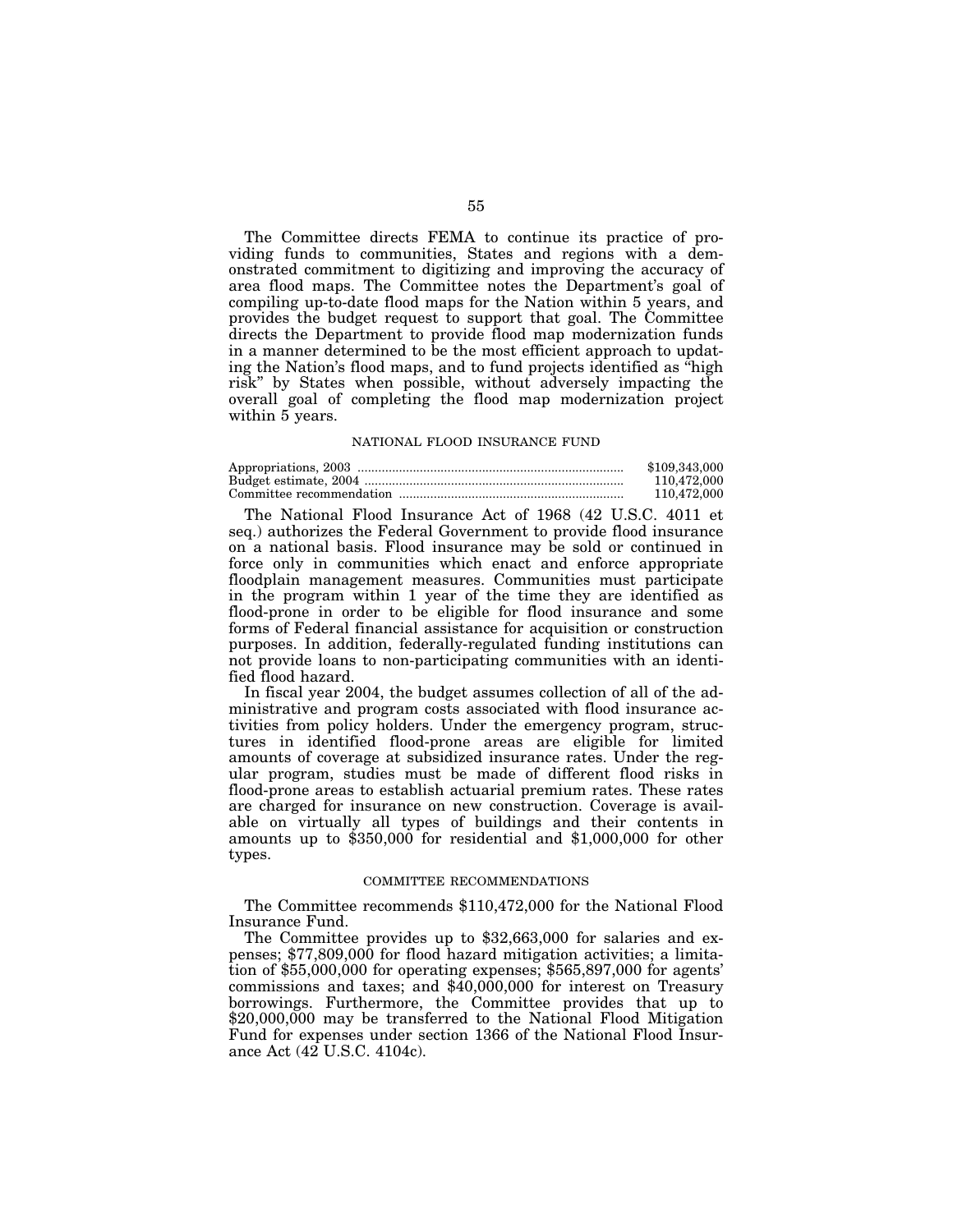## NATIONAL FLOOD MITIGATION FUND

| \$19,870,000 |
|--------------|
| 20,000,000   |
| 20,000,000   |
|              |

1 By transfer from the National Flood Insurance Fund.

Through fee-generated funds transferred from the National Flood Insurance Fund, this fund supports activities to eliminate pre-existing, at-risk structures that are repetitively flooded, and provides flood mitigation assistance planning support to States.

# COMMITTEE RECOMMENDATIONS

The Committee provides for the transfer of up to \$20,000,000 from the National Flood Insurance Fund to the National Flood Mitigation Fund.

### EMERGENCY MANAGEMENT PERFORMANCE GRANTS

|                                                                                                   | \$163,928,000 |
|---------------------------------------------------------------------------------------------------|---------------|
|                                                                                                   |               |
|                                                                                                   | 165,000,000   |
| <sup>1</sup> Included in fiscal year 2004 budget estimate for "Office for Domestic Preparedness". |               |

Funding requested in this account provides support to the Nation's all-hazards emergency management system, and help to build State and local emergency management capability.

# COMMITTEE RECOMMENDATIONS

The Committee recommends \$165,000,000 for Emergency Management Performance Grants.

The Committee does not accept the administration's proposal to transfer the Emergency Management Performance Grants [EMPG] to the Office for Domestic Preparedness, and continues funding for this program within the Emergency Preparedness and Response Directorate [EP&R]. EP&R is the more appropriate administering directorate for grants to State and local entities for all-hazards planning and response. The Committee directs the Department to continue the practice of funding personnel costs.

### EMERGENCY FOOD AND SHELTER

| \$152,005,000 |
|---------------|
| 153,000,000   |
| 153,000,000   |

The Emergency Food and Shelter program provides grants to non-profit and faith-based organizations at the local level to supplement their programs for emergency food and shelter to provide for the immediate needs of the homeless.

# COMMITTEE RECOMMENDATIONS

The Committee recommends \$153,000,000 for the emergency food and shelter program.

The Committee does not agree with the fiscal year 2004 budget request which proposes legislation to transfer this program to the Department of Housing and Urban Development.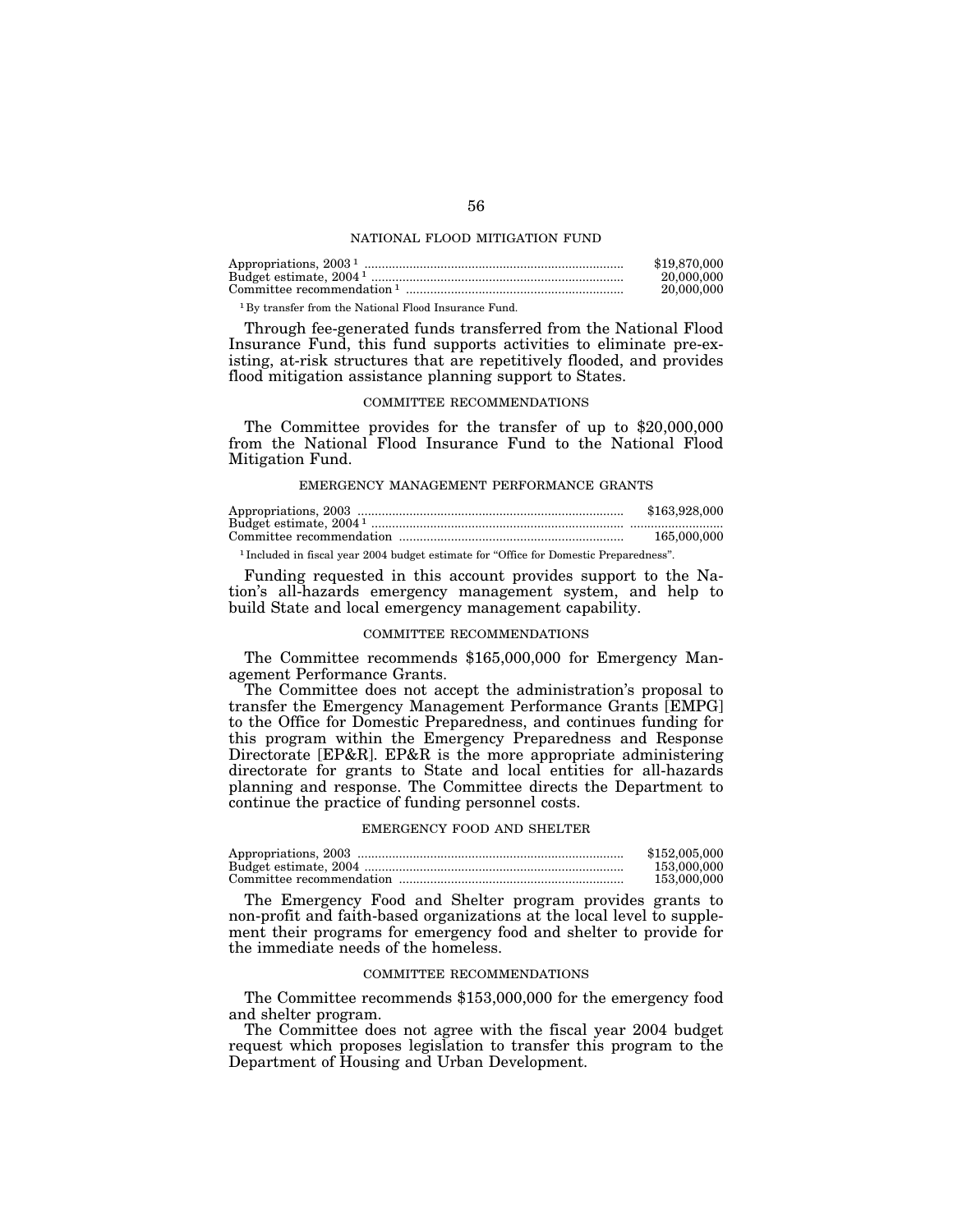### CERRO GRANDE FIRE CLAIMS

| \$89,415,000 |
|--------------|
|              |
| 38,062,000   |

The Office of Cerro Grande Fire Claims was established by Public Law 106–246 to provide expeditious consideration and settlement of claims arising from the Cerro Grande prescribed fire. Funds for administration of the compensation process and for the payment of claims are available until expended.

## COMMITTEE RECOMMENDATIONS

The Committee recommends \$38,062,000 for Cerro Grande fire claims settlement, and includes bill language which makes up to 5 percent of the funds available for administrative purposes.

The Committee expects that this will be the final installment of appropriations for the Cerro Grande Fire Claims and encourages the office to expedite all claims and bring this effort to closure.

# OFFICE OF THE UNDER SECRETARY FOR INFORMATION ANALYSIS AND INFRASTRUCTURE PROTECTION

| \$10,460,000 |
|--------------|

<sup>1</sup> Included in the fiscal year 2004 budget estimate for "Departmental Operations".

The Office of the Under Secretary for Information Analysis and Infrastructure Protection is responsible for the collection and dissemination of terrorist threat information; fusing and integrating data with foreign intelligence to produce a comprehensive picture of threats; and developing and implementing an action plan to mitigate terrorist threats and national vulnerabilities.

### COMMITTEE RECOMMENDATIONS

For the Office of the Under Secretary, the Committee recommends an appropriation of \$10,460,000.

Of the amount provided, \$5,018,000 is for the immediate Office of the Under Secretary, as follows: \$231,000 for travel; \$111,000 for supplies; \$4,329,000 for salaries and benefits; \$28,000 for training; and \$319,000 for other expenses.

The remaining \$5,442,000 is provided for the Department of Homeland Security Command Center, as follows: \$18,000 for travel; \$24,000 for supplies; \$1,040,000 for salaries and benefits; \$6,000 for training; and \$4,354,000 for other expenses. An additional amount is made available for the Command Center from the Office of the Chief Information Officer under the ''Office of the Under Secretary for Management'' account.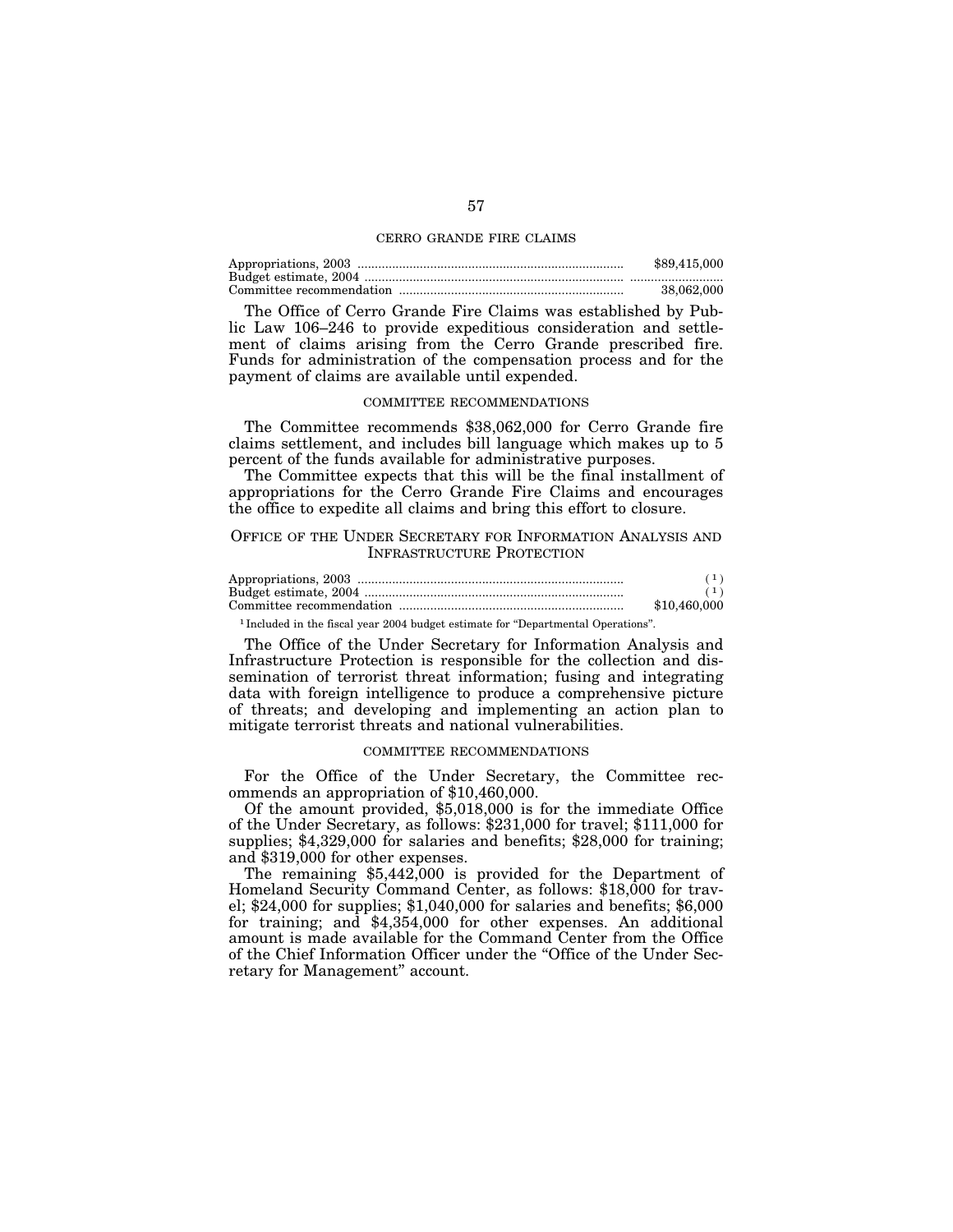# INFORMATION ANALYSIS AND INFRASTRUCTURE PROTECTION, OPERATING EXPENSES

| \$829,000,000 |
|---------------|
| 823.700.000   |

1The account did not exist at the time the fiscal year 2003 appropriations were enacted into law. Fiscal year 2003 appropriations for activities transferred to this account are estimated to be \$185,149,000.

The Directorate of Information Analysis and Infrastructure Protection was established by Public Law 107–296, the Homeland Security Act of 2002, to identify and assess current and future threats to the homeland, map threat information against current vulnerabilities, issue timely warnings, and take preventive and protective action. The Directorate of Information Analysis and Infrastructure Protection will work also with Federal, State, local, and private stakeholders to develop and implement an integrated national plan for the physical and cyber protection of critical infrastructures and key assets.

## COMMITTEE RECOMMENDATIONS

The Committee recommends \$823,700,000 for information analysis and infrastructure protection operating expenses for fiscal year 2004.

The following table summarizes the Committee's recommendations, as compared to the fiscal year 2003 and budget request levels:

# INFORMATION ANALYSIS AND INFRASTRUCTURE PROTECTION

[In thousands of dollars]

|                                                           |              | Fiscal year- | Committee      |
|-----------------------------------------------------------|--------------|--------------|----------------|
|                                                           | 2003 enacted | 2004 budget  | recommendation |
| Intelligence and Warning:                                 | 185.149      |              |                |
|                                                           |              | 32.000       | 32.000         |
|                                                           |              | 69.700       | 69.700         |
| Protecting Critical Infrastructure and Key Assets:        |              |              |                |
| Infrastructure vulnerability and risk assessment          |              | 95.000       | 95.000         |
|                                                           |              | 383.900      | 393.900        |
|                                                           |              | 155.000      | 155.100        |
| Administration and Outreach:                              |              |              |                |
|                                                           |              | 20,000       | 20.000         |
|                                                           |              | 5.000        | 5.000          |
|                                                           |              | 60.000       | 53.000         |
|                                                           |              | 8.400        | (1)            |
| Total, Information Analysis and Infrastructure Protection | 185.149      | 829,000      | 823.700        |

1 Funded under separate account.

The Committee is aware of the recent and rapid stand-up of the Information Analysis and Infrastructure Protection Directorate and the challenges that have been presented in this endeavor. However, the Committee is concerned with the lack of justification for increased funding in the fiscal year 2004 budget and the inability of the Department to provide sufficient detail to date on each program, project, and activity. The Committee looks forward to further justification from the Department on the fiscal year 2004 budget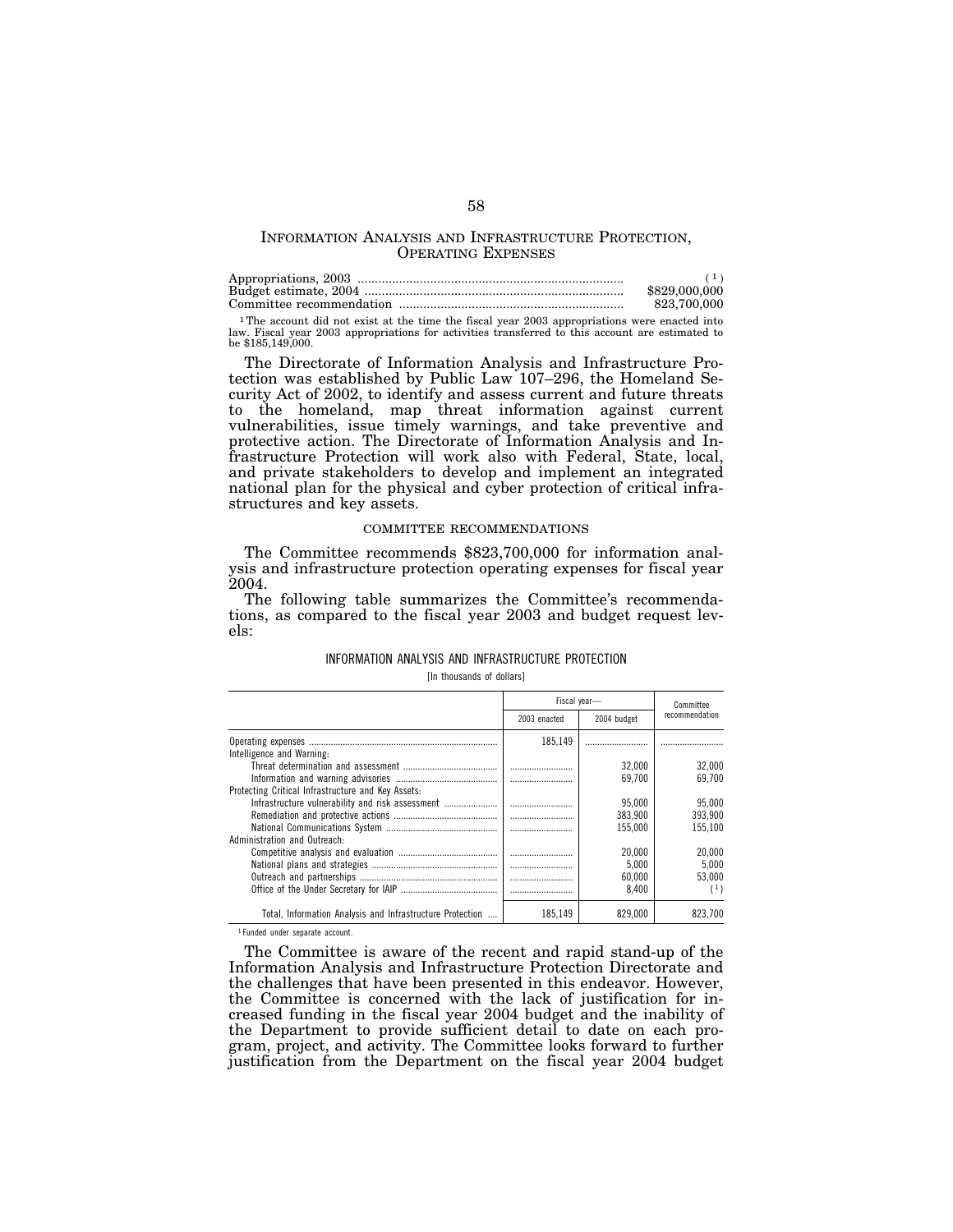request in order to make informed budget decisions for assessing and addressing critical infrastructure vulnerabilities.

The Committee supports the recent creation of the National Cyber Security Division within Information Analysis and Infrastructure Protection and recommends \$32,800,000 for the integration of physical and cyber infrastructure monitoring and coordination from the funds made available for information and warning advisories, and \$65,700,000 for cyberspace security from the funds made available for remediation and protective actions. The Committee expects the Under Secretary for Information Analysis and Infrastructure Protection to coordinate activities for the protection of critical cyber assets with the Under Secretary for Science and Technology. The Committee recommends \$293,900,000 for critical infrastruc-

ture and key asset identification, field assessments of critical infrastructures, and key asset protection implementation to help guide

The Committee recommends \$155,100,000 for the National Communications System to support the expansion of the national security and emergency preparedness telecommunications programs and activities, of which \$115,300,000 is to be made available for priority telecommunications programs.

The General Accounting Office has reported that chemical facilities present an attractive target for terrorist activity. The Congressional Budget Office estimates that it would cost \$80,000,000 over 5 years for vulnerability assessments at nearly 15,000 chemical facilities across the United States. Therefore, the Committee directs the Information Analysis and Infrastructure Protection Directorate to submit a report to the Committee within 120 days of enactment of this Act that addresses the costs associated with assessing the vulnerabilities at chemical facilities, and the costs associated with protective actions at chemical facilities.

Of the funds made available for information and warning advisories the Committee provides \$10,000,000 for a national alert system to notify the general public in the event of a terrorist attack. The Under Secretary for Information Analysis and Infrastructure Protection is expected to consult with the Chairman of the Federal Communications Commission on the development of this national alert system that utilizes and integrates the full range of communication devices, including wireline and cellular telephones, e-mail, and instant messaging systems, radio and television broadcasts, and personal digital assistants. The Under Secretary, to the maximum extent possible, should incorporate existing Federal, State, and local alert systems, including the emergency alert system, and should consult with State and local public safety and emergency preparedness agencies.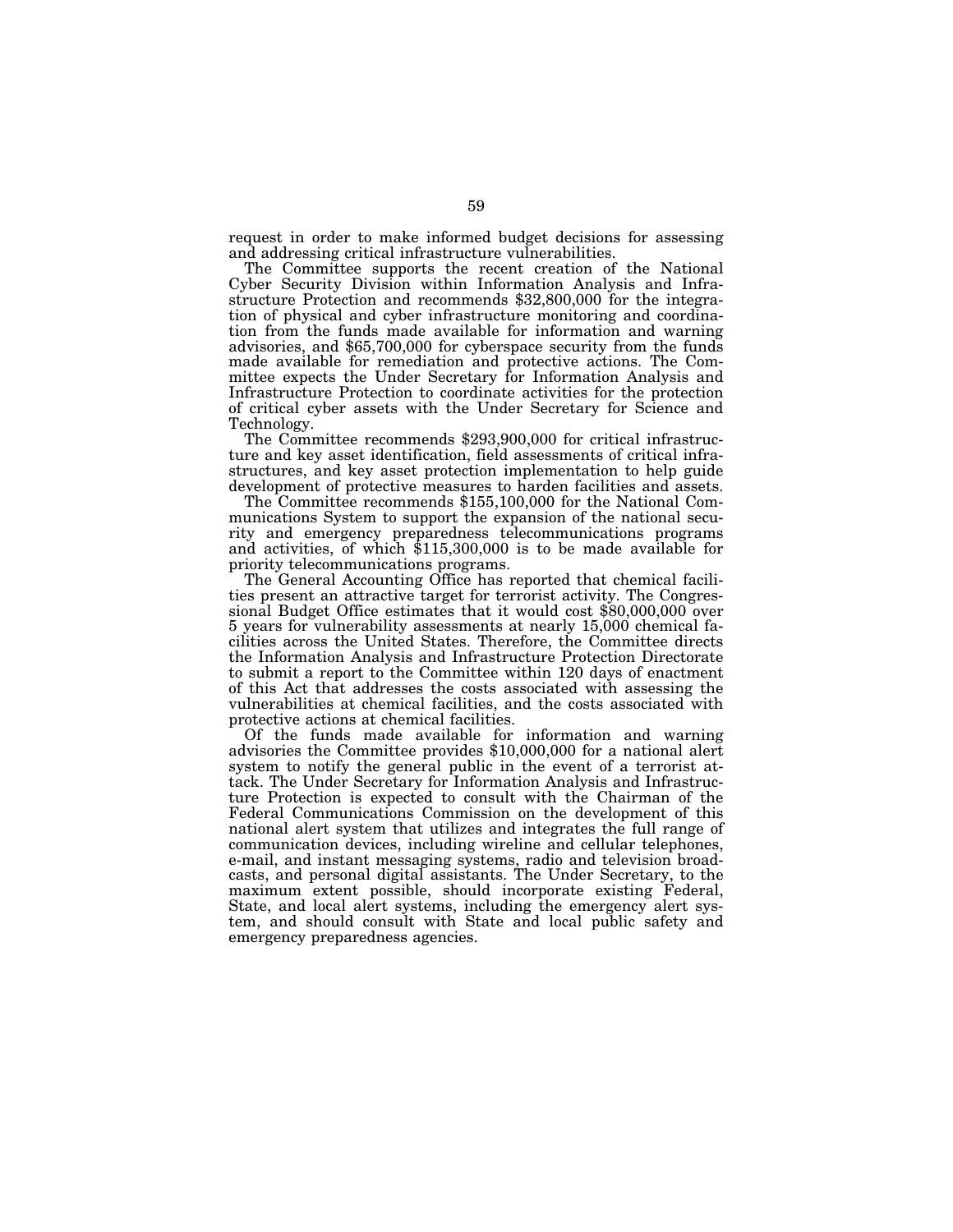# TITLE V—RESEARCH AND DEVELOPMENT

# OFFICE OF THE UNDER SECRETARY FOR SCIENCE AND TECHNOLOGY

| \$5,400,000 |
|-------------|

<sup>1</sup> Included in the fiscal year 2004 budget estimate for "Departmental Operations".

The Office of the Under Secretary for Science and Technology is responsible for ensuring the Nation's homeland security by developing a national policy and strategic plan to coordinate the Federal Government's civilian efforts for identifying priorities, goals, objectives and policies to develop countermeasures to chemical, biological, radiological, nuclear, and other emerging terrorist threats. The responsibilities of the Under Secretary also includes oversight and coordination responsibilities, basic and applied research, development, demonstration, testing, and evaluation activities relevant to any or all elements of the Department in collaboration and coordination with other appropriate executive agencies to reduce duplication and to identify unmet needs.

### COMMITTEE RECOMMENDATIONS

For the Office of the Under Secretary, the Committee recommends an appropriation of \$5,400,000. Included in this amount is \$4,680,000 for salaries and benefits, \$250,000 for travel;  $$120,000$  for supplies; \$30,000 for training; and \$320,000 for other expenses.

# SCIENCE AND TECHNOLOGY, RESEARCH, DEVELOPMENT, ACQUISITION AND OPERATIONS

| \$803,360,000 |
|---------------|
| 866,000,000   |

<sup>1</sup>The account did not exist at the time the fiscal year 2003 appropriations were enacted into law. Fiscal year 2003 appropriations for activities transferred to this account are estimated to be \$551,925,000.

The Science and Technology Directorate was established by Congress by Public Law 107–296, the Homeland Security Act of 2002, to support the advance of homeland security through basic and ap-<br>plied research; fabrication of prototypes and full-scale plied research; fabrication of prototypes preproduction hardware; and procurement of products, systems and other capital equipment necessary for the provision and upgrading of capabilities to detect, destroy, dispose, and mitigate the effects of weapons of mass destruction. The Science and Technology Directorate also supports other directorates and activities of the Department in developing, acquiring and fielding equipment and procedures necessary for performing their missions.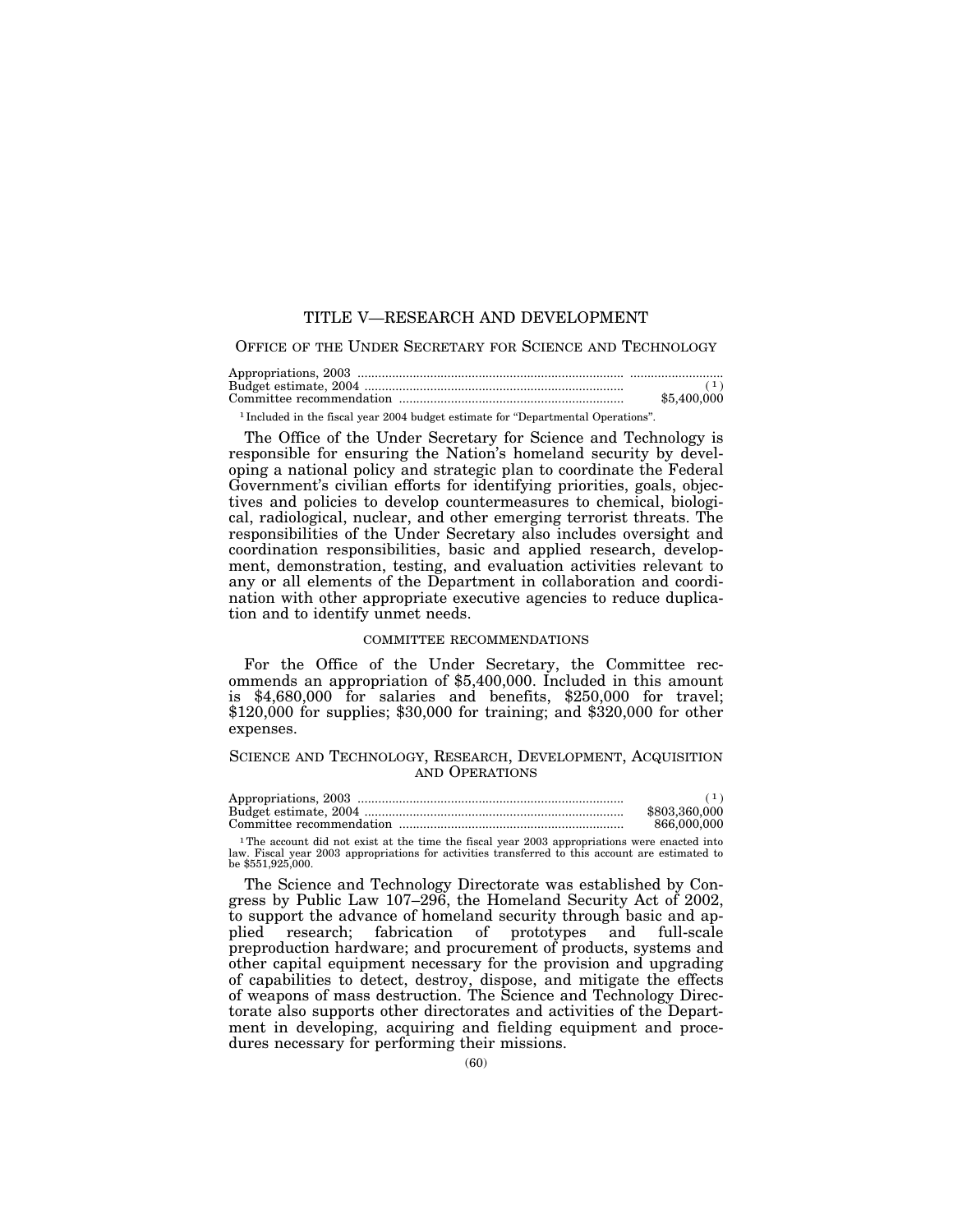## COMMITTEE RECOMMENDATONS

The Committee recommends \$866,000,000 for activities of the Science and Technology Directorate for fiscal year 2004.

The following table summarizes the Committee's recommendations for science and technology activities, as compared to the fiscal year 2003 and budget request levels:

# SCIENCE AND TECHNOLOGY, RESEARCH, DEVELOPMENT, ACQUISITION AND OPERATIONS

[In thousands of dollars]

|                                                                                                                 |              | Fiscal year-                                                                   | Committee                                                                      |
|-----------------------------------------------------------------------------------------------------------------|--------------|--------------------------------------------------------------------------------|--------------------------------------------------------------------------------|
|                                                                                                                 | 2003 enacted | 2004 budget                                                                    | recommendation                                                                 |
| Research, development, acquisition, and operations<br>Rapid prototyping program/Technical Support Working Group | 551.925      | 364.735<br>136.625<br>55.000<br>10.000<br>90.000<br>55.000<br>30.000<br>25,000 | 244.000<br>131,000<br>55.000<br>10.000<br>98.000<br>64.000<br>70.000<br>25,000 |
|                                                                                                                 |              | 22,000<br>5.000                                                                | 22,000<br>72.000                                                               |
| Homeland security fellowship programs/university programs                                                       |              | 10.000                                                                         | 55,000<br>20.000                                                               |
|                                                                                                                 | 551.925      | 803.360                                                                        | 866.000                                                                        |

The Homeland Security Act of 2002 established the Science and Technology Directorate to coordinate and integrate all research, development, demonstration, testing, and evaluation activities of the Department of Homeland Security to reduce the possibility of duplication and redundancy. The Committee provides \$64,000,000 for research and development for activities supporting conventional missions of the Department and directs the Under Secretary for Science and Technology to coordinate research priorities with other directorates of the Department. Research and development support activities shall be distributed as follows: \$30,000,000 for Border and Transportation Security; \$15,000,000 for the United States Coast Guard; \$4,000,000 for the United States Secret Service; and \$15,000,000 for Emergency Preparedness and Response.

The Committee recognizes the need for a strong cyber security research and development program and provides \$18,000,000 for threat and vulnerability testing assessments to develop the most appropriate technologies for next generation cyber threat characterization, cyber threat detection, and cyber threat origination. The Committee expects the Under Secretary for Science and Technology to coordinate these activities with the Under Secretary for Information Analysis and Infrastructure Protection.

The Committee provides \$55,000,000 for the establishment of a university-based system to enhance the Nation's homeland security efforts.

The Committee provides \$70,000,000 for the rapid development and prototyping of technologies in support of homeland security and the continuation of the partnership with the Technical Support Working Group [TSWG] as a technology clearinghouse. The Com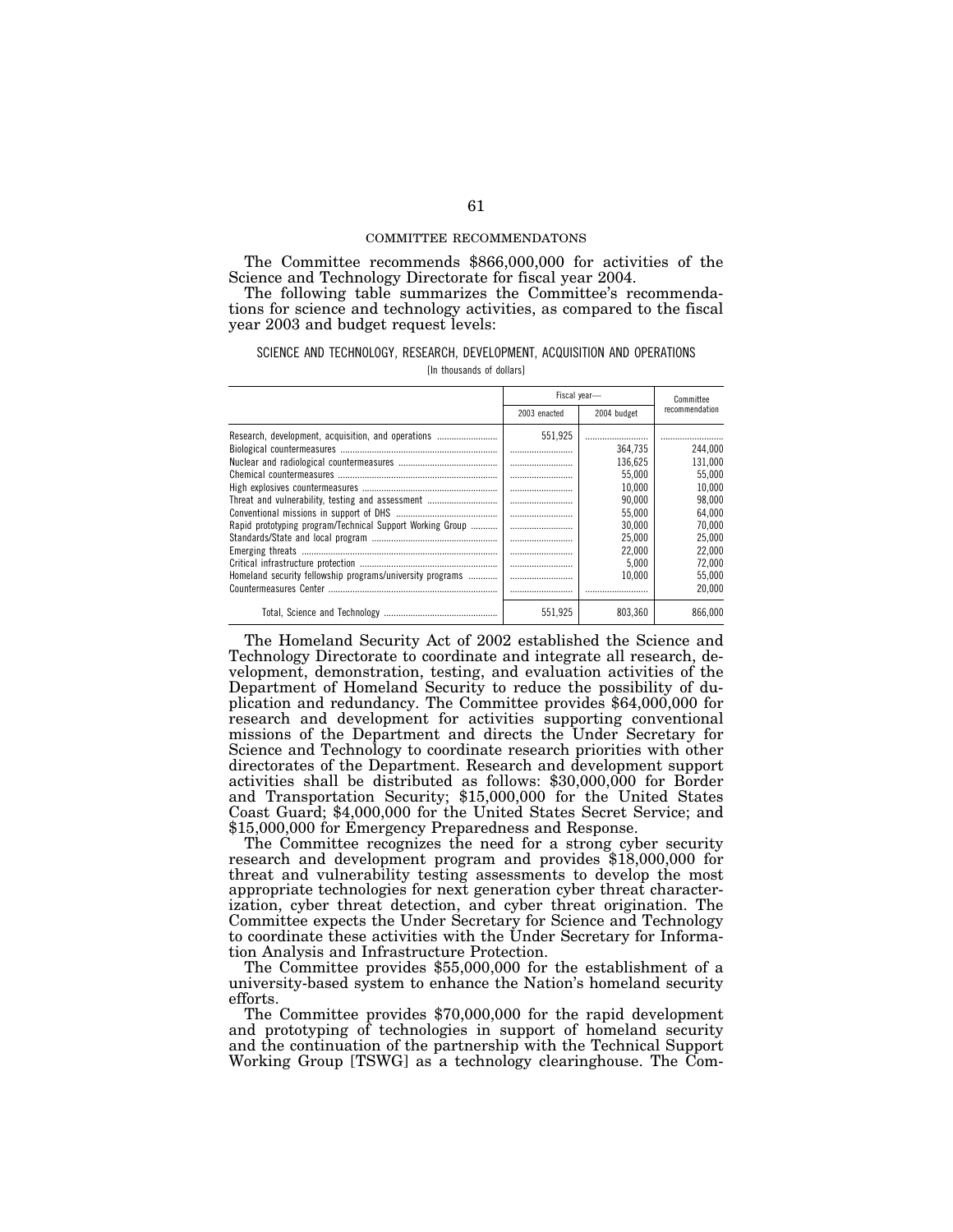mittee directs the Under Secretary for Science and Technology to coordinate with other Directorates to determine the best technologies available and to develop better lines of communication with other directorates to determine procedures for review and approval of technologies. The Committee recommends \$72,000,000 for the critical infra-

structure protection portfolio to utilize consistent methodologies and criteria to address uncertain and evolving threats for the assurance of infrastructure security. Of this amount, up to \$60,000,000 for systems development, aircraft integration analysis, and modeling and simulation performance assessment of an antimissile device for commercial aircraft may be made available. This is the amount recommended by the Under Secretary for Science and Technology in the ''Program Plan for the Development of an Antimissile Device for Commercial Aircraft'' provided to the Com-

The Committee provides  $$20,000,000$  for the construction of the National Biodefense Analysis and Countermeasures Center. This appropriation, in addition to unobligated balances of funds appropriated for biological research and defense activities by Public Law 107–248, will provide the full \$90,000,000 requested for fiscal year 2004 to construct the Center. The Committee encourages the Under Secretary to coordinate construction activities with the Secretary of the Department of Defense and the Secretary of the Department of Health and Human Services in the development of the Fort Detrick Biodefense Campus.

Currently, there is a lack of standards within the field of biometrics. While the National Institute of Standards and Technology [NIST] has developed fingerprint image data exchange guidelines, it has not addressed other technologies such as facial recognition. The International Committee for Information Technology Standards is attempting to define biometric standards for data interchange formats, common file formats, application program interfaces, profiles, and performance testing and reporting, but has not yet completed its work. The biometrics community still lacks complete standards for accuracy (false non-match rate, real-world performance goals) and interoperability. There are a number of major technology systems within the Department, and across the government, which capture or use biometric data that would benefit from the development of standards for these images and systems. The Committee encourages the Under Secretary to consider, in coordination with NIST, the development of standards in the field of biometrics.

The Homeland Security Act of 2002 authorizes the Information Analysis and Infrastructure Protection Directorate to ''analyze law enforcement information, intelligence information, and other information from agencies of the Federal Government'' and ''to identify and assess the nature of terrorist threats''. The Committee is concerned that the intelligence operations of the Department of Homeland Security have experienced inadequacies in collecting threat information from other agencies of the Federal Government while at the same time separate, individual intelligence centers are being established and diminishing the original intent of centralizing intelligence gathering. The Committee expects the Secretary to work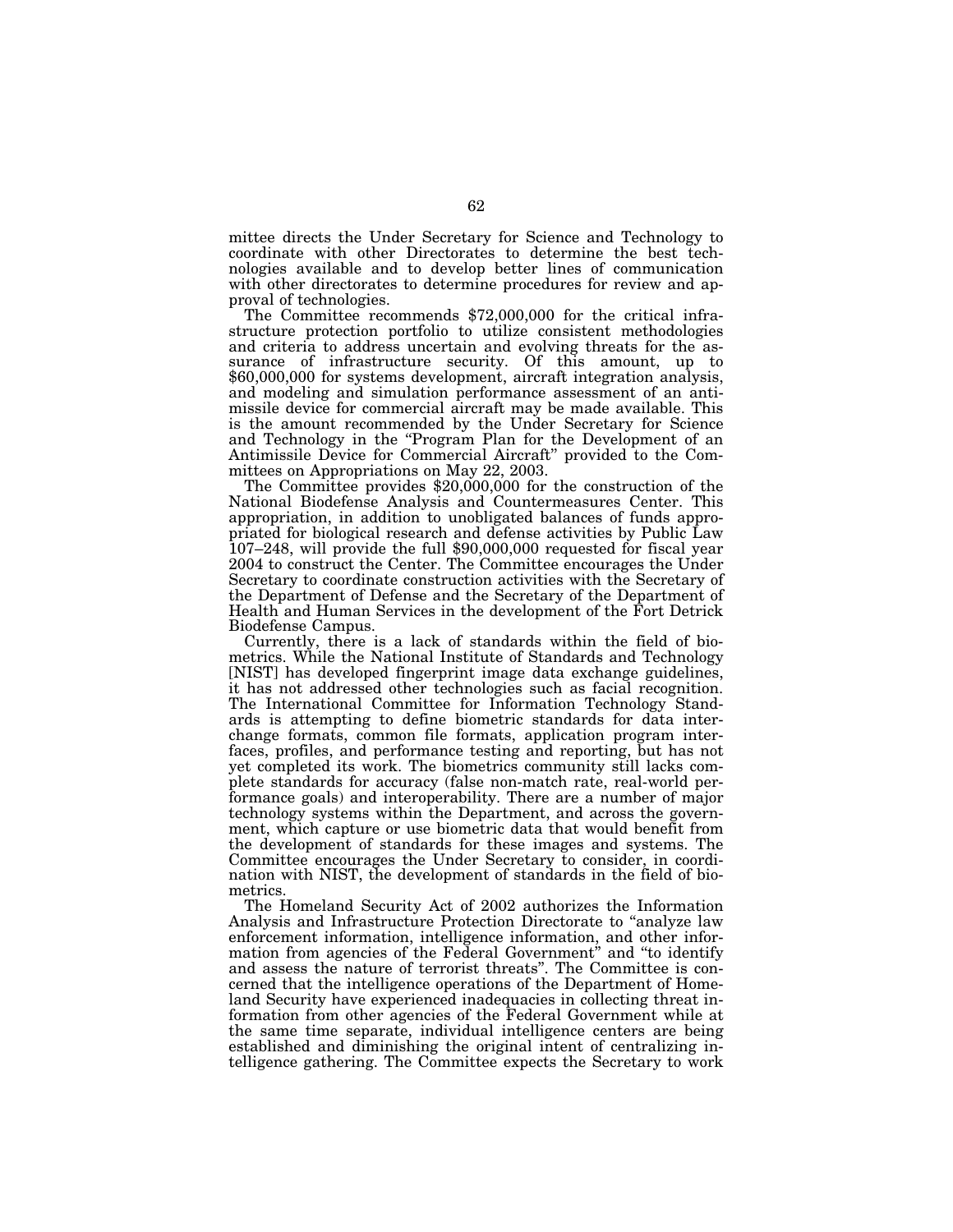with other Federal agencies in the coordination of information sharing for the protection of the Nation's critical infrastructures.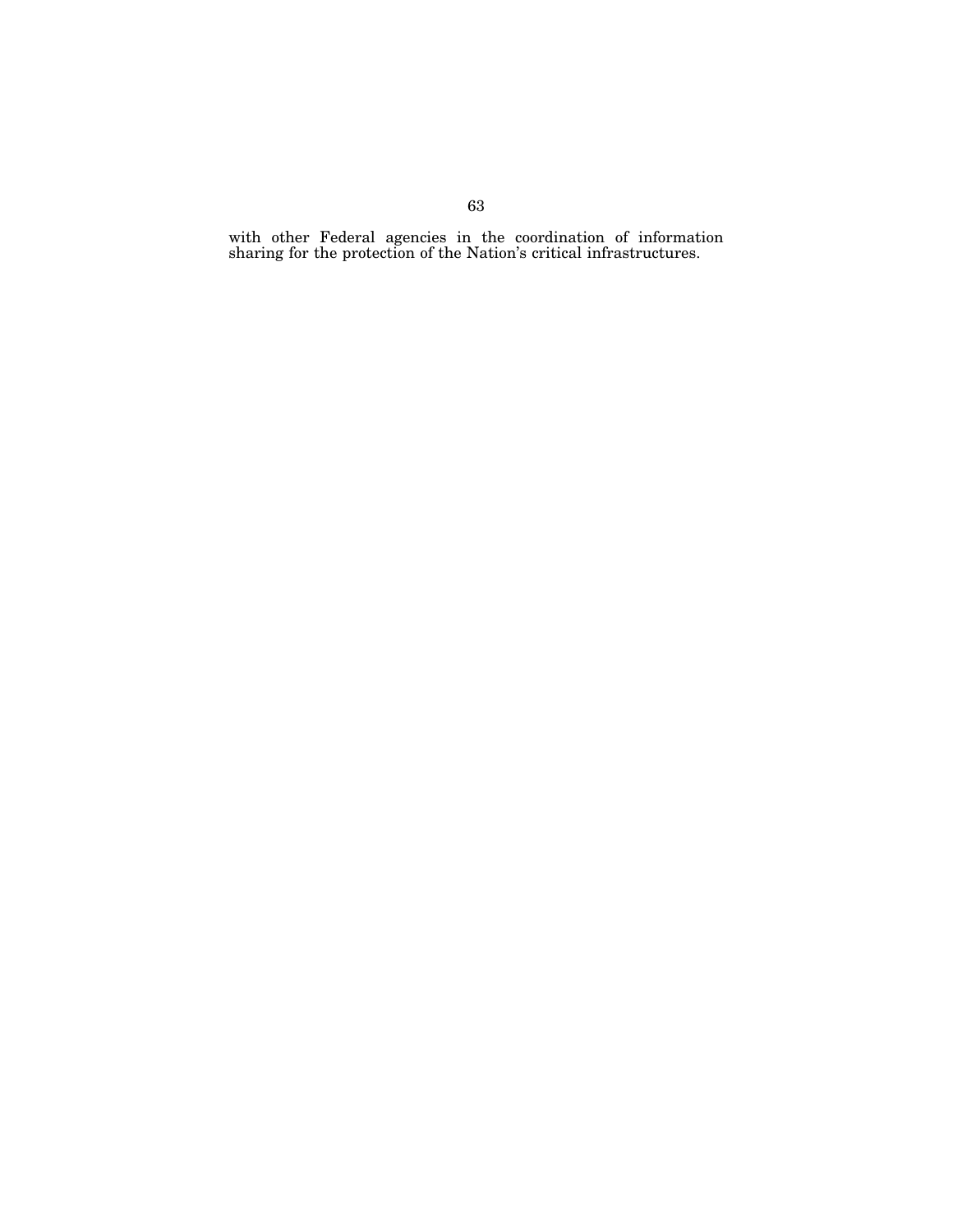# TITLE VI—GENERAL PROVISIONS

Section 601. The Committee includes a provision limiting the expenditure of funds to the current fiscal year unless expressly provided otherwise in the Act.

Section 602. The Committee includes a provision to make the Federal Emergency Management ''Working Capital Fund'' available to the Department of Homeland Security, and to redesignate the fund the ''Department of Homeland Security Working Capital Fund''.

Section 603. The Committee includes a provision to make the Federal Emergency Management Agency "Bequests and Gifts" account available to the Department of Homeland Security; to redesignate it the ''Department of Homeland Security, Gifts and Donations'' fund; and to allow the Secretary of Homeland Security to accept, hold, administer and utilize gifts and bequests to facilitate the work of the Department.

Section 604. The Committee includes a provision to require the reimbursement of Department of Homeland Security employees after an assignment of more than 30 days unless expressly provided otherwise in the Act.

Section 605. The Committee includes a provision regarding the transfer and reprogramming of funds appropriated or transferred to the Department.

Section 606. The Committee includes a provision allowing not to exceed \$100,000 available for official reception and representation expenses available when specifically approved by the Secretary.

Section 607. The Committee includes a provision providing that funds made available by the Act for intelligence activities are deemed to be specifically authorized until the enactment of an Act authorizing intelligence activities for fiscal year 2004.

Section 608. The Committee includes a provision directing the Federal Law Enforcement Training Center to establish an accrediting body to establish standards for measuring and assessing the quality and effectiveness of Federal law enforcement training programs, facilities, and instructors.

Section 609. The Committee includes a provision making permanent a prohibition on the use of funds for the production of customs declarations that do not inquire whether the passenger has been in the proximity of livestock.

Section 610. The Committee includes a provision making permanent a prohibition on the use of funds for any activity or for paying the salary of any Government employee which would result in a determination, regulation, or policy that would prohibit the enforcement of section 307 of the Tariff Act of 1930.

Section 611. The Committee includes a provision making permanent a prohibition on the use of funds to import or release into the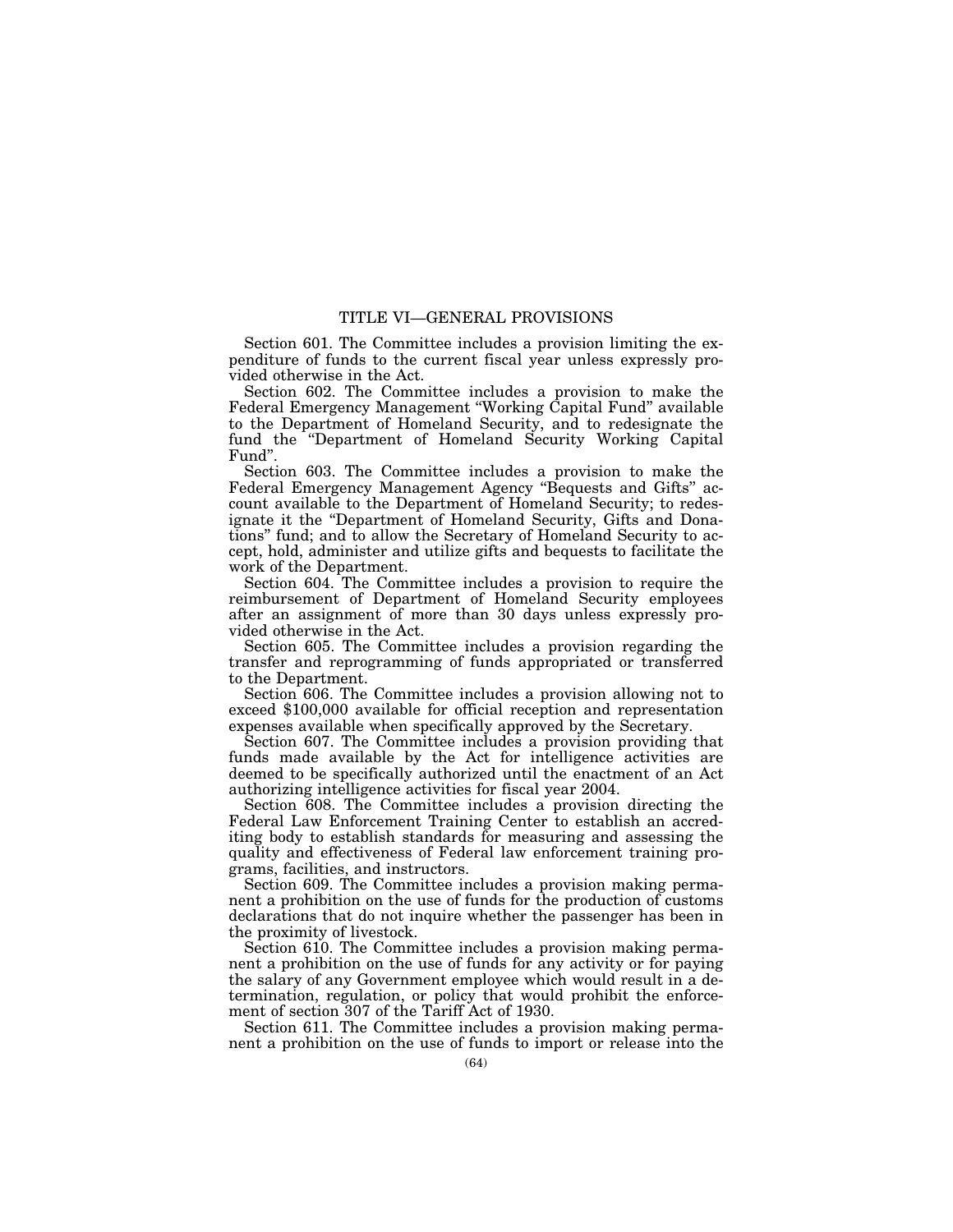United States goods produced or manufactured by forced or indentured child labor.

Section 612. The Committee includes a provision to allow, unless otherwise provided in the Act, funds to be used for the purchase of insurance for official vehicles operated overseas, for the hire and purchase of motor vehicles as authorized by 31 U.S.C. 1343, and for the purchase of police-type vehicles without regard to the general purchase price limitation for the current fiscal year.

Section 613. The Committee includes a provision allowing funds to be used for the purchase of uniforms without regard to the general purchase price limitations for the current fiscal year.

Section 614. The Committee includes a provision prohibiting the use of funds to pursue or adopt guidelines or regulations requiring airport sponsors to provide to the Transportation Security Administration without cost building construction, maintenance, utilities and expenses, or space for services relating to aviation security in airport-sponsored buildings, but allowing ''below market'' rates to be specifically negotiated between the agency and airport sponsors.

Section 615. The Committee includes a provision to prohibit the obligation of funds for the Computer Assisted Passenger Prescreening System until a study by the General Accounting Office is submitted to the Committees on Appropriations.

# PROGRAM, PROJECT, AND ACTIVITY

The following information provides the definition of the term "program, project, and activity" for the directorates, bureaus, agencies, and other organizations of the Department of Homeland Security under the jurisdiction of the Homeland Security Subcommittee of the Committee on Appropriations. The term ''program, project, and activity'' shall include the most specific level of budget items identified in the Department of Homeland Security Appropriations Act, 2004, the House and Senate Committee reports, and the conference report and accompanying joint explanatory statement of the managers of the committee of conference.

If a percentage reduction is necessary, in implementing that reduction, directorates, bureaus, agencies, and other organizations of the Department of Homeland Security shall apply any percentage reduction required for fiscal year 2004 to all items specified in the justifications submitted to the Committees on Appropriations of the House and Senate in support of the fiscal year 2004 budget estimates, as amended, for such organizations and directorates, as modified by congressional action.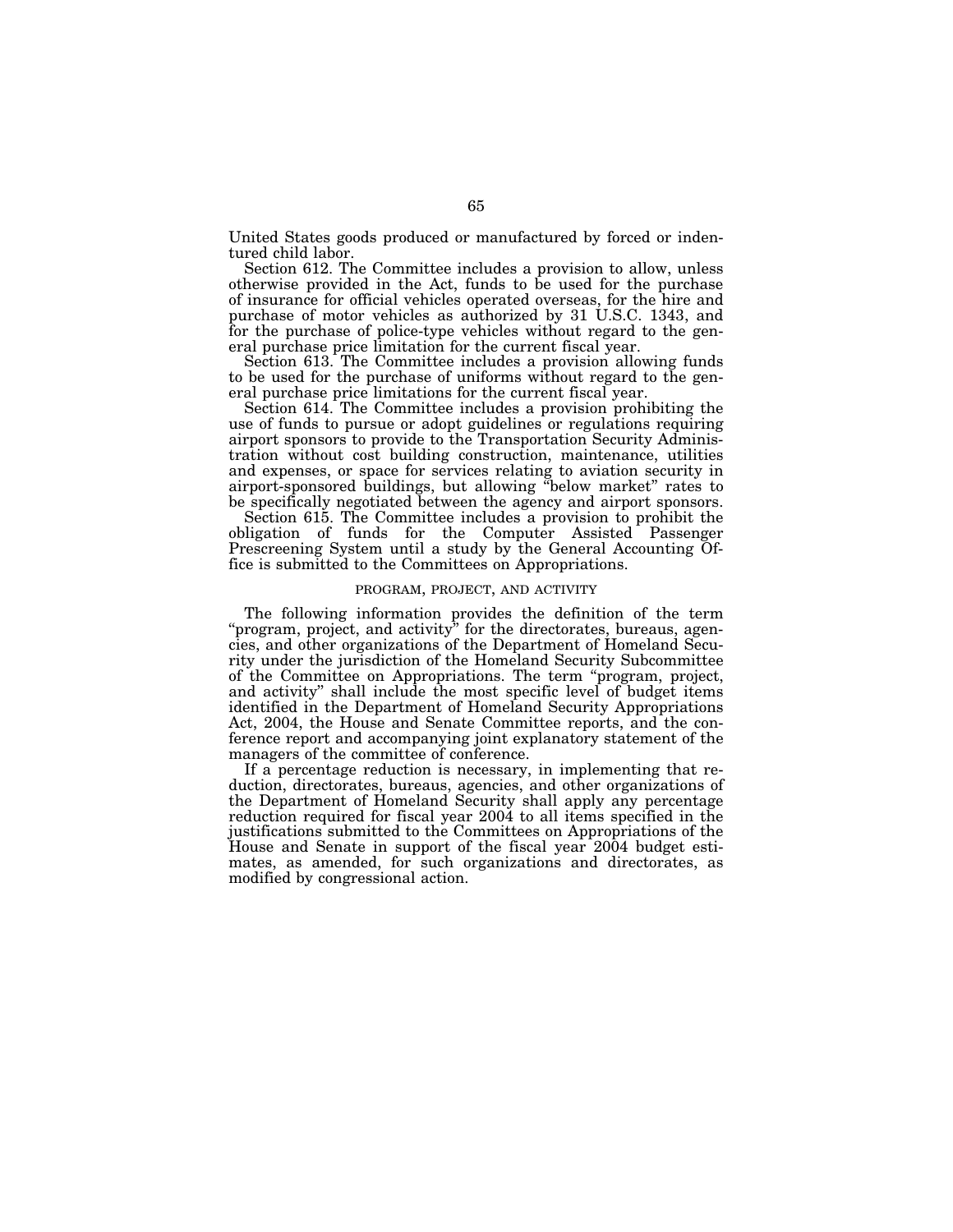# COMPLIANCE WITH PARAGRAPH 7, RULE XVI OF THE STANDING RULES OF THE SENATE

Paragraph 7 of rule XVI requires that Committee reports accompanying general appropriations bills identify each recommended amendment which proposes an item of appropriation which is not made to carry out the provisions of an existing law, a treaty stipulation, or an act or resolution previously passed by the Senate during that session.

The Committee recommends funding for the following programs or activities which currently lack authorization for fiscal year 2004: Department-Wide Technology Investments;

Customs and Border Protection, Salaries and Expenses, Automation Modernization, Construction;

Immigration and Customs Enforcement, Salaries and Expenses, Air and Maritime Operations, Construction;

United States Coast Guard, Operating Expenses; Environmental Compliance and Restoration; Reserve training; Acquisitions, Construction, and Improvements; and Retired Pay;

Counterterrorism Fund;

Federal Law Enforcement Training Center, Operating Expenses; and Acquisitions, Construction, and Improvements;

Preparedness, Mitigation, Response, and Recovery;

National Pre-Disaster Mitigation Fund;

Flood Map Modernization Fund;

Emergency Food and Shelter;

National Flood Insurance Fund;

Information Analysis and Infrastructure Protection; Operating Expenses; and

Science and Technology, Research, Development, Acquisitions, and Operations.

# COMPLIANCE WITH PARAGRAPH 7(C), RULE XXVI OF THE STANDING RULES OF THE SENATE

Pursuant to paragraph 7(c) of rule XXVI, on July 10, 2003, the Committee ordered reported en bloc H.R. 2555, a bill making appropriations for the Department of Homeland Security for the fiscal year ending September 30, 2004, as amended; and S. 1391, an original bill making appropriations for the Department of the Interior and related agencies for the fiscal year ending September 30, 2004, each subject to amendment and each subject to the budget allocations, by a recorded vote of 29–0, a quorum being present. The vote was as follows:

Yeas Nays

Chairman Stevens Mr. Cochran Mr. Specter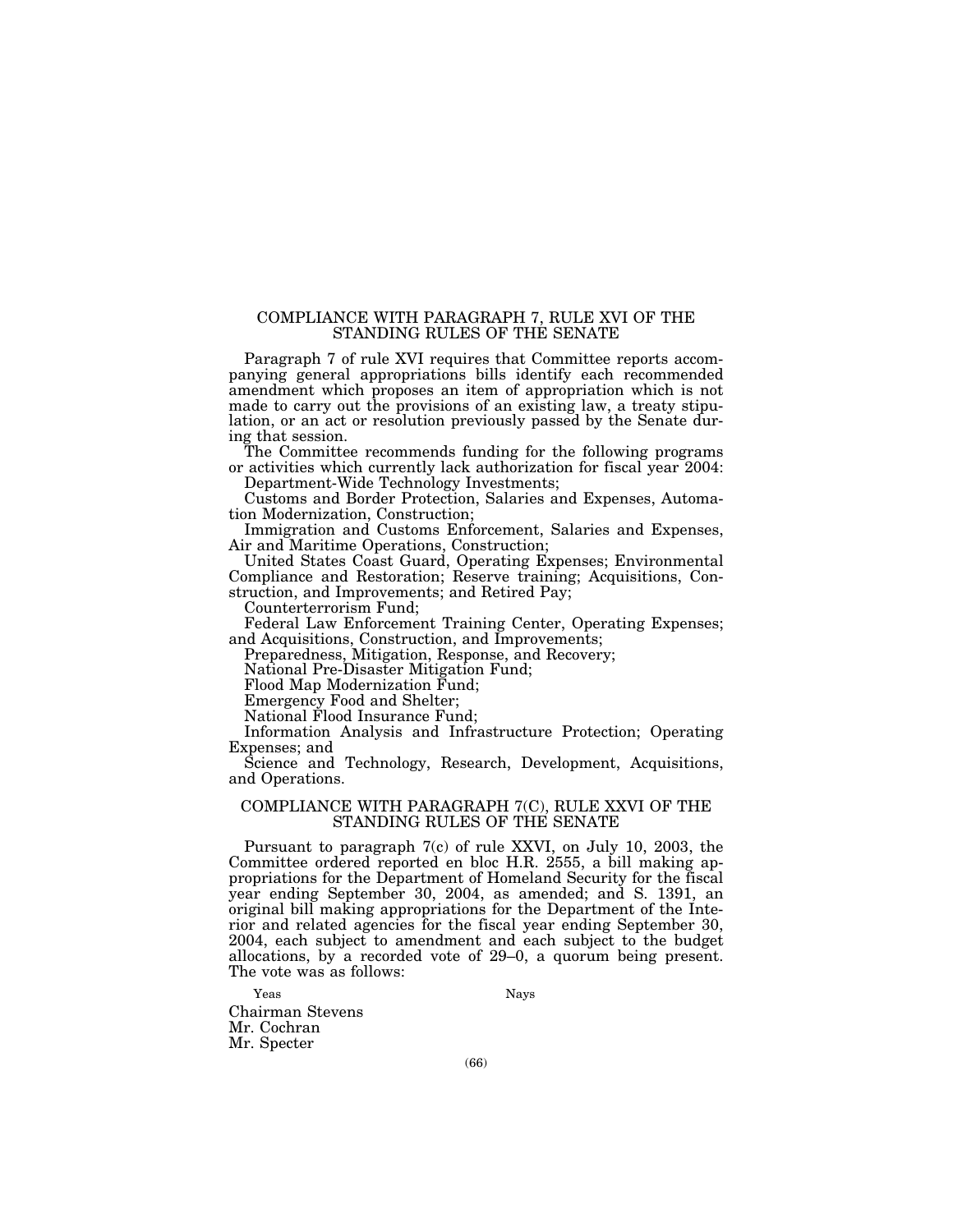Mr. Domenici Mr. Bond Mr. McConnell Mr. Burns Mr. Shelby Mr. Gregg Mr. Bennett Mr. Campbell Mr. Craig Mrs. Hutchison Mr. DeWine Mr. Brownback Mr. Byrd Mr. Inouye Mr. Hollings Mr. Leahy Mr. Harkin Ms. Mikulski Mr. Reid Mr. Kohl Mrs. Murray Mr. Dorgan Mrs. Feinstein Mr. Durbin Mr. Johnson Ms. Landrieu

# COMPLIANCE WITH PARAGRAPH 12, RULE XXVI OF THE STANDING RULES OF THE SENATE

Paragraph 12 of rule XXVI requires that Committee reports on a bill or joint resolution repealing or amending any statute or part of any statute include " $(a)$  the text of the statute or part thereof which is proposed to be repealed; and (b) a comparative print of that part of the bill or joint resolution making the amendment and of the statute or part thereof proposed to be amended, showing by stricken-through type and italics, parallel columns, or other appropriate typographical devices the omissions and insertions which would be made by the bill or joint resolution if enacted in the form recommended by the committee.''

In compliance with this rule, the following changes in existing law proposed to be made by the bill are shown as follows: existing law to be omitted is enclosed in black brackets; new matter is printed in italics; and existing law in which no change is proposed is shown in roman.

With respect to this bill, it is the opinion of the Committee that it is necessary to dispense with these requirements in order to expedite the business of the Senate.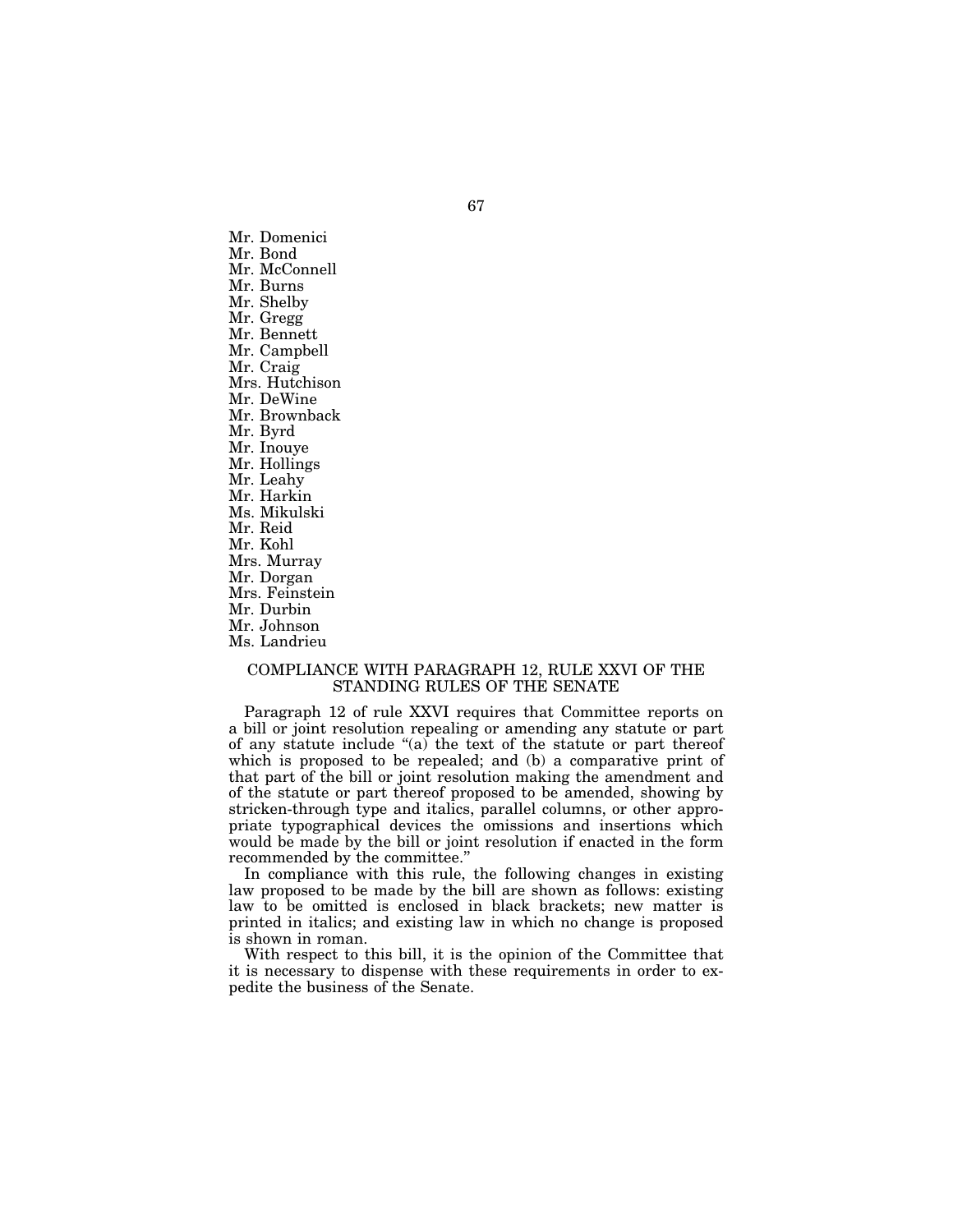# BUDGETARY IMPACT OF BILL

# PREPARED IN CONSULTATION WITH THE CONGRESSIONAL BUDGET OFFICE PURSUANT TO SEC. 308(a), PUBLIC LAW 93–344, AS AMENDED

[In millions of dollars]

|                                                                                                                                                                         |                         | <b>Budget authority</b> | Outlavs                 |                             |
|-------------------------------------------------------------------------------------------------------------------------------------------------------------------------|-------------------------|-------------------------|-------------------------|-----------------------------|
|                                                                                                                                                                         | Committee<br>allocation | Amount<br>of bill       | Committee<br>allocation | Amount<br>of bill           |
| Comparison of amounts in the bill with Committee allocations<br>to its subcommittees of amounts in the Budget Resolution<br>for 2004: Subcommittee on Homeland Security | 28.521<br>831           | 28.521<br>831           | 30.248<br>847           | <sup>1</sup> 29.737<br>1847 |
| Projection of outlays associated with the recommendation:                                                                                                               |                         |                         |                         |                             |
| 2004                                                                                                                                                                    |                         | .                       | .                       | 2 17.819                    |
|                                                                                                                                                                         |                         | .                       | .                       | 7.133                       |
| 2006                                                                                                                                                                    |                         |                         | .                       | 2.608                       |
| 2007                                                                                                                                                                    |                         | .                       |                         | 827                         |
|                                                                                                                                                                         |                         |                         | .                       | 724                         |
| Financial assistance to State and local governments for                                                                                                                 |                         |                         |                         |                             |
| 2004                                                                                                                                                                    | ΝA                      | 2.849                   | ΝA                      | 545                         |

1 Includes outlays from prior-year budget authority. 2 Excludes outlays from prior-year budget authority.

NA: Not applicable.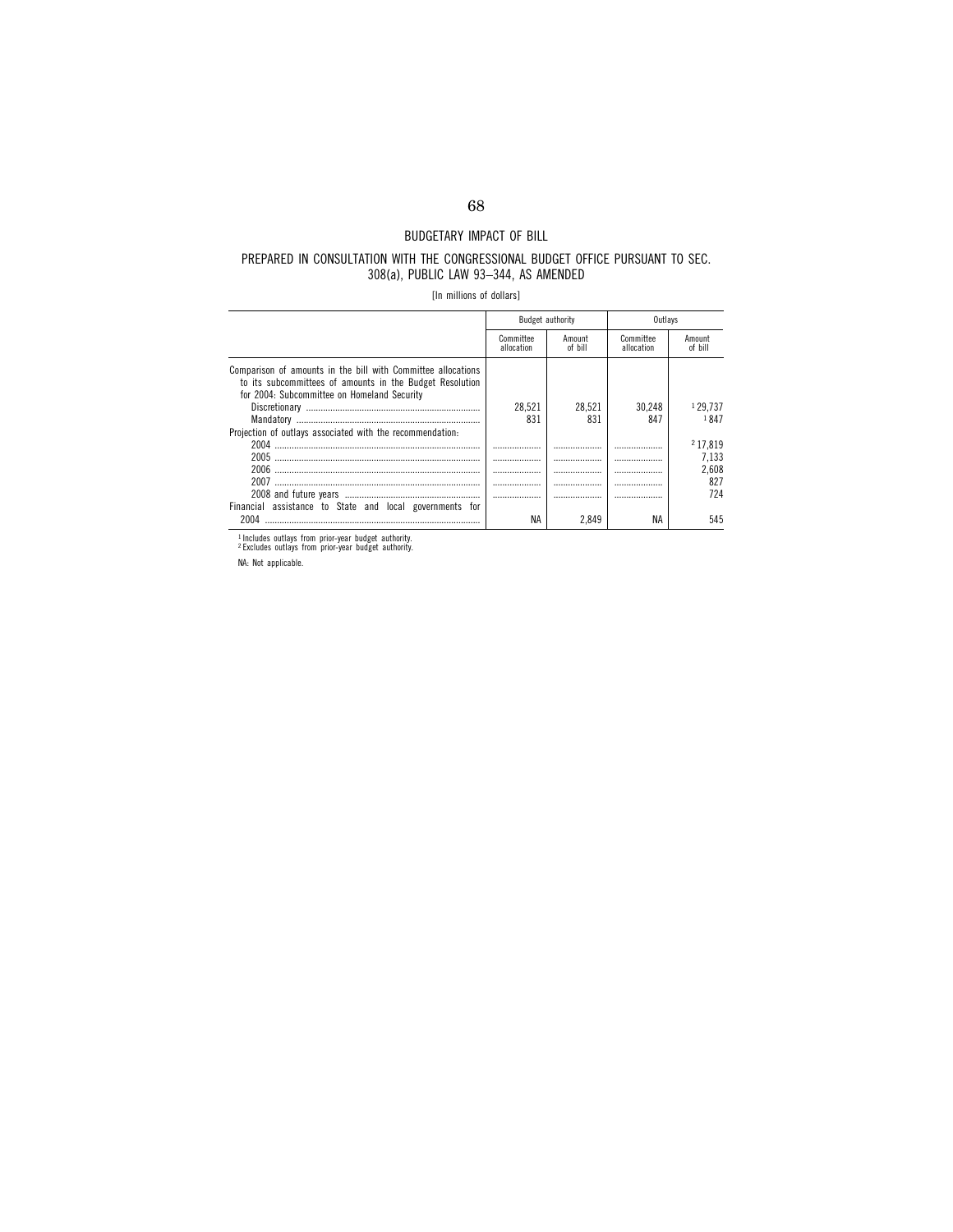COMPARATIVE STATEMENT OF NEW BUDGET (OBLIGATIONAL) AUTHORITY FOR FISCAL YEAR 2003 AND BUDGET ESTIMATES AND AMOUNTS RECOMMENDED IN THE BILL<br>FOR YEAR OF MEW THE STATE OF THE SULLARY OF THE STATE OF THE SOLAL YEAR 2004 COMPARATIVE STATEMENT OF NEW BUDGET (OBLIGATIONAL) AUTHORITY FOR FISCAL YEAR 2003 AND BUDGET ESTIMATES AND AMOUNTS RECOMMENDED IN THE BILL FOR FISCAL YEAR 2004

| [In thousands of dollars]                                 |                          |                        |                        |                                                                                 |                                     |
|-----------------------------------------------------------|--------------------------|------------------------|------------------------|---------------------------------------------------------------------------------|-------------------------------------|
| Item                                                      | 2003 appropriation       | Budget estimate        | Committee              | Senate Committee recommendation com-<br>pared with budget estimate $( + or - )$ |                                     |
|                                                           |                          |                        | recommendation         | 2003 appropriation                                                              | Budget estimate                     |
| DEPARTMENT OF HOMELAND SECURITY                           |                          |                        |                        |                                                                                 |                                     |
| TITLE I-DEPARTMENTAL OPERATIONS, MANAGEMENT AND OVERSIGHT |                          |                        |                        |                                                                                 |                                     |
| Departmental Operations                                   |                          |                        |                        |                                                                                 |                                     |
|                                                           | 195,370                  | 294,000                |                        |                                                                                 |                                     |
| Office of the Under Secretary for Mana                    |                          |                        | 83,653<br>167,521      | $\begin{array}{r} -195,370 \\ +83,653 \\ +167,521 \end{array}$                  | $-294,000$<br>+83,653<br>$+167,521$ |
|                                                           |                          |                        |                        |                                                                                 |                                     |
|                                                           | 195,370                  | 294,000                | 251,174                | $+55,804$                                                                       | $-42,826$                           |
|                                                           | 63,321                   | 206,000                | 185,000                | $+121,679$                                                                      | $-21,000$                           |
| Office of the Inspector General                           |                          |                        |                        |                                                                                 |                                     |
| Salaries and expenses                                     |                          |                        |                        | $+16,608$                                                                       |                                     |
|                                                           | $41,510$<br>$21,437$     | 58,118<br>22,000       | 58,118<br>22,000       | $+563$                                                                          |                                     |
|                                                           | 62,947                   | 80,118                 | 80,118                 | $+17,171$                                                                       |                                     |
|                                                           | 321,638                  | 580,118                | 516,292                | $+194,654$                                                                      | $-63,826$                           |
| TITLE II-SERVICES                                         |                          |                        |                        |                                                                                 |                                     |
| Citizenship and Immigration Services                      |                          |                        |                        |                                                                                 |                                     |
|                                                           |                          |                        |                        |                                                                                 |                                     |
|                                                           | (1, 427, 000)<br>218,148 | (1,564,000)<br>235,000 | (1,564,000)<br>229,377 | $(+137,000)$<br>$+11,229$                                                       | $-5,623$                            |
|                                                           | 1,645,148                | 1,799,000              | 1,793,377              | $+148,229$                                                                      | $-5,623$                            |
| Total, Title II                                           |                          |                        |                        |                                                                                 |                                     |
|                                                           | 218,148<br>(218,148)     | 235,000<br>(235,000)   | 229,377<br>(229,377)   | $+11,229$<br>$(+11,229)$                                                        | $-5,623$<br>$(-5,623)$              |

69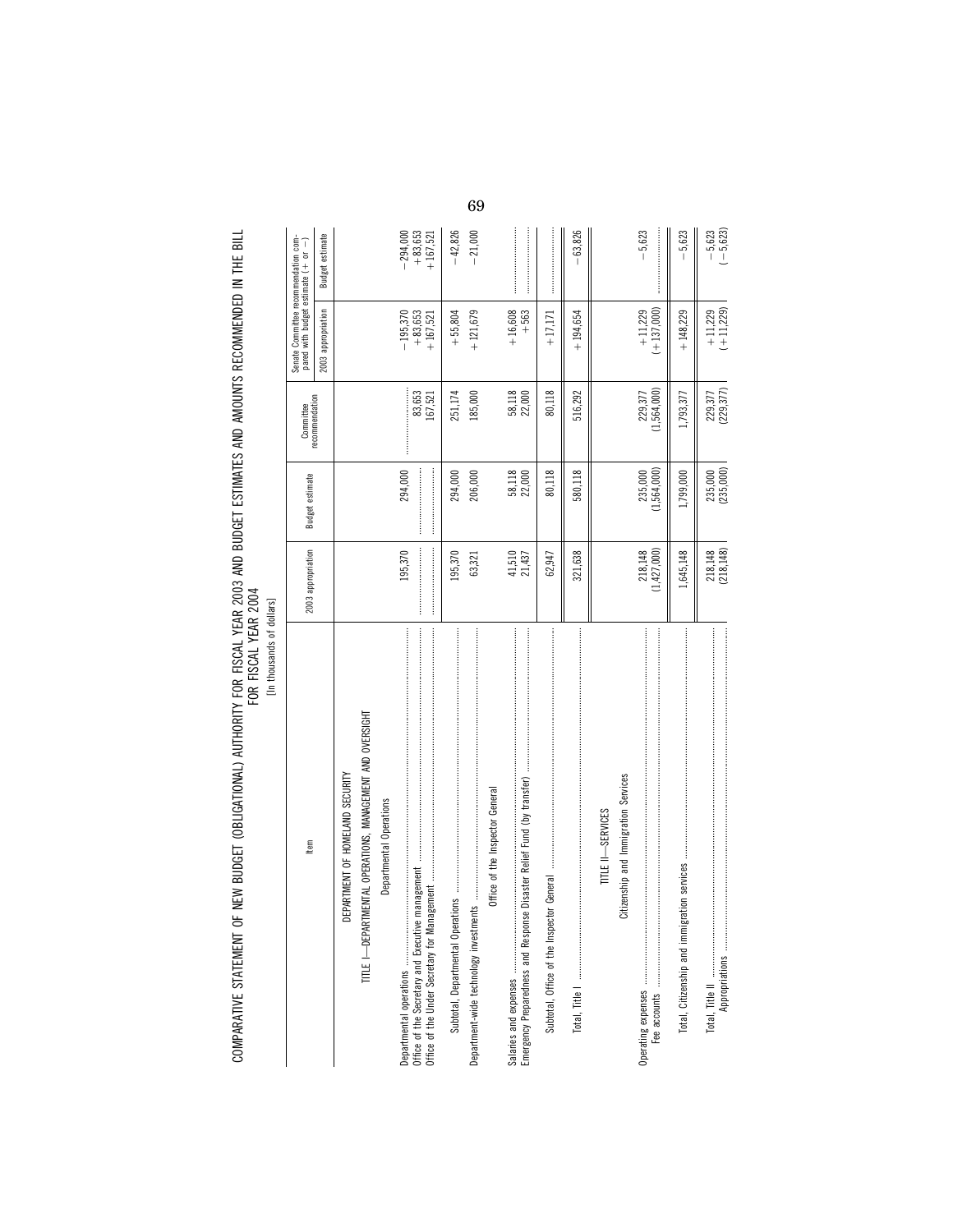COMPARATIVE STATEMENT OF NEW BUDGET (OBLIGATIONAL) AUTHORITY FOR FISCAL YEAR 2003 AND BUDGET ESTIMATES AND AMOUNTS RECOMMENDED IN THE BILL<br>FOR YEAR YEAR

[In thousands of dollars]

| tem                                                           | 2003 appropriation                                                                                                                                                                                                                                                                                                                                                                                                                                                                                                                       | <b>Budget estimate</b>                    | Committee                                 | Senate Committee recommendation compared with budget estimate $(+\;$ or $\; -)$         |                                                                 |
|---------------------------------------------------------------|------------------------------------------------------------------------------------------------------------------------------------------------------------------------------------------------------------------------------------------------------------------------------------------------------------------------------------------------------------------------------------------------------------------------------------------------------------------------------------------------------------------------------------------|-------------------------------------------|-------------------------------------------|-----------------------------------------------------------------------------------------|-----------------------------------------------------------------|
|                                                               |                                                                                                                                                                                                                                                                                                                                                                                                                                                                                                                                          |                                           | recommendation                            | 2003 appropriation                                                                      | Budget estimate                                                 |
| (Fee Accounts) …………………………………………………………………………                   | (1,427,000)                                                                                                                                                                                                                                                                                                                                                                                                                                                                                                                              | (1,564,000)                               | (1,564,000)                               | $(+137,000)$                                                                            |                                                                 |
| TITLE III-SECURITY, ENFORCEMENT AND INVESTIGATIONS            |                                                                                                                                                                                                                                                                                                                                                                                                                                                                                                                                          |                                           |                                           |                                                                                         |                                                                 |
|                                                               | $\label{def:main} \begin{minipage}{0.9\linewidth} \begin{minipage}{0.9\linewidth} \begin{minipage}{0.9\linewidth} \begin{minipage}{0.9\linewidth} \end{minipage} \end{minipage} \end{minipage} \begin{minipage}{0.9\linewidth} \begin{minipage}{0.9\linewidth} \begin{minipage}{0.9\linewidth} \begin{minipage}{0.9\linewidth} \end{minipage} \end{minipage} \end{minipage} \end{minipage} \begin{minipage}{0.9\linewidth} \begin{minipage}{0.9\linewidth} \begin{minipage}{0.9\linewidth} \end{minipage} \end{minipage} \end{minipage}$ |                                           | 8,842<br>380,000                          | $+8,842$<br>+380,000                                                                    | $+8,842$<br>+ 380,000                                           |
| <b>Customs and Border Protection</b>                          |                                                                                                                                                                                                                                                                                                                                                                                                                                                                                                                                          |                                           |                                           |                                                                                         |                                                                 |
|                                                               | 5,710,608<br>2,981                                                                                                                                                                                                                                                                                                                                                                                                                                                                                                                       | 5,644,000<br>3,000                        | 4,366,000<br>3,000                        | $-1,344,608$                                                                            | $-1,278,000$                                                    |
|                                                               |                                                                                                                                                                                                                                                                                                                                                                                                                                                                                                                                          |                                           | 441,122                                   |                                                                                         | $+441,122$                                                      |
|                                                               | (817,000)                                                                                                                                                                                                                                                                                                                                                                                                                                                                                                                                | (821,000)                                 | 90,363<br>(845,000)                       | $\begin{array}{r} +19 \\ +441,122 \\ +90,363 \\ +28,000 \end{array}$                    | $+90,363$<br>$(+ 24,000)$                                       |
| Appropriations<br>(Fee Accounts)<br>Total, Customs and border | 6,530,589<br>5,713,589<br>(817,000)                                                                                                                                                                                                                                                                                                                                                                                                                                                                                                      | $6,468,000$<br>$5,647,000$<br>$(821,000)$ | (845,000)<br>5,745,485<br>4,900,485       | $(+28,000)$<br>$-785,104$<br>$-813,104$                                                 | $-722,515$<br>$-746,515$<br>$(+24,000)$                         |
| Immigration and Customs Enforcement                           |                                                                                                                                                                                                                                                                                                                                                                                                                                                                                                                                          |                                           |                                           |                                                                                         |                                                                 |
| Salaries and expenses                                         | 2,036,078<br>408,031                                                                                                                                                                                                                                                                                                                                                                                                                                                                                                                     | 2,063,000<br>424,211                      | 2,180,000                                 | $\begin{array}{r} +143,922 \\ +16,180 \\ +257,291 \\ +26,775 \\ +26,775 \\ \end{array}$ | $+117,000$                                                      |
| Air and marine interdiction                                   | (355,000)                                                                                                                                                                                                                                                                                                                                                                                                                                                                                                                                | (297,000)                                 | 424,211<br>257,291<br>26,775<br>(273,000) |                                                                                         | $\begin{array}{r} +257,291 \\ +26,775 \\ (-24,000) \end{array}$ |
|                                                               | 2,799,109                                                                                                                                                                                                                                                                                                                                                                                                                                                                                                                                | 2,784,211                                 | 3,161,277                                 | $+362,168$<br>$(+444,168)$                                                              |                                                                 |
|                                                               | (2,444,109)<br>(355,000)                                                                                                                                                                                                                                                                                                                                                                                                                                                                                                                 | (2,487,211)<br>(297,000)                  | 2,888,277)<br>(273,000)                   | $(-82,000)$                                                                             | $+ 377,066$<br>$(+ 401,066)$<br>$(- 24,000)$                    |
| Transportation Security Administration                        |                                                                                                                                                                                                                                                                                                                                                                                                                                                                                                                                          |                                           |                                           |                                                                                         |                                                                 |
| Transportation Security Administrati                          |                                                                                                                                                                                                                                                                                                                                                                                                                                                                                                                                          | 4,812,000                                 |                                           |                                                                                         | $-4,812,000$<br>+4,523,900                                      |
|                                                               | 5,131,944                                                                                                                                                                                                                                                                                                                                                                                                                                                                                                                                |                                           | 4,523,900                                 | $-608,044$                                                                              |                                                                 |

70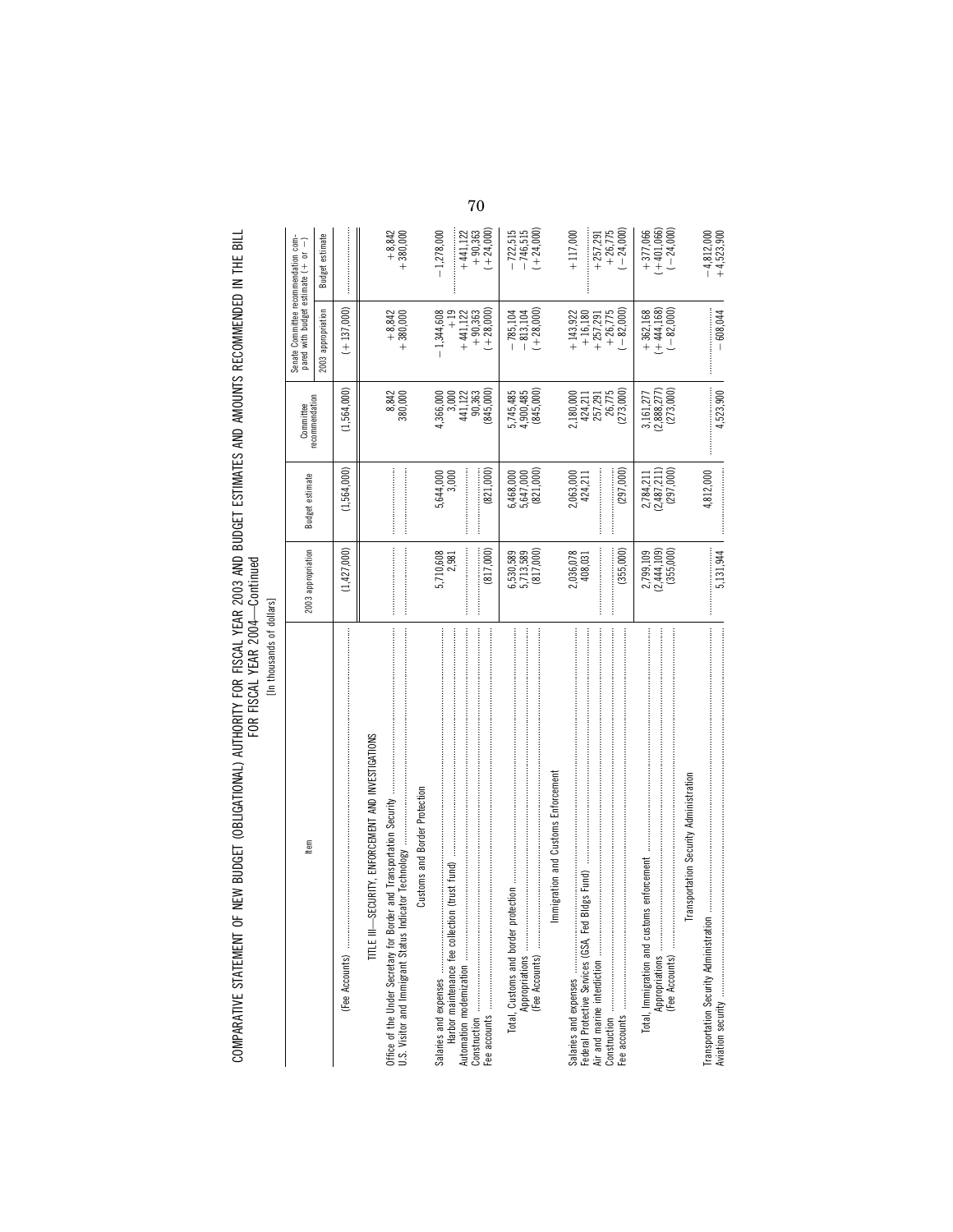|                                                                    | 263,209<br>109,484                                         |                                    | 295,000<br>130,200                        | $+31,791$<br>+20,716                  | $+130,200$<br>$+295,000$  |
|--------------------------------------------------------------------|------------------------------------------------------------|------------------------------------|-------------------------------------------|---------------------------------------|---------------------------|
| Administration<br>DOT, FAA, Facilities & Equipment (reimbursement) | 306,693                                                    |                                    | 13,600<br>433,200                         | $+13,600$<br>$+126,507$               | $+13,600$<br>$+433,200$   |
|                                                                    | $-143,000$<br>2,650,000<br>2,395,750                       | $-2,070,000$                       | 2,070,000                                 | $+580,000$<br>2,395,750<br>$+143,000$ |                           |
| Total, Transportation Security Administration                      | 5,414,080                                                  | 2,742,000                          | 3,325,900                                 | 2,088,180                             | $+583,900$                |
| United States Coast Guard                                          |                                                            |                                    |                                           |                                       |                           |
| restoration<br>Environmental compliance and                        | 4,522,028<br>(337,790)                                     | 4,838,000<br>(340,000)<br>(17,000) | 4,719,000<br>(340,000)<br> <br> <br> <br> | $+196,972$<br>$(+2,210)$              | $(-17,000)$<br>$-119,000$ |
|                                                                    |                                                            | (114,000)                          |                                           |                                       | $(-114,000)$              |
|                                                                    | 4,522,028                                                  | 4,838,000                          | 4,719,000                                 | $+196,972$                            | $-119,000$                |
|                                                                    |                                                            |                                    | $-71,000$                                 | $-71,000$                             | $-71,000$                 |
| <br> <br> <br> <br>Subtotal, Operating expenses                    | 4,522,028                                                  | 4,838,000                          | 4,648,000                                 | $+125,972$                            | $-190,000$                |
| ration<br>Environmental compliance and resto                       | $\begin{array}{c} 16,890 \\ 85,933 \\ 737,277 \end{array}$ |                                    | 17,000<br>95,000                          | $+110$<br>$+9,067$                    | $+17,000$<br>$+95,000$    |
|                                                                    | $-17,000$                                                  | 797,000                            | 1,035,000                                 | $+297,723$<br>$+17,000$               | $+238,000$                |
|                                                                    | 720,277                                                    | 797,000                            | 1,035,000                                 | $+314,723$                            | $+238,000$                |
|                                                                    | 17,088<br>21,857                                           |                                    |                                           | $-17,088$<br>$-21,857$                |                           |
| discretionary<br>Subtotal, U.S. Coast Guard                        | 5,384,073                                                  | 5,635,000                          | 5,795,000                                 | $+410,927$                            | $+160,000$                |
|                                                                    | 889,000                                                    | 1,020,000                          | 1,020,000                                 | $+131,000$                            |                           |
| Total, United States Coast Guard<br>Appropriations                 |                                                            | 6,655,000<br>6,655,000             | 6,815,000<br>6,886,000                    | $+541,927$<br>+595,927                | $+160,000$<br>$+231,000$  |
|                                                                    | $6,273,073$<br>$6,290,073$<br>$-17,000$<br>889,000         |                                    | $-71,000$<br>$1,020,000$                  | $-54,000$<br>+131,000                 | $-71,000$                 |
|                                                                    |                                                            | 1,020,000                          |                                           |                                       |                           |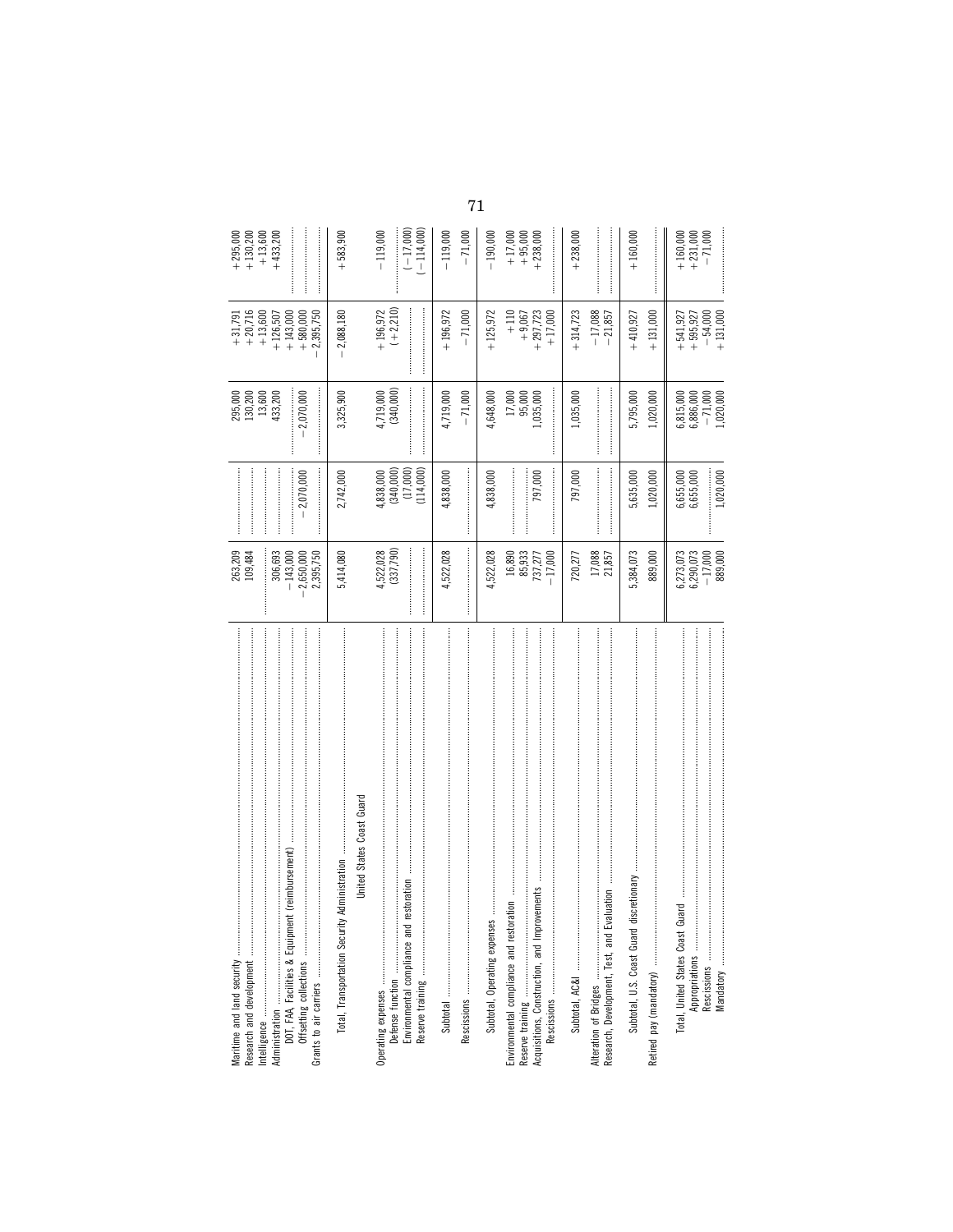COMPARATIVE STATEMENT OF NEW BUDGET (OBLIGATIONAL) AUTHORITY FOR FISCAL YEAR 2003 AND BUDGET ESTIMATES AND AMOUNTS RECOMMENDED IN THE BILL<br>FOR YEAR YEAR COMPARATIVE STATEMENT OF NEW BUDGET (OBLIGATIONAL) AUTHORITY FOR FISCAL YEAR 2003 AND BUDGET ESTIMATES AND AMOUNTS RECOMMENDED IN THE BILL FOR FISCAL YEAR 2004—Continued

[In thousands of dollars] [In thousands of dollars]

| Item                                                         | 2003 appropriation                          | Budget estimate              | recommendation<br>Committee                 | Senate Committee recommendation compared with budget estimate $(+ or -)$ |                                           |
|--------------------------------------------------------------|---------------------------------------------|------------------------------|---------------------------------------------|--------------------------------------------------------------------------|-------------------------------------------|
|                                                              |                                             |                              |                                             | 2003 appropriation                                                       | Budget estimate                           |
| United States Secret Service                                 |                                             |                              |                                             |                                                                          |                                           |
| Acquisition, const, improvements, & I                        | 3,496<br>1,052,461                          | 3,579<br>1,120,372           | 3,579<br>1,114,737                          | $+62,276$<br>$+83$                                                       | $-5,635$                                  |
|                                                              | 1,055,957                                   | 1,123,951                    | 1,118,316                                   | $+62,359$                                                                | $-5,635$                                  |
| Appropriations<br>Rescissions                                | (20, 917, 808)<br>$(-17,000)$<br>20,900,808 | (18, 655, 162)<br>18,655,162 | (19, 507, 820)<br>$(-71,000)$<br>19,436,820 | $(-1, 409, 988)$<br>$(-54,000)$<br>$-1,463,988$                          | $(+852,658)$<br>$(-71,000)$<br>$+781,658$ |
| ASSESSMENTS, PREPAREDNESS, AND RECOVERY<br>TITLE IV-         | 159,935                                     | 40,000                       | 20,000                                      | $-139,935$                                                               | $-20,000$                                 |
| Federal Law Enforcement Training Center                      |                                             |                              |                                             |                                                                          |                                           |
| Acquisition, Construction, Improvements & Rel Expenses       | 136,108<br>35,766                           | 122,379<br>23,679            | 172,736<br>28,708                           | $+36,628$<br>$-7,058$                                                    | $+ 5,029$<br>$+50,357$                    |
| Office for Domestic Preparedness                             | 171,874                                     | 146,058                      | 201,444                                     | $+29,570$                                                                | $+55,386$                                 |
| State and local programs:                                    | 2,335,884                                   | 3,558,000                    | 1,750,000                                   | $-585,884$                                                               | $-1,808,000$                              |
| area discretionary grants<br>High density, high threat urban | 700,000<br>200,000                          |                              | 30,000<br>750,000                           | $-200,000$<br>$+30,000$<br>$+50,000$                                     | $+750,000$<br>$+30,000$                   |
|                                                              |                                             |                              | 358,000                                     | $+358,000$                                                               | $+358,000$                                |
|                                                              | 3,235,884                                   | 3,558,000                    | 2,888,000                                   | $-347,884$                                                               | $-670,000$                                |

72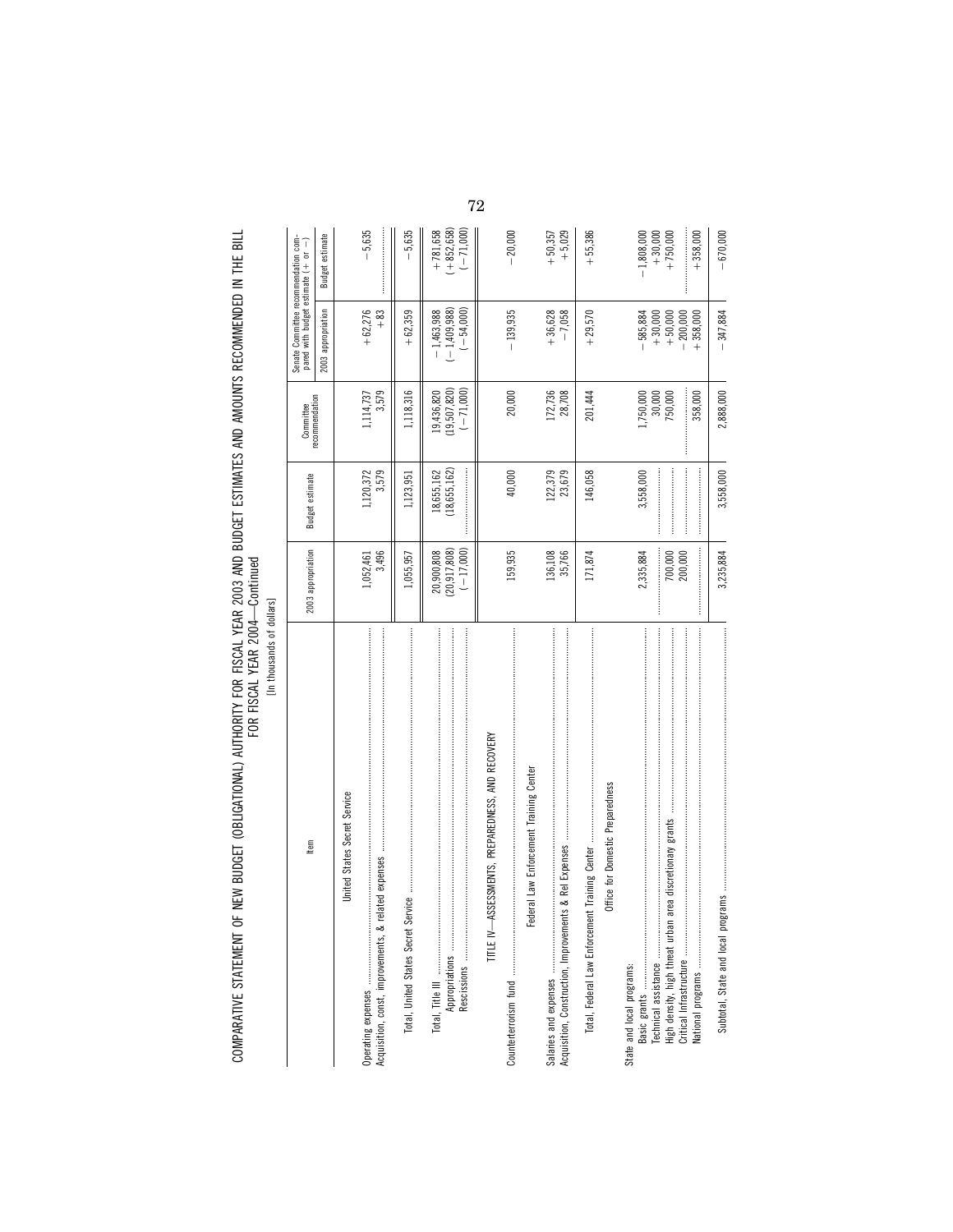| Firefighter assistance grants                                                                                   |                                                                |                                                              | 750,000                          | $+750,000$                           | $+750,000$             |
|-----------------------------------------------------------------------------------------------------------------|----------------------------------------------------------------|--------------------------------------------------------------|----------------------------------|--------------------------------------|------------------------|
|                                                                                                                 | 3,235,884                                                      | 3,558,000                                                    | 3,638,000                        | $+402,116$                           | $+80,000$              |
| Under Secretary for Emergency Preparedness and Response                                                         |                                                                |                                                              | 3,615                            | $+3,615$                             | $+3,615$               |
| Emergency Preparedness and Response                                                                             |                                                                |                                                              |                                  |                                      |                        |
|                                                                                                                 | 1,210,618                                                      | 1,652,267                                                    | $826,801$<br>$-3,000$            |                                      | $-825,466$<br>$-3,000$ |
|                                                                                                                 | (2, 881)                                                       |                                                              |                                  | $-383,817$<br>$-3,000$<br>$(-2,881)$ |                        |
|                                                                                                                 | 1,210,618                                                      | 1,652,267                                                    | 823,801                          | $-386,817$                           | 828,466                |
|                                                                                                                 |                                                                |                                                              |                                  | $+1,000$<br>+1,161,200               |                        |
|                                                                                                                 | $(-2, 881)$<br>$-1,000$<br>$794,800$<br>$-21,437$              | $1,956,000$<br>$-22,000$                                     | $1,956,000$<br>$-22,000$         | $(+2,881)$<br>$-563$                 |                        |
| Subtotal, Disaster Relief                                                                                       | 773,363                                                        | 1,934,000                                                    | 1,934,000                        | $+1,160,637$                         |                        |
| ram account:<br>Disaster assistance direct loan prog<br>(Limitation on direct loans)<br>Administrative expenses | $(24, 837)$<br>553                                             | (25,000)<br>557                                              | (25,000)<br>557                  | $(+163)$<br>$+4$                     |                        |
| <br>National pre-disaster mitigation fund<br>Flood map modernization fund                                       | 149,025<br>149,025                                             | <b>280,000</b><br>200,000                                    | 150,000<br>200,000               | $+975$<br>$+50,975$                  | $-130,000$             |
| (Limitation on administrative expenses)<br>National flood insurance fund:                                       | $(-19, 870)$<br>32,182<br>77,161                               | $\begin{array}{r} 32,663 \\ 77,809 \\ (-20,000) \end{array}$ | $-20,000$<br>32,663<br>77,809    | $+648$<br>$-130$<br>$+481$           |                        |
| Subtotal, National flood insurance fund                                                                         | 109,343                                                        | 110,472                                                      | 110,472                          | $+1,129$                             |                        |
| National flood mitigation fund (by transfer)<br>Emergency management performance grant                          | $(19,870)$<br>$163,928$<br>$152,005$<br>$745,125$<br>$745,125$ | (20, 000)<br>153,000                                         | $(20,000)$<br>165,000<br>153,000 | $(+130)$<br>+1,072<br>$+995$         | $+165,000$             |
| Office of Cerro Grande Fire Claims                                                                              |                                                                |                                                              | 38,062                           | $-745,125$<br>$-51,353$              | $+38,062$              |
|                                                                                                                 | 3,541,400                                                      | 4,330,296                                                    | 3,574,892                        | $+33,492$                            | $-755,404$             |